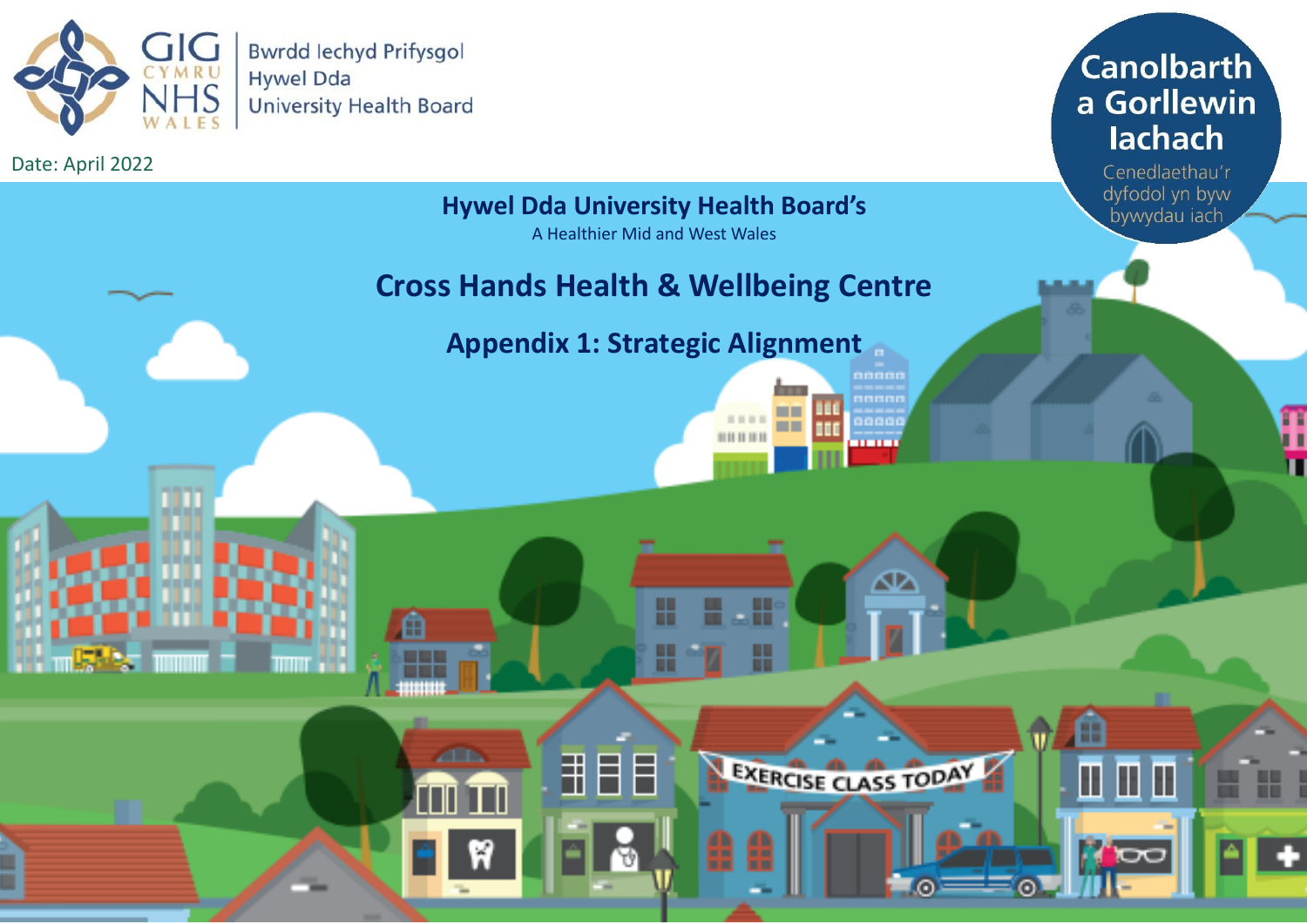

## **Appendix 1: Cross Hands Health and Well-being Centre OBC - Strategic Alignment**

● The table below shows how the development of Cross Hands Health and Well-being Centre aligns with the A Healthier Mid and West Wales (AHMWW) Programme and Welsh and UK Government policies, strategies and plans.

### **Cross Hands Health and Well-being Centre Outline Business Case**

**Strategic Alignment**

| <b>Strategy / Policy</b>                                                 | <b>Core Principles</b>                                                                                                                                                                                                                                                                                                                                                                                                                                                                                                                                                                                                                                                             | <b>How the Programme Aligns</b>                                                                                                                                                                                                                                                                                                                                                                                                                                                                                                                                                                                                                                                                                                  | <b>How Cross Hands Health and Well-being</b><br><b>Centre Aligns</b>                                                                                                                                                                                                                                                                                                                                                                              |
|--------------------------------------------------------------------------|------------------------------------------------------------------------------------------------------------------------------------------------------------------------------------------------------------------------------------------------------------------------------------------------------------------------------------------------------------------------------------------------------------------------------------------------------------------------------------------------------------------------------------------------------------------------------------------------------------------------------------------------------------------------------------|----------------------------------------------------------------------------------------------------------------------------------------------------------------------------------------------------------------------------------------------------------------------------------------------------------------------------------------------------------------------------------------------------------------------------------------------------------------------------------------------------------------------------------------------------------------------------------------------------------------------------------------------------------------------------------------------------------------------------------|---------------------------------------------------------------------------------------------------------------------------------------------------------------------------------------------------------------------------------------------------------------------------------------------------------------------------------------------------------------------------------------------------------------------------------------------------|
| <b>Wales</b>                                                             |                                                                                                                                                                                                                                                                                                                                                                                                                                                                                                                                                                                                                                                                                    |                                                                                                                                                                                                                                                                                                                                                                                                                                                                                                                                                                                                                                                                                                                                  |                                                                                                                                                                                                                                                                                                                                                                                                                                                   |
| Well-being of<br><b>Future</b><br><b>Generations</b><br>(Wales) Act 2015 | The Well-being of Future Generations<br>(Wales) Act 2015 requires public bodies<br>in Wales to think about the long-term<br>impact of their decisions, to work<br>better with people, communities and<br>each other, and to prevent persistent<br>problems such as poverty, health<br>inequalities and climate change.<br>There are 7 Well-being Goals:<br>A Prosperous Wales<br>A Resilient Wales<br>$\bullet$<br>A More Equal Wales<br>$\bullet$<br>A Healthier Wales<br>$\bullet$<br>A Wales of Cohesive Communities<br>$\bullet$<br>A Wales of Vibrant Culture and<br>Thriving Welsh Language<br>A Globally Responsible Wales<br>The Act also identifies 5 Ways of<br>Working: | In order to meet the Well-being Goals, we<br>have developed a set of Well-being<br>Objectives which help us to think through<br>how our Programme will deliver against the<br>Goals.<br>Our Well-being Objectives, and how our<br>Programme will help us to deliver and<br>achieve them, are set out below:<br>A prosperous Wales<br><b>Hywel Dda Well-being Objectives</b><br>Develop a skilled and flexible workforce<br>$\bullet$<br>to meet the changing needs of the<br>modern NHS.<br>Plan and deliver services to increase our<br>contribution to low carbon.<br>How Our Programme Will Align and Deliver<br>this National Well-being Goal:<br>Stronger local and foundational<br>$\bullet$<br>economy and supply chains. | Supports achievement of the Act's Well-<br>being Goals and the Hywel Dda Well-being<br>Objectives by delivering<br>Integrated model of care<br>Access to local services<br>$\bullet$<br>Collaborative working<br>$\bullet$<br>Sustainable facilities and services<br>ò<br>Local investment in facilities and<br>$\bullet$<br>workforce<br>Incorporating biophilic design, bringing<br>light and nature into the building to<br>promote well-being |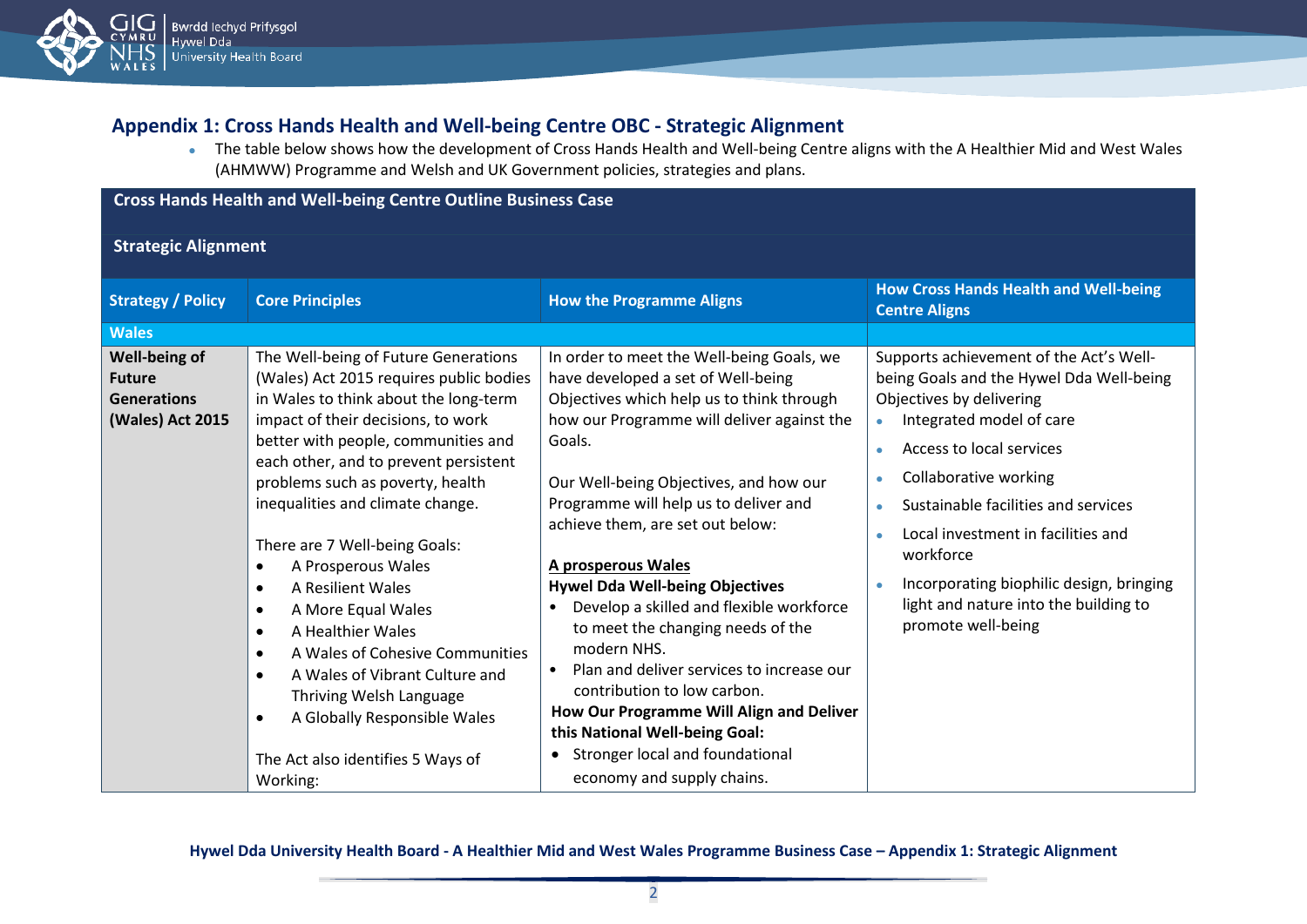

## **Strategic Alignment**

| <b>Strategy / Policy</b> | <b>Core Principles</b>                                                                                                                  | <b>How the Programme Aligns</b>                                                                                                                                                                                                                                                                                                                                                                                                                                                                                                                                                                                                                                                                                                                                                                                                                    | <b>How Cross Hands Health and Well-being</b><br><b>Centre Aligns</b> |
|--------------------------|-----------------------------------------------------------------------------------------------------------------------------------------|----------------------------------------------------------------------------------------------------------------------------------------------------------------------------------------------------------------------------------------------------------------------------------------------------------------------------------------------------------------------------------------------------------------------------------------------------------------------------------------------------------------------------------------------------------------------------------------------------------------------------------------------------------------------------------------------------------------------------------------------------------------------------------------------------------------------------------------------------|----------------------------------------------------------------------|
|                          | Long Term<br>$\bullet$<br>Integration<br>$\bullet$<br>Involvement<br>$\bullet$<br>Collaboration<br>$\bullet$<br>Prevention<br>$\bullet$ | Increasing the number of long-term<br>$\bullet$<br>sustainable jobs that are accessible to<br>deprived communities.<br>Increased economic activity creating<br>$\bullet$<br>wealth and jobs for the local area.<br>Supporting decarbonisation to improve<br>$\bullet$<br>energy efficiency and use resources<br>effectively.<br>Increasing social value impact.<br><b>A resilient Wales</b><br><b>Hywel Dda Well-being Objectives</b><br>Promote the natural environment and<br>capacity to adapt to climate change.<br>How Our Programme Will Align and Deliver<br>this National Well-being Goal:<br>Delivering innovative solutions for<br>$\bullet$<br>building works which prioritise<br>environmental resilience and green<br>infrastructure.<br>Enhance access to and quality of green<br>$\bullet$<br>and open spaces.<br>A healthier Wales |                                                                      |
|                          |                                                                                                                                         |                                                                                                                                                                                                                                                                                                                                                                                                                                                                                                                                                                                                                                                                                                                                                                                                                                                    |                                                                      |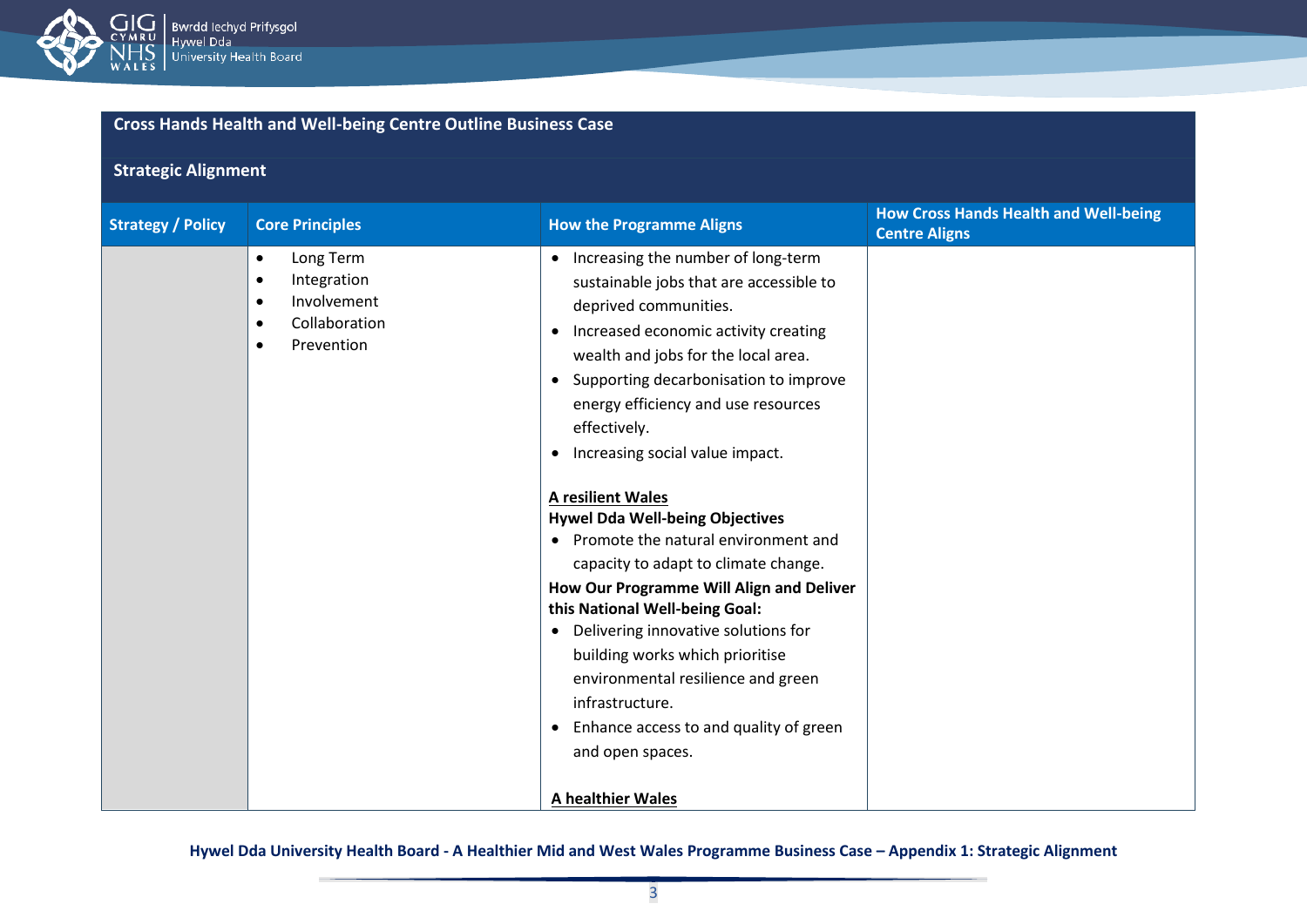

## **Strategic Alignment**

| <b>Strategy / Policy</b> | <b>Core Principles</b> | <b>How the Programme Aligns</b>                                                                                                                                                                                                                                                                                                                                  | <b>How Cross Hands Health and Well-being</b><br><b>Centre Aligns</b> |
|--------------------------|------------------------|------------------------------------------------------------------------------------------------------------------------------------------------------------------------------------------------------------------------------------------------------------------------------------------------------------------------------------------------------------------|----------------------------------------------------------------------|
|                          |                        | <b>Hywel Dda Well-being Objectives</b><br>Improve population health through<br>early intervention, supporting people to<br>live happy and healthy lives.<br>Plan and deliver services to enable<br>$\bullet$<br>people to participate in social and green<br>solutions for health.<br>How Our Programme Will Align and Deliver<br>this National Well-being Goal: |                                                                      |
|                          |                        | Delivering integrated services which<br>$\bullet$<br>focus on prevention and early<br>intervention.<br>Reducing health inequalities and tackle<br>٠<br>the wider determinants of health and<br>well-being.<br>Reduced gap in healthy life expectancy<br>$\bullet$<br>and life expectancy.                                                                        |                                                                      |
|                          |                        | A more equal Wales<br><b>Hywel Dda Well-being Objectives</b><br>Offer a diverse range of employment<br>$\bullet$<br>opportunities which support people to<br>reach their potential.                                                                                                                                                                              |                                                                      |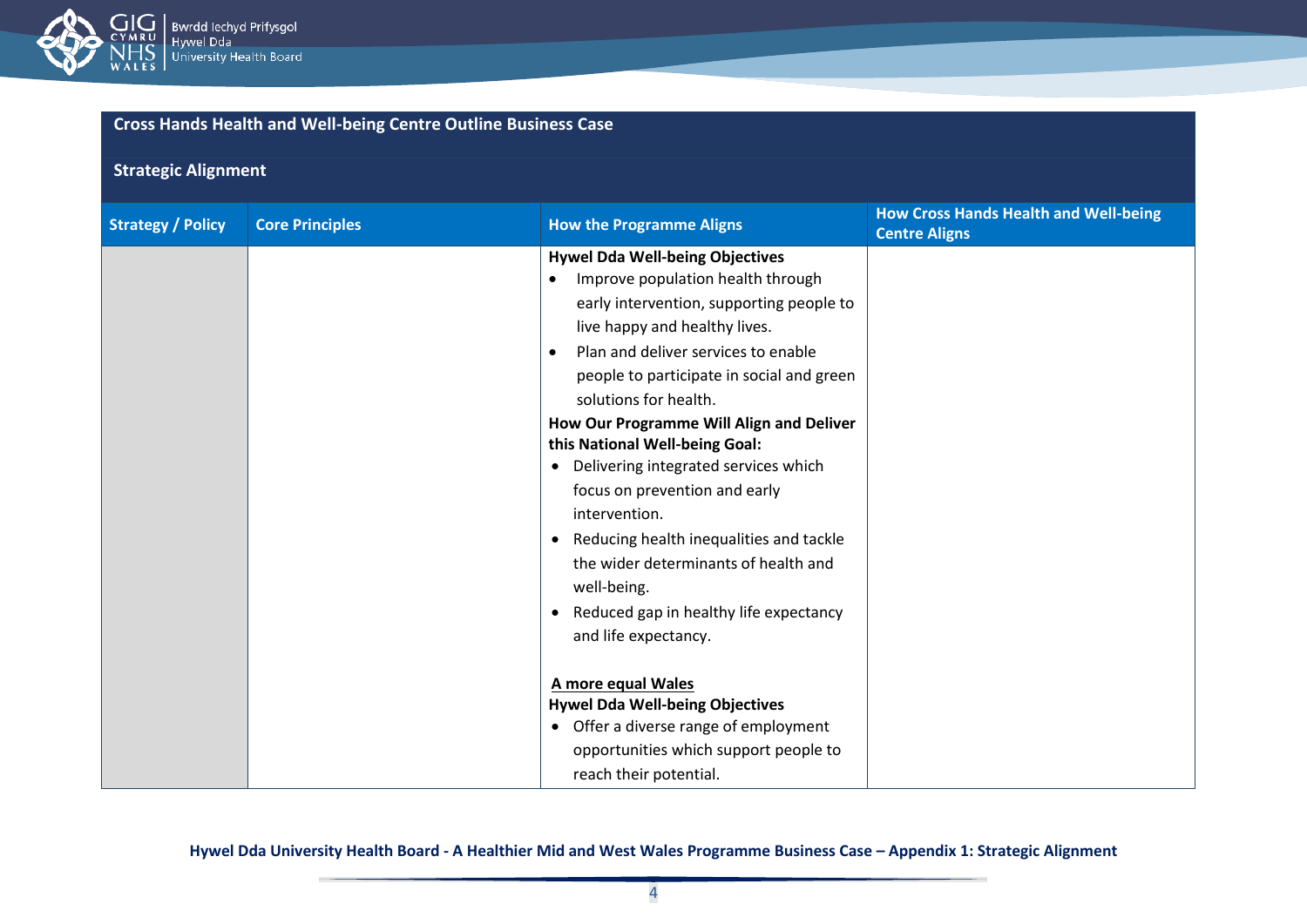

## **Strategic Alignment**

| <b>Strategy / Policy</b> | <b>Core Principles</b> | <b>How the Programme Aligns</b>                                                                                                                                                                                                                                                                                                                                                                                                                                                                                                                                                                                                                                                                                                                                                    | <b>How Cross Hands Health and Well-being</b><br><b>Centre Aligns</b> |
|--------------------------|------------------------|------------------------------------------------------------------------------------------------------------------------------------------------------------------------------------------------------------------------------------------------------------------------------------------------------------------------------------------------------------------------------------------------------------------------------------------------------------------------------------------------------------------------------------------------------------------------------------------------------------------------------------------------------------------------------------------------------------------------------------------------------------------------------------|----------------------------------------------------------------------|
|                          |                        | How Our Programme Will Align and Deliver<br>this National Well-being Goal:<br>Better employment and income<br>potential for women, disabled people,<br>Black, Asian and minority ethnic people<br>and those furthest from the labour<br>market.<br>Reversing long-term disadvantage and<br>bringing opportunity to areas of high<br>multiple deprivation.<br>A globally responsible Wales<br><b>Hywel Dda Well-being Objectives</b><br>Contribute to global well-being through<br>developing international networks and<br>sharing of expertise.<br>How Our Programme Will Align and Deliver<br>this National Well-being Goal:<br>Minimise carbon emissions that<br>contribute to global warming.<br>Purchase responsibly using sustainable,<br>٠<br>ethical global supply chains. |                                                                      |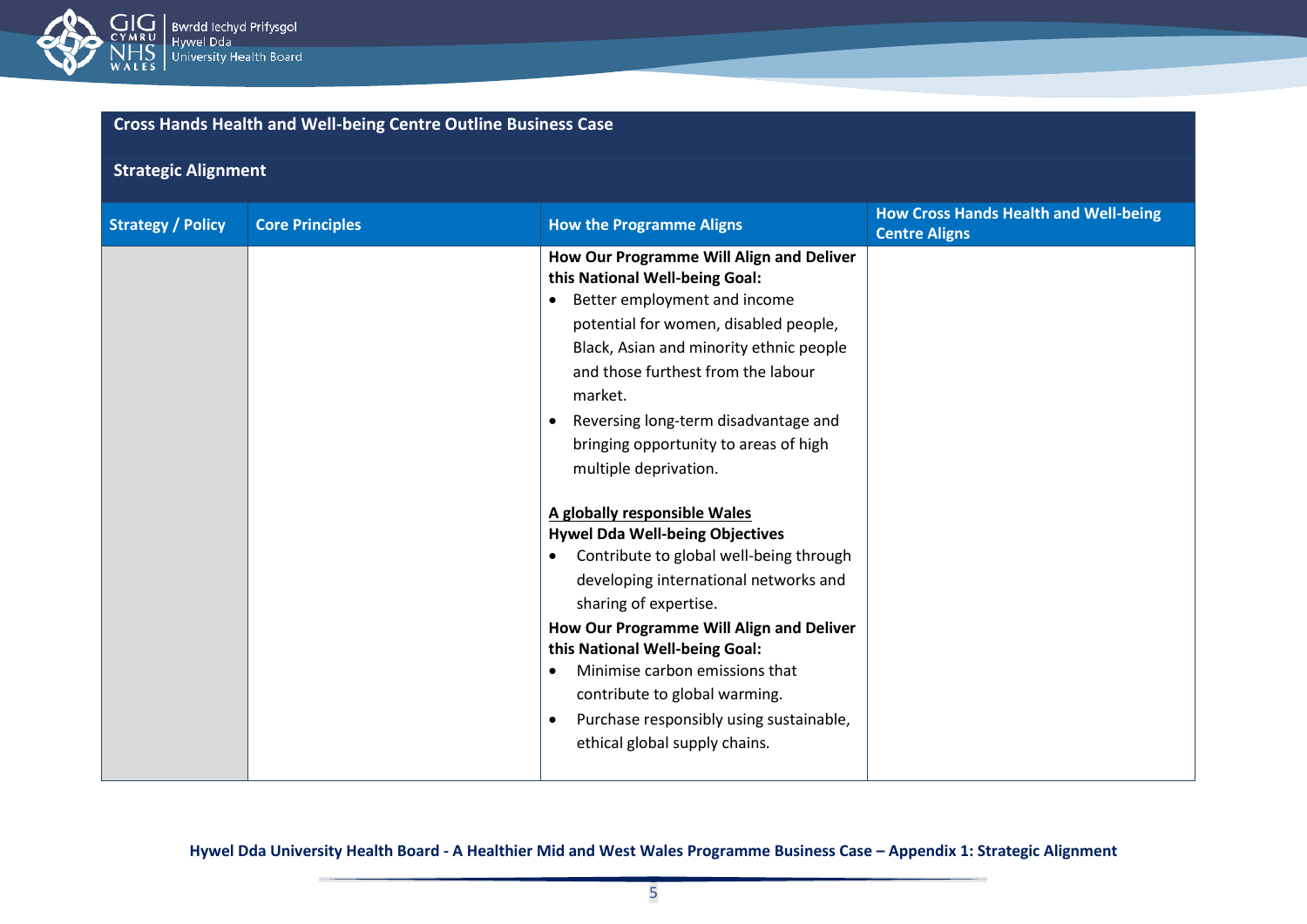

## **Strategic Alignment**

| <b>Strategy / Policy</b> | <b>Core Principles</b> | <b>How the Programme Aligns</b>                                                                                                                                                                                                                                                                                                                                                                                                                                | <b>How Cross Hands Health and Well-being</b><br><b>Centre Aligns</b> |
|--------------------------|------------------------|----------------------------------------------------------------------------------------------------------------------------------------------------------------------------------------------------------------------------------------------------------------------------------------------------------------------------------------------------------------------------------------------------------------------------------------------------------------|----------------------------------------------------------------------|
|                          |                        | A Wales of vibrant culture and thriving<br><b>Welsh language</b><br><b>Hywel Dda Well-being Objectives</b><br>Encourage community participation<br>through the medium of Welsh.<br>How Our Programme Will Align and Deliver<br>this National Well-being Goal:<br>Increase in local cultural and language<br>opportunities.<br>Growth in Welsh language service<br>provision.                                                                                   |                                                                      |
|                          |                        | A Wales of cohesive communities<br><b>Hywel Dda Well-being Objectives</b><br>Transform our communities through<br>$\bullet$<br>collaboration with people, communities<br>and partners.<br>How Our Programme Will Align and Deliver<br>this National Well-being Goal:<br>Healthier communities with greater<br>$\bullet$<br>independence and reduced demand on<br>health and social care services.<br>Support communities to be cohesive<br>and well-connected. |                                                                      |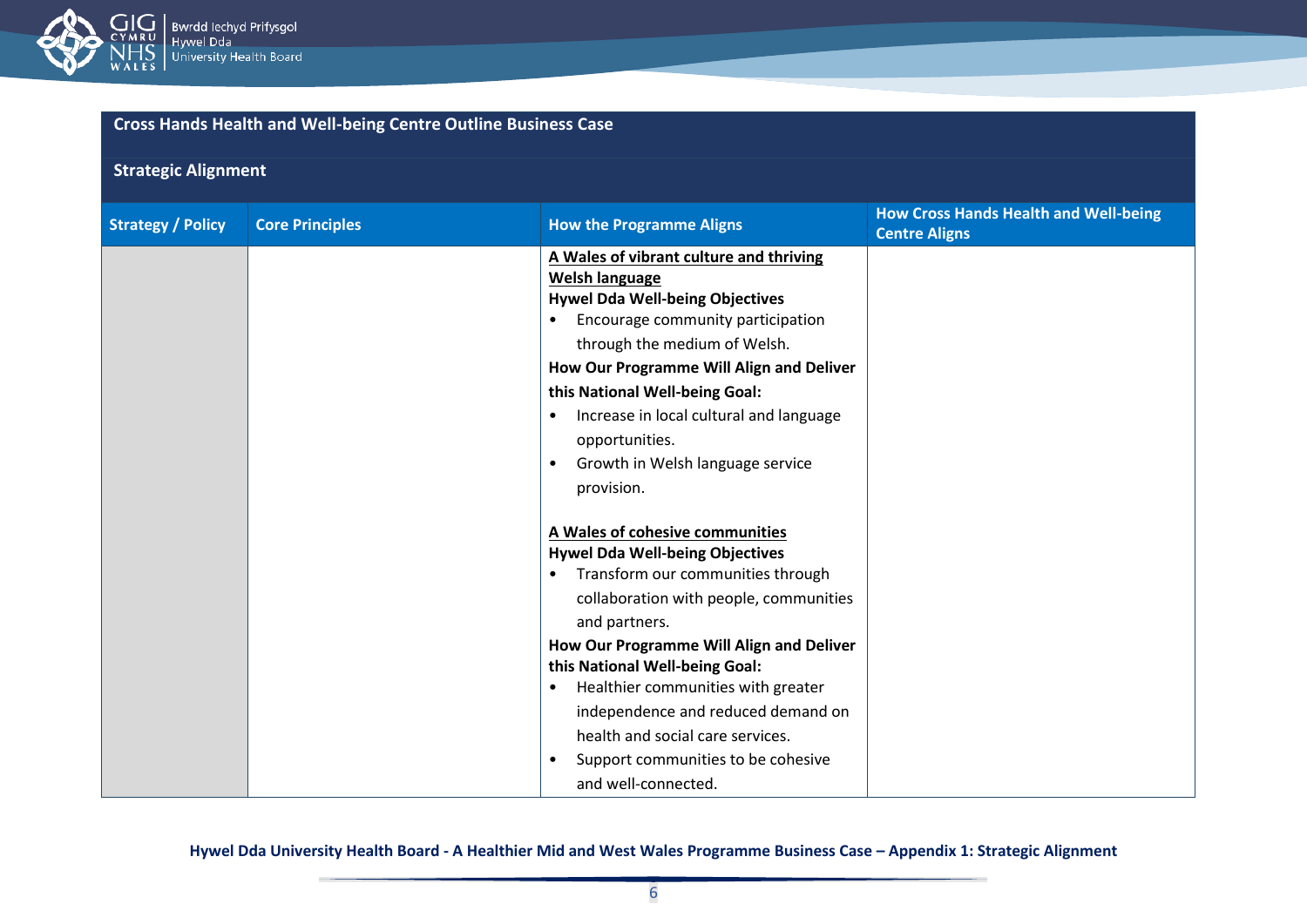

## **Strategic Alignment**

| <b>Strategy / Policy</b>                | <b>Core Principles</b>                                                                                                                                                                                                                                                                                                                                                                                                                                                                                                                                                                                                                                                          | <b>How the Programme Aligns</b>                                                                                                                                                                                                                                                                                                                                                                                                                                                                                                                                                                                                                                                                                                                                                | <b>How Cross Hands Health and Well-being</b><br><b>Centre Aligns</b>                                                                                                                                                                                                                                                                                                                                                                                                                                                                                                                                                                                                                                                                                                             |
|-----------------------------------------|---------------------------------------------------------------------------------------------------------------------------------------------------------------------------------------------------------------------------------------------------------------------------------------------------------------------------------------------------------------------------------------------------------------------------------------------------------------------------------------------------------------------------------------------------------------------------------------------------------------------------------------------------------------------------------|--------------------------------------------------------------------------------------------------------------------------------------------------------------------------------------------------------------------------------------------------------------------------------------------------------------------------------------------------------------------------------------------------------------------------------------------------------------------------------------------------------------------------------------------------------------------------------------------------------------------------------------------------------------------------------------------------------------------------------------------------------------------------------|----------------------------------------------------------------------------------------------------------------------------------------------------------------------------------------------------------------------------------------------------------------------------------------------------------------------------------------------------------------------------------------------------------------------------------------------------------------------------------------------------------------------------------------------------------------------------------------------------------------------------------------------------------------------------------------------------------------------------------------------------------------------------------|
| <b>Ministerial</b><br><b>Priorities</b> | These priorities focus on improving<br>population health and reducing health<br>inequalities, with a concerted shift to<br>wellness, outcomes and ensuring<br>equity of access. This direction<br>acknowledges and reconfirms that A<br>Healthier Wales remains the ambition<br>for Wales, supported by<br>implementation of the National Clinical<br>Framework and framed by the Well-<br>being of Future Generations Act.<br>The Minister's eight priorities are as<br>follows:<br>1. Covid-19 Response.<br>2. NHS Recovery: Recovery<br>3. Working alongside social care<br>4. A Healthier Wales: the strategy for<br>health and care.<br>5. NHS finance and managing within | <b>Covid 19 Response</b><br>The Urgent and Planned Care Hospital and<br>the changes we will make to our other<br>hospital sites and community infrastructure<br>will reflect learning from our pandemic<br>experience and provide ongoing safe<br>environments for patients and staff. The<br>flexibility and responsiveness that our<br>workforce strategy will achieve will enable<br>us to see and treat more people in their<br>homes, reducing the time people need to<br>spend in hospital and/or community<br>facilities.<br>Addressed via our Gold Command.<br><b>NHS Recovery</b><br>Comprehensive pathway redesign is one of<br>the ways in which we will achieve our<br>Health and Care Strategy, and we have built<br>it into our Spending Objectives and Benefits | Cross Hands Health and Well-being Hub will<br>directly contribute to these as follows:<br>Covid-19 Response: The proposed<br>estates and clinical model solutions will<br>incorporate learning from the Health<br>Board's pandemic experience to ensure<br>ongoing safe environments are provided<br>for patients and staff.<br>NHS Recovery: Cross Hands provides<br>significant opportunities to improve<br>access to care within the local<br>community that will help reduce waiting<br>lists and enable patients to better self-<br>manage their health and well-being,<br>which will reduce pressure on the wider<br>health and care system.<br>Working alongside social care: The<br>delivery of seamless care is at the heart<br>of the Cross Hands proposals, providing |
|                                         | resources<br>6. Mental health and emotional well-<br>being<br>7. Supporting the health and care<br>workforce                                                                                                                                                                                                                                                                                                                                                                                                                                                                                                                                                                    | (see Spending Objective 6 - Sustainable Use<br>of Resources). We will also ensure that<br>there are integrated locality financial<br>models and integrated pathway financial<br>models across our services and systems to                                                                                                                                                                                                                                                                                                                                                                                                                                                                                                                                                      | a facility that will enable more<br>integrated ways of working between<br>health and social care.<br>A Healthier Wales: As well as reducing                                                                                                                                                                                                                                                                                                                                                                                                                                                                                                                                                                                                                                      |
|                                         |                                                                                                                                                                                                                                                                                                                                                                                                                                                                                                                                                                                                                                                                                 | understand the financial implications of our<br>resource allocation and utilisation. Pathway                                                                                                                                                                                                                                                                                                                                                                                                                                                                                                                                                                                                                                                                                   | pressure on the wider system, improving<br>access to care within the local                                                                                                                                                                                                                                                                                                                                                                                                                                                                                                                                                                                                                                                                                                       |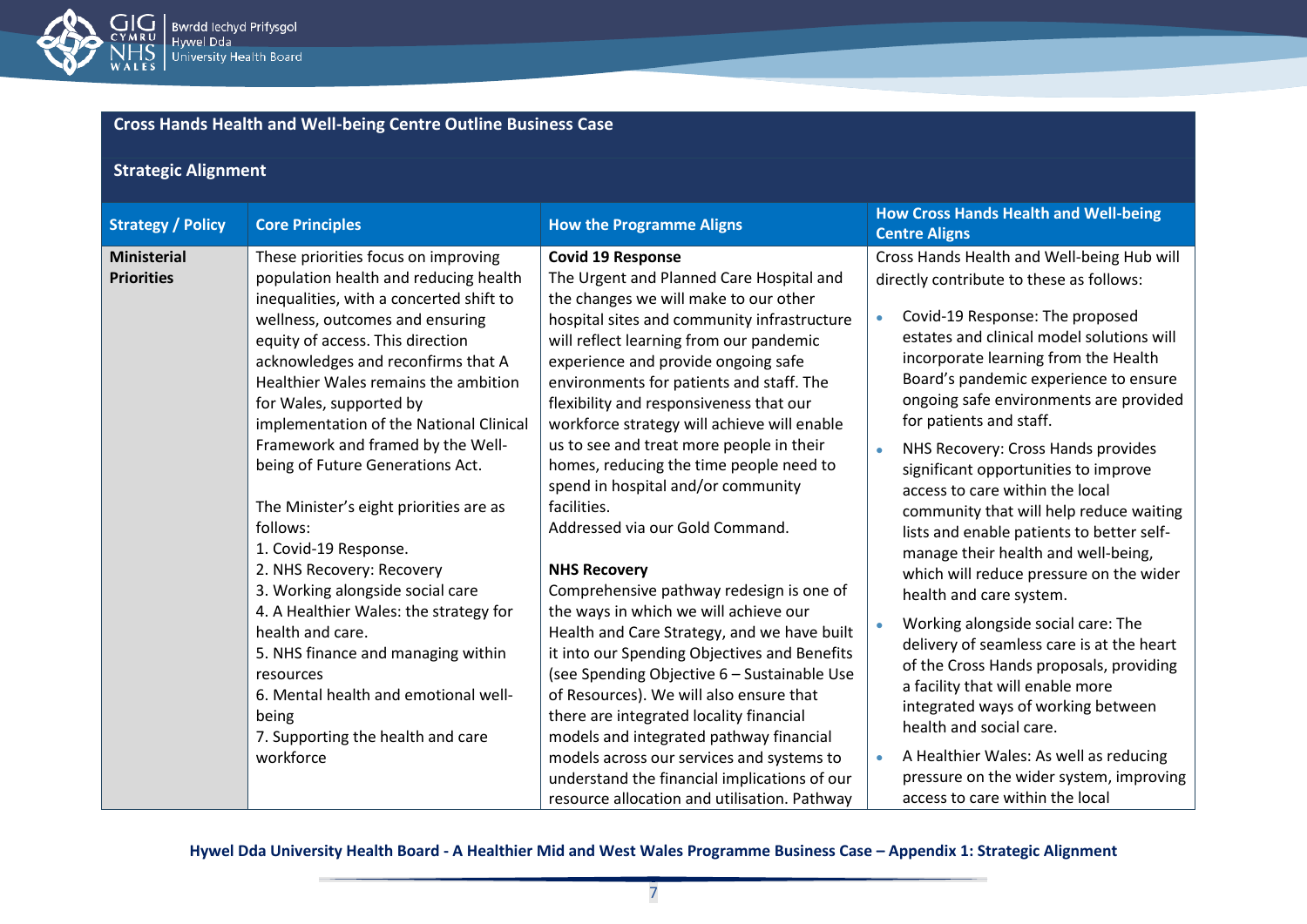

| <b>Cross Hands Health and Well-being Centre Outline Business Case</b> |  |
|-----------------------------------------------------------------------|--|
|-----------------------------------------------------------------------|--|

## **Strategic Alignment**

| <b>Strategy / Policy</b> | <b>Core Principles</b>                                                                                          | <b>How the Programme Aligns</b>                                                                                                                                                                                                                                                                                                                                                                                                                                                                                                                                                                                                                                                                                                                                                                                                                                                             | <b>How Cross Hands Health and Well-being</b><br><b>Centre Aligns</b>                                                                                                                                                                                                                                                                                                                                                                                                                                                                                                                                                                                                                                                                                                                                                                                                                                                                          |
|--------------------------|-----------------------------------------------------------------------------------------------------------------|---------------------------------------------------------------------------------------------------------------------------------------------------------------------------------------------------------------------------------------------------------------------------------------------------------------------------------------------------------------------------------------------------------------------------------------------------------------------------------------------------------------------------------------------------------------------------------------------------------------------------------------------------------------------------------------------------------------------------------------------------------------------------------------------------------------------------------------------------------------------------------------------|-----------------------------------------------------------------------------------------------------------------------------------------------------------------------------------------------------------------------------------------------------------------------------------------------------------------------------------------------------------------------------------------------------------------------------------------------------------------------------------------------------------------------------------------------------------------------------------------------------------------------------------------------------------------------------------------------------------------------------------------------------------------------------------------------------------------------------------------------------------------------------------------------------------------------------------------------|
|                          | 8. Population health, notably through<br>the lens of pandemic experience and<br>health inequity, is fundamental | redesign will enable us to strengthen our<br>resilience and improve access and outcomes<br>for patients (in part by reducing waiting<br>times).<br>Addressed via our Via our Gold Command.<br>Working alongside social care<br>Our community health model has been<br>developed in full alignment with the<br>Pembrokeshire, Carmarthenshire and<br>Ceredigion County Plans.<br>Addressed via our planning objectives ref<br>2A, 4N, 5H, 5P.<br><b>A Healthier Wales</b><br>The Health and Care Strategy on which our<br>Programme is based was developed to<br>enable us to achieve the ambitions of A<br><b>Healthier Wales.</b><br>Addressed via our planning objectives ref<br>3A, 3C, 3E, 4C, 5K, 5N, 6D.<br>NHS finance and managing within<br>resources<br>Our Programme has been designed to<br>enable us to manage all our resources -<br>estates and environmental, workforce and | community will contribute to improving<br>health outcomes and reducing<br>inequalities.<br>NHS finance and managing within<br>resources: The proposals involve<br>developing a modern fit for purpose<br>facility that will enable sustainable<br>service delivery.<br>Mental health and emotional well-being:<br>The Cross Hands proposals provide<br>opportunities to shift services away<br>from a medical model with facilities that<br>allow more care to be provided within<br>the community and services that meet<br>the needs of children and young people,<br>such as the inclusion of a Integrated<br>Early Years Centre.<br>Supporting the health and care<br>workforce: By providing opportunities<br>for more integrated ways of working and<br>an improved working environment, the<br>proposals seek to enable development<br>of a skilled and flexible workforce that<br>will improve recruitment and retention<br>of staff. |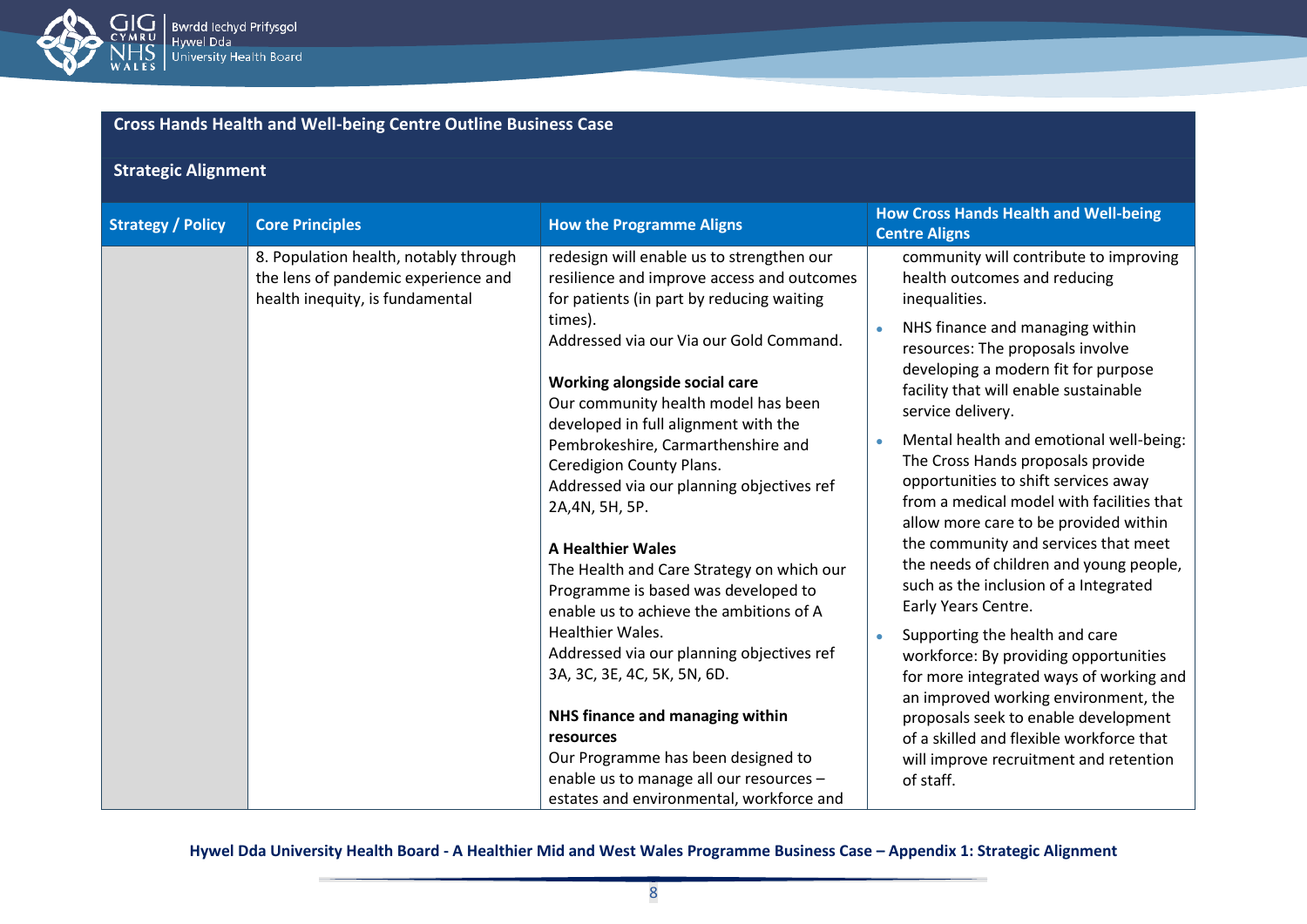

## **Strategic Alignment**

| <b>Strategy / Policy</b> | <b>Core Principles</b> | <b>How the Programme Aligns</b>                                                                                                                                                                                                                                                                                                                                                                                                                                                                                                                                                                                                                                                                                                                                                                                                                                                    | <b>How Cross Hands Health and Well-being</b><br><b>Centre Aligns</b>                                                                                                                                                                                                                                 |
|--------------------------|------------------------|------------------------------------------------------------------------------------------------------------------------------------------------------------------------------------------------------------------------------------------------------------------------------------------------------------------------------------------------------------------------------------------------------------------------------------------------------------------------------------------------------------------------------------------------------------------------------------------------------------------------------------------------------------------------------------------------------------------------------------------------------------------------------------------------------------------------------------------------------------------------------------|------------------------------------------------------------------------------------------------------------------------------------------------------------------------------------------------------------------------------------------------------------------------------------------------------|
|                          |                        | finances $-$ in a sustainable way, and this is<br>reflected in our Spending Objectives and<br><b>Critical Success Factors.</b><br>Addressed via our planning objectives ref<br>6A, 6B, 6C, 6E, 6F, 6H, 6I.<br>Mental Health and emotional well-being<br>Addressed via our planning objectives ref<br>5G, 5I.<br>Supporting health and care workforce<br>Our staff have been fully engaged in the<br>development of our Health and Care<br>Strategy and this PBC since 2018. Our<br>workforce strategy and the planning are<br>described in the Case for Change and will<br>meet the needs of our workforce by<br>investing in and improving training,<br>education and opportunities for staff<br>to work flexibly and gain experience across a<br>range of specialties in a system which is<br>based on an emphasis on primary and<br>secondary preventative services rather than | Population health, notably through the<br>$\bullet$<br>lens of pandemic experience and health<br>inequity, is fundamental: The ethos of<br>the proposed model of care for Cross<br>Hands is to contribute to a population<br>health based system with a greater<br>focus on prevention and wellness. |
|                          |                        | hospital-based care.<br>Addressed via our planning objectives ref<br>1A, 1C, 1F, 1G, 1H, 1H, 1I, 2D, 2E, 2G, 2H, 4E,<br>5L.                                                                                                                                                                                                                                                                                                                                                                                                                                                                                                                                                                                                                                                                                                                                                        |                                                                                                                                                                                                                                                                                                      |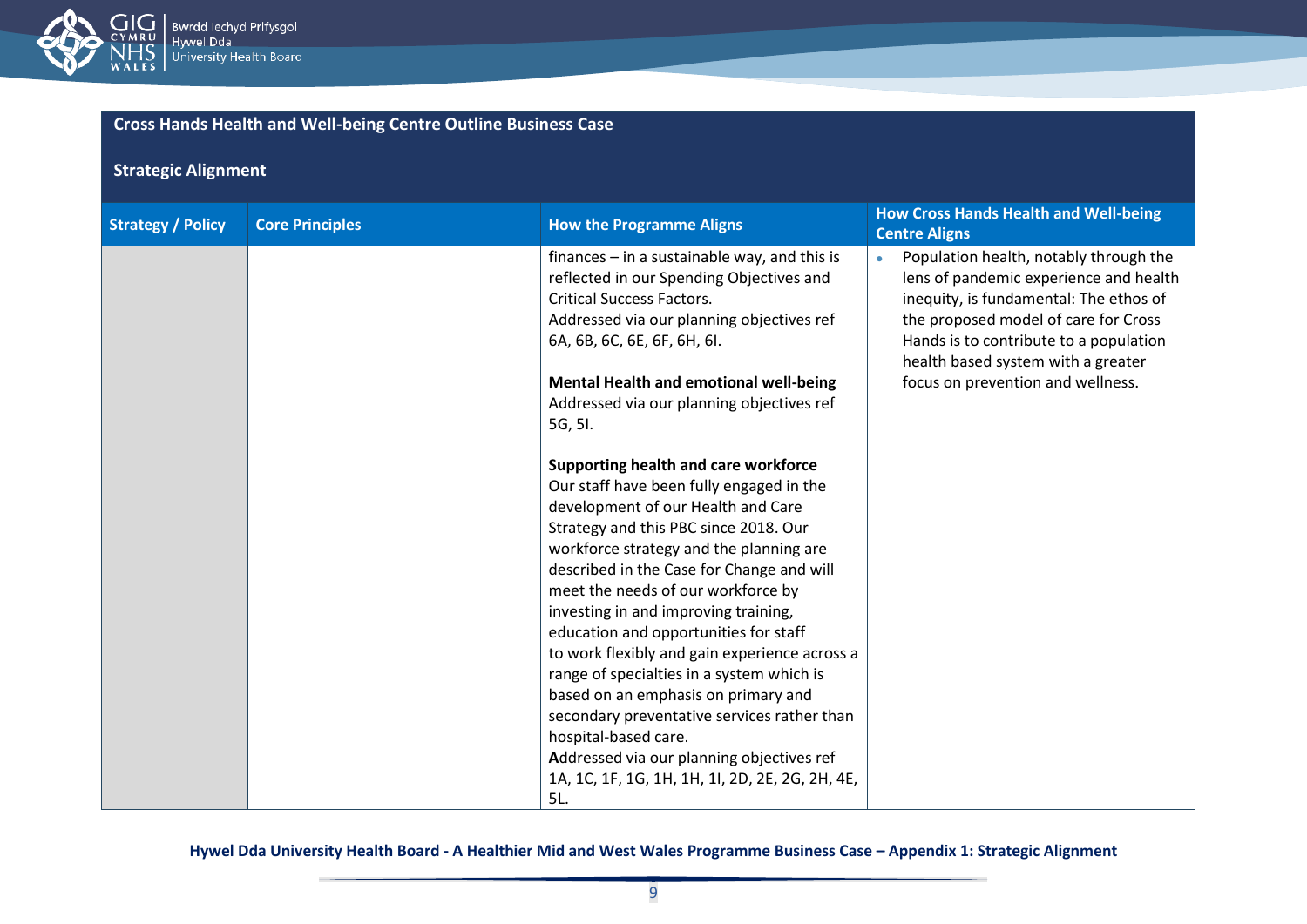

| <b>Cross Hands Health and Well-being Centre Outline Business Case</b> |  |
|-----------------------------------------------------------------------|--|

## **Strategic Alignment**

| <b>Strategy / Policy</b>                     | <b>Core Principles</b>                                                                                                                                                                                                                                                                                                                                                                                                                                                                                                                                                                                                        | <b>How the Programme Aligns</b>                                                                                                                                                                                                                                                                                                                                                                                                                                                                                                                                                                                                      | <b>How Cross Hands Health and Well-being</b><br><b>Centre Aligns</b>                                                                                                                                                                            |
|----------------------------------------------|-------------------------------------------------------------------------------------------------------------------------------------------------------------------------------------------------------------------------------------------------------------------------------------------------------------------------------------------------------------------------------------------------------------------------------------------------------------------------------------------------------------------------------------------------------------------------------------------------------------------------------|--------------------------------------------------------------------------------------------------------------------------------------------------------------------------------------------------------------------------------------------------------------------------------------------------------------------------------------------------------------------------------------------------------------------------------------------------------------------------------------------------------------------------------------------------------------------------------------------------------------------------------------|-------------------------------------------------------------------------------------------------------------------------------------------------------------------------------------------------------------------------------------------------|
|                                              |                                                                                                                                                                                                                                                                                                                                                                                                                                                                                                                                                                                                                               | Population health, notably through the lens<br>of the pandemic experience and health<br>inequity<br>Addressed via our planning objectives ref<br>1D,4G, 4L, 5J.                                                                                                                                                                                                                                                                                                                                                                                                                                                                      |                                                                                                                                                                                                                                                 |
| <b>National Clinical</b><br><b>Framework</b> | The National Clinical Framework sets<br>out a coherent vision for the strategic<br>and local development of NHS clinical<br>services. Its intent is to improve patient<br>outcomes and support the planning<br>and delivery of resilient clinical<br>services.<br>The Framework attempts to set the<br>parameters for a wider set of clinical<br>changes required through national,<br>regional and local NHS planning<br>processes. It sits between A Heathier<br>Wales as the overarching strategy and<br>the clinical aspect of local plans that<br>reflect the realities of their geography,<br>population and workforce. | The vision of the Programme is fully aligned<br>with the National Clinical Framework.<br>The University Health Board prepared an<br>Implementation Baseline Position in August<br>2021, setting out how we will respond to a<br>number of Actions, including:<br>Local and regional plans will respond to<br>the Framework and ensure alignment<br>with RPBs and PSBs.<br>Health boards will plan across sector<br>$\bullet$<br>boundaries via regional health planning<br>mechanisms and RPBs to meet<br>population need.<br>All organisations will adopt a quality<br>improvement system and provide<br>annual reports on quality. | Cross Hands Health and Well-being Centre<br>embodies the principles of prudent<br>healthcare by ensuring that our future<br>model of care delivers healthcare services<br>that are safe, effective, efficient and achieve<br>the best outcomes. |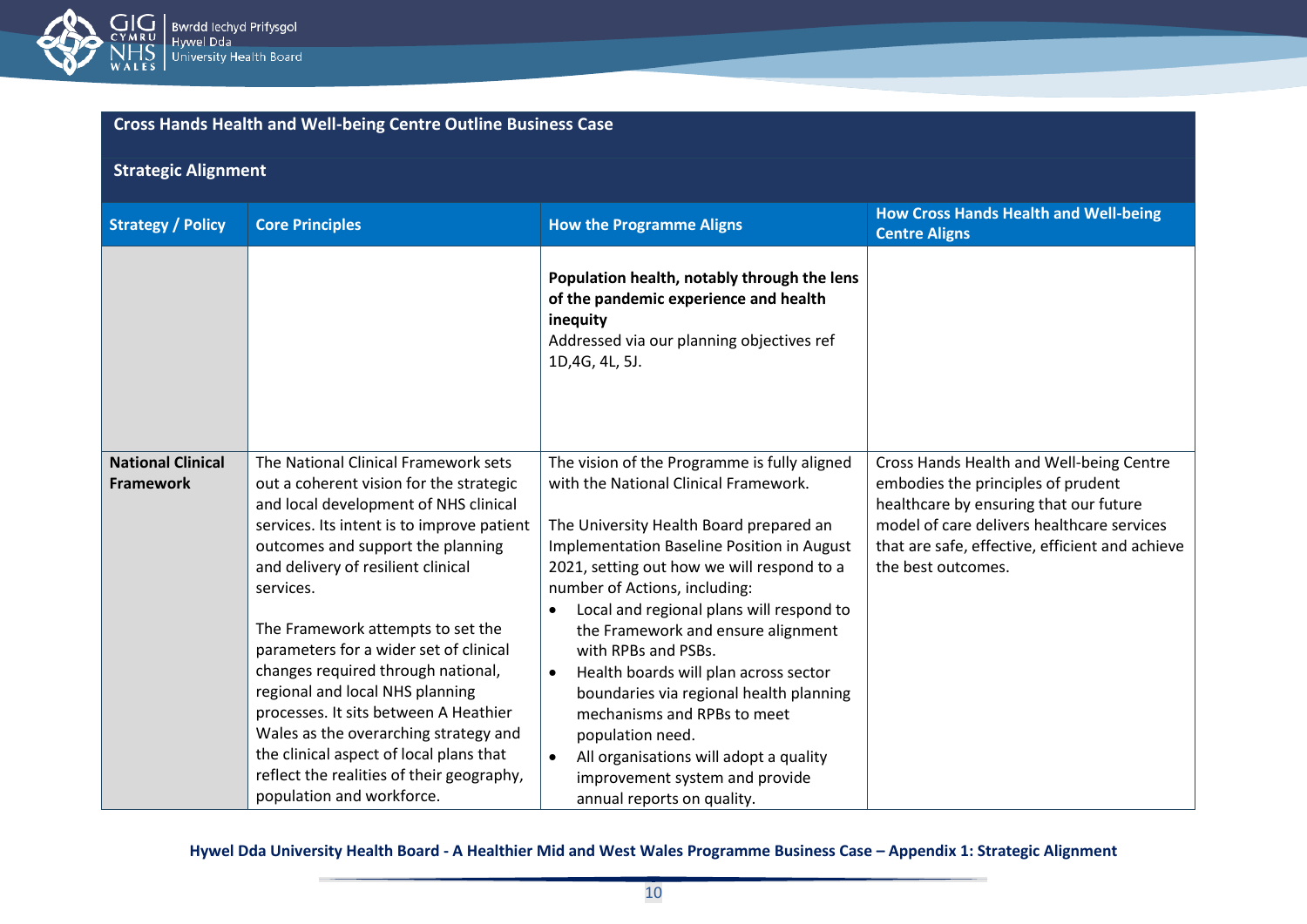

## **Strategic Alignment**

| <b>Strategy / Policy</b> | <b>Core Principles</b>                                                                                                                                                                                                                                                                                                                                                                                                                                                                                                                                                                                                                                                                                    | <b>How the Programme Aligns</b>                                                                                                                                                                                                                                                                                                                                                                                                                                                                                                                                                                                                                                                                                                                                                                                                                                                                                                    | <b>How Cross Hands Health and Well-being</b><br><b>Centre Aligns</b> |
|--------------------------|-----------------------------------------------------------------------------------------------------------------------------------------------------------------------------------------------------------------------------------------------------------------------------------------------------------------------------------------------------------------------------------------------------------------------------------------------------------------------------------------------------------------------------------------------------------------------------------------------------------------------------------------------------------------------------------------------------------|------------------------------------------------------------------------------------------------------------------------------------------------------------------------------------------------------------------------------------------------------------------------------------------------------------------------------------------------------------------------------------------------------------------------------------------------------------------------------------------------------------------------------------------------------------------------------------------------------------------------------------------------------------------------------------------------------------------------------------------------------------------------------------------------------------------------------------------------------------------------------------------------------------------------------------|----------------------------------------------------------------------|
|                          | The Framework describes how clinical<br>services should be planned and<br>developed in Wales based on an<br>application of prudent and value based<br>healthcare principles - 'prudent in<br>practice'. In doing so, it recognises the<br>need to continue to shift focus from<br>hospital based care to person centred,<br>community based care. Care that can<br>support people to stay well, self-<br>manage their condition and when<br>necessary provides seamless and<br>appropriate specialist support. Central<br>to this is the creation nationally and<br>local adoption of higher value<br>pathways that focus on the patient<br>rather than the setting in which the<br>service is delivered. | Health boards will localise national<br>$\bullet$<br>pathways in a way which reflects the<br>needs of their populations and the<br>characteristics of their workforce.<br>Local organisations re-allocate resources<br>$\bullet$<br>to higher value interventions.<br>Make greater use of PROMs in planning<br>and managing pathways<br>Provide the local pathway data and<br>$\bullet$<br>engagement with the pathway setting<br>process.<br>Local health organisations will engage in<br>the national programmes.<br>Make the most of all clinical disciplines<br>to deliver more sustainable workforce<br>models.<br>Use digital tools and working with<br>$\bullet$<br>DHCW to plan and deliver services that<br>can better meet need.<br>As the Programme moves through the<br>business case stages, account will be taken<br>of these Actions as they are completed, and<br>ongoing alignment with the Framework<br>ensured. |                                                                      |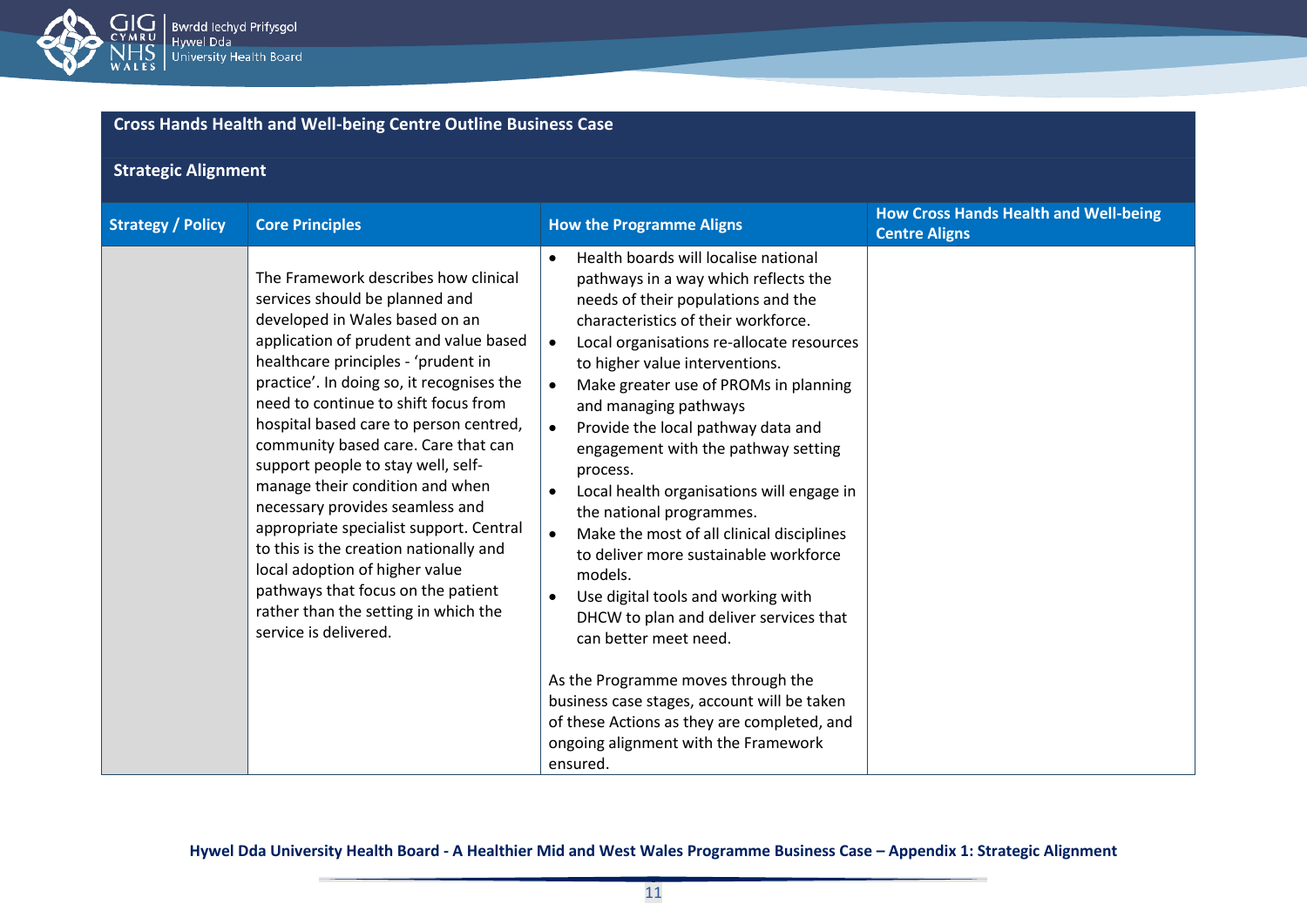

## **Strategic Alignment**

| <b>Strategy / Policy</b>                                                 | <b>Core Principles</b>                                                                                                                                                                                                       | <b>How the Programme Aligns</b>                                                                                                                                                                                                                                                                                                                                                                                                                                                                                                                                                                                                                                                                                                                                                                                                                                                                                                                                                                                                                  | <b>How Cross Hands Health and Well-being</b><br><b>Centre Aligns</b>                                                                                                                                                                                                                                                                                                                                                                                                                                                                                                                                                                                                                                                                                                                                                                                                                                                                                                                                                                                                                                   |
|--------------------------------------------------------------------------|------------------------------------------------------------------------------------------------------------------------------------------------------------------------------------------------------------------------------|--------------------------------------------------------------------------------------------------------------------------------------------------------------------------------------------------------------------------------------------------------------------------------------------------------------------------------------------------------------------------------------------------------------------------------------------------------------------------------------------------------------------------------------------------------------------------------------------------------------------------------------------------------------------------------------------------------------------------------------------------------------------------------------------------------------------------------------------------------------------------------------------------------------------------------------------------------------------------------------------------------------------------------------------------|--------------------------------------------------------------------------------------------------------------------------------------------------------------------------------------------------------------------------------------------------------------------------------------------------------------------------------------------------------------------------------------------------------------------------------------------------------------------------------------------------------------------------------------------------------------------------------------------------------------------------------------------------------------------------------------------------------------------------------------------------------------------------------------------------------------------------------------------------------------------------------------------------------------------------------------------------------------------------------------------------------------------------------------------------------------------------------------------------------|
| Welsh<br>Government<br><b>Programme for</b><br>Government<br>(June 2021) | The Welsh Government Programme for<br>Government (June 2021) sets out the<br>ambitious commitments to deliver over<br>the next 5 years, to tackle the<br>challenges we face and improve the<br>lives of people across Wales. | We have considered how we will support<br>the First Minister and Cabinet in meeting<br>the commitments of the Welsh Government<br>Programme for Government (June 2021), by<br>mapping our planning objectives against the<br>Programme for Government as follows:<br>Provide effective, high quality and<br>$\bullet$<br>sustainable healthcare (Gold Command<br>Requirements 5F, 5N).<br>Protect, rebuild and develop our<br>services for vulnerable people (our<br>planning objectives 5I, 5G).<br>Build an economy based on the<br>principles of fair work, sustainability and<br>the industries and service of the future<br>(our planning objectives 6C, 6H).<br>Build a stronger greener economy as we<br>$\bullet$<br>make maximum progress towards<br>decarbonisation (planning objective 50,<br>5E, 6G).<br>Embed our response to the climate and<br>nature emergency in everything we do<br>(planning objective 4N, 5M).<br>Continue our long term programme of<br>education reform, and ensure<br>educational inequalities narrow and | Cross Hands Health and Well-being Centre<br>will directly contribute to delivery of a<br>number of these commitments relating to<br>the following well-being objectives:<br>Provide effective, high quality and<br>sustainable healthcare by creating a 21st<br>century NHS that tackles health<br>inequalities, improves mental health<br>provision and focuses on prevention.<br>Specifically, Cross Hands contributes to<br>priorities such as reforming primary care<br>by bringing together GP care with other<br>services and aligning with ambitions to<br>roll out social prescribing across Wales<br>to tackle isolation.<br>Protect, re-build and develop our<br>services for vulnerable people by<br>supporting those children, young people<br>and families who face the greatest<br>challenges. Specifically, Cross Hands<br>contributes to this with the inclusion of<br>the Integrated Early Years Centre.<br>Build an economy based on the<br>$\bullet$<br>principles of fair work, sustainability and<br>the industries and services of the future<br>by building an economy based on |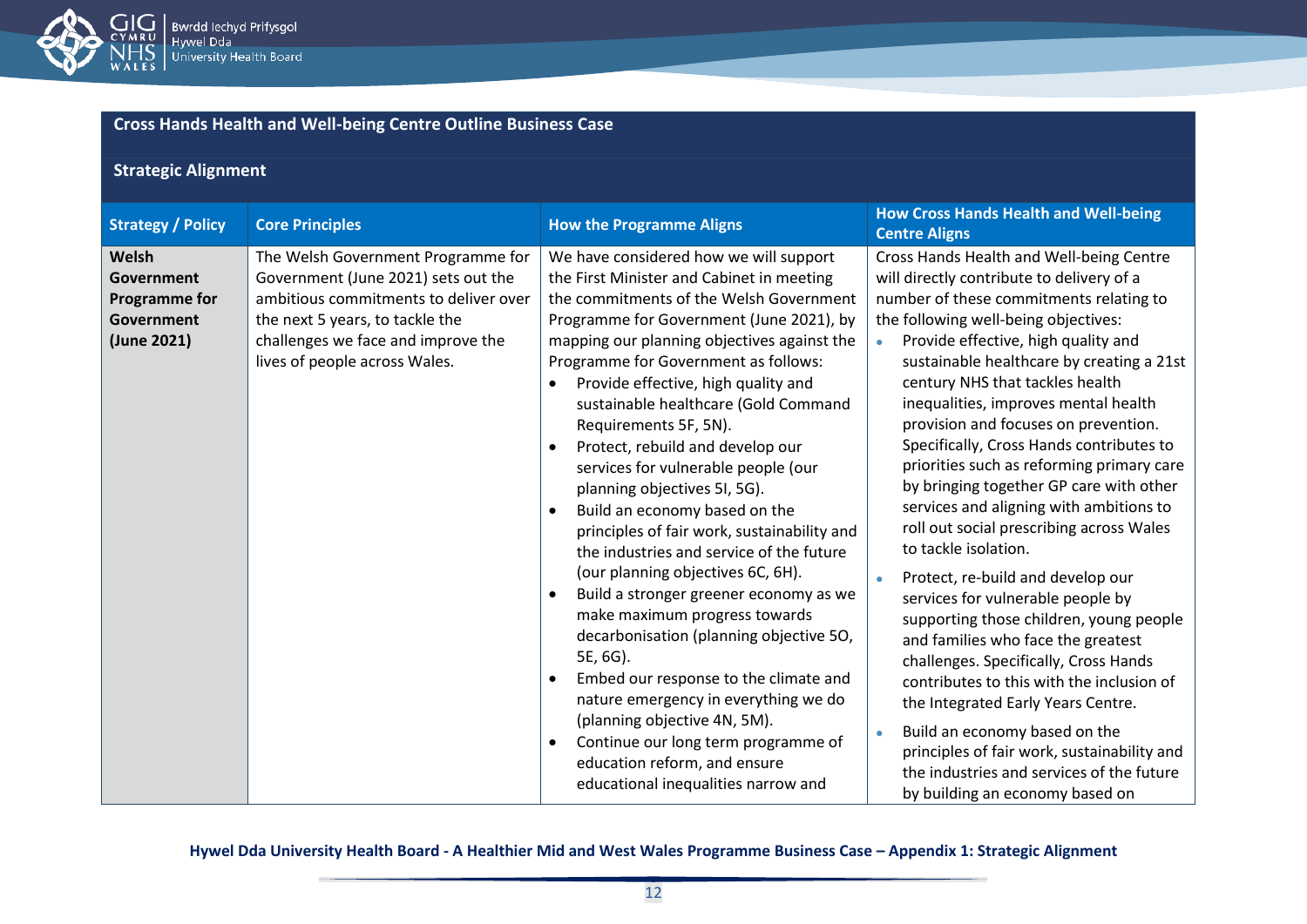

## **Strategic Alignment**

| <b>Strategy / Policy</b> | <b>Core Principles</b> | <b>How the Programme Aligns</b>                                                                                                                                                                                                                                                                                                                                                                                                                                                           | <b>How Cross Hands Health and Well-being</b><br><b>Centre Aligns</b>                                                                                                                                                                                                                                                                                                                                                                                                                                                                                                                                                                                                                                                                                                                                                                                                                                                              |
|--------------------------|------------------------|-------------------------------------------------------------------------------------------------------------------------------------------------------------------------------------------------------------------------------------------------------------------------------------------------------------------------------------------------------------------------------------------------------------------------------------------------------------------------------------------|-----------------------------------------------------------------------------------------------------------------------------------------------------------------------------------------------------------------------------------------------------------------------------------------------------------------------------------------------------------------------------------------------------------------------------------------------------------------------------------------------------------------------------------------------------------------------------------------------------------------------------------------------------------------------------------------------------------------------------------------------------------------------------------------------------------------------------------------------------------------------------------------------------------------------------------|
|                          |                        | standards rise (planning objective 1C,<br>2D, 2H).<br>Celebrate diversity and move to<br>eliminate inequality in all of it forms<br>(planning objective 2B, 3D, 4J, 4K).<br>Make our cities, towns and villages even<br>better places in which to live and work<br>(planning objective 5C, 5D).<br>Lead Wales in national civic<br>conversation about our constitutional<br>future and give our country the<br>strongest possible presence on the<br>world stage (planning objective 4L). | sustainable jobs. Specifically, Cross<br>Hands will contribute to this by<br>providing opportunities to develop a<br>skilled and flexible workforce and<br>enabling more agile working.<br><b>Equalities Impact Assessment</b><br>undertaken specifically for Cross Hands<br>and protected characteristics will be<br>considered as the project evolves.<br>Build a stronger, greener economy as we<br>$\bullet$<br>make maximum progress towards<br>Decarbonisation by developing a<br>modern and productive infrastructure<br>which acts as an engine for inclusive and<br>sustainable growth. Specifically, Cross<br>Hands contributes to priorities to deliver<br>the Digital Strategy for Wales.<br>Embed our response to the climate and<br>nature emergency in everything we do<br>by delivering a green transformation.<br>Specifically, Cross Hands will contribute<br>through incorporating green design<br>principles. |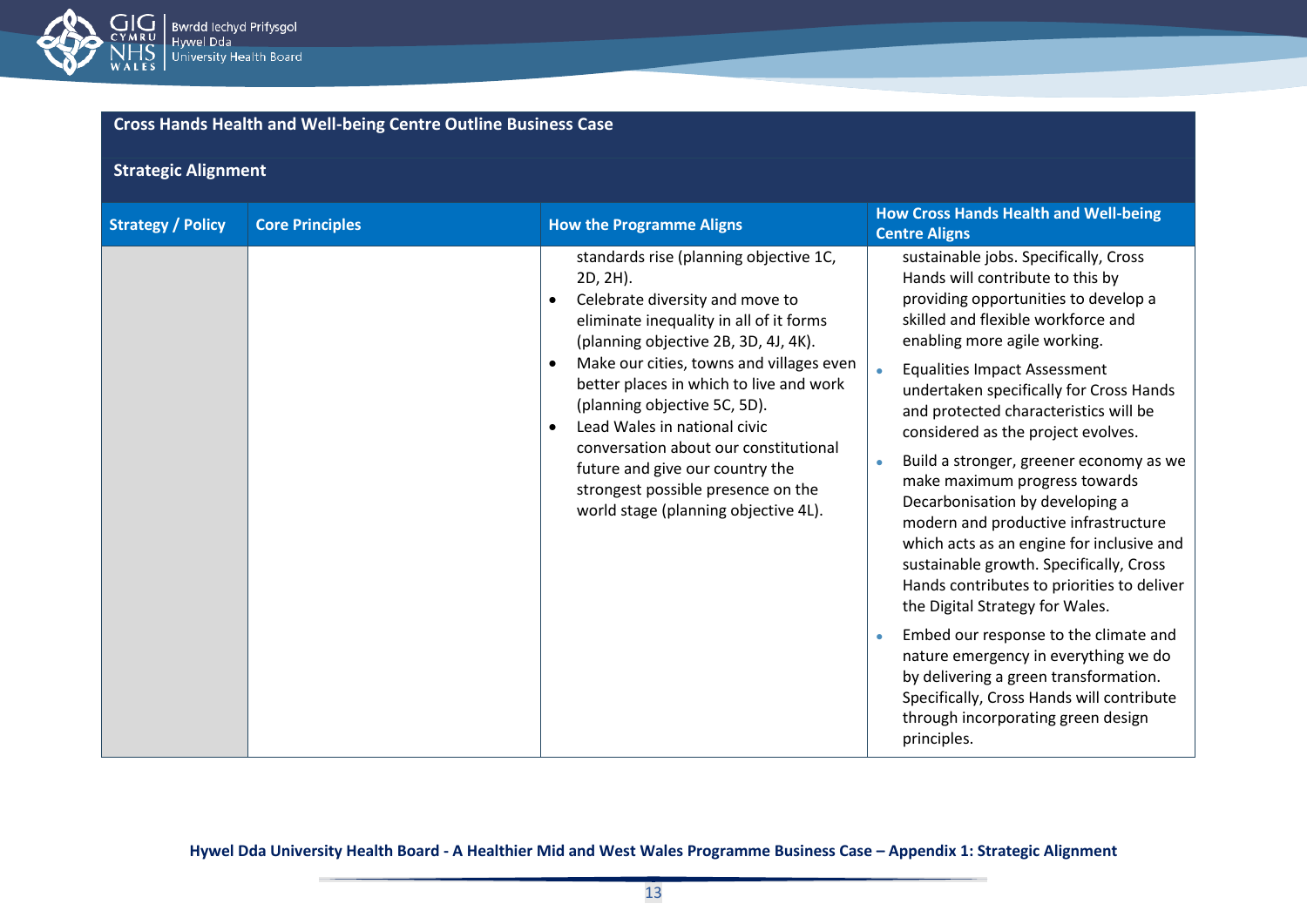

| <b>Cross Hands Health and Well-being Centre Outline Business Case</b> |  |
|-----------------------------------------------------------------------|--|

## **Strategic Alignment**

| <b>Strategy / Policy</b>                                                                                                    | <b>Core Principles</b>                                                                                                                                                                                                                                    | <b>How the Programme Aligns</b>                                                                                                                                                                                                                                                                                                                                                                                      | <b>How Cross Hands Health and Well-being</b><br><b>Centre Aligns</b>                                                                                                                                                                                                                                                                                                                                                                                                                                     |
|-----------------------------------------------------------------------------------------------------------------------------|-----------------------------------------------------------------------------------------------------------------------------------------------------------------------------------------------------------------------------------------------------------|----------------------------------------------------------------------------------------------------------------------------------------------------------------------------------------------------------------------------------------------------------------------------------------------------------------------------------------------------------------------------------------------------------------------|----------------------------------------------------------------------------------------------------------------------------------------------------------------------------------------------------------------------------------------------------------------------------------------------------------------------------------------------------------------------------------------------------------------------------------------------------------------------------------------------------------|
| <b>A Healthier</b><br><b>Wales: our plan</b><br>for Health and<br>Social Care /<br><b>Prosperity for All</b><br>(June 2018) | Sets out a long term future vision of a<br>whole system approach to health and<br>social care, focused on health and well-<br>being and on preventing illness.                                                                                            | Our Programme is aligned to the aims and<br>principles in this national approach and will<br>give us a foundation on which to build<br>future models of care for our area.                                                                                                                                                                                                                                           | Cross Hands Health and Well-being Centre<br>embodies this vision by co-locating and<br>integrating public services with a model of<br>care that contributes to a prosperous and<br>secure Wales, a healthy and active<br>population, an ambitious and learning<br>workforce, and united and connected<br>services. In particular, by providing greater<br>access to early years services it contributes<br>to the specific aim of ensuring children from<br>all backgrounds have the best start in life. |
| Parliamentary<br><b>Review of Health</b><br>and Social Care in<br><b>Wales</b>                                              | Harness innovation and accelerate<br>$\bullet$<br>technology and infrastructure<br>developments.<br>A Health and Care System that's<br>$\bullet$<br>always learning.<br>Bold new models of seamless care.                                                 | Our Programme meets all the<br>recommendations of the review in<br>delivering more effective and efficient care.                                                                                                                                                                                                                                                                                                     | Cross Hands Health and Well-being Centre<br>aligns with recommendations for a single<br>seamless system of integrated and<br>preventative care that is designed and<br>delivered to meet the needs of the defined<br>localities.                                                                                                                                                                                                                                                                         |
| <b>Natural Resources</b><br><b>Policy</b>                                                                                   | The Policy recognises that Wales'<br>natural resources underpin well-being<br>including prosperity, health, culture<br>and identity. The Policy identifies the<br>following headline opportunities:<br>Supporting successful, sustainable<br>communities. | We aspire to uphold the biophilic design<br>principles of 'an innate and genetically<br>determined affinity of human beings with<br>the natural world' in the design of the<br>Urgent and Planned Care Hospital and our<br>other facilities. Research indicates that, by<br>implementing these principles, the health<br>and well-being of both staff and patients can<br>benefit from a calming environment and the | In line with the Programme the design of<br>the Health and Well-being Centre will aim to<br>uphold biophilic design principles and<br>achieve 'Excellent' BREEAM standard.                                                                                                                                                                                                                                                                                                                               |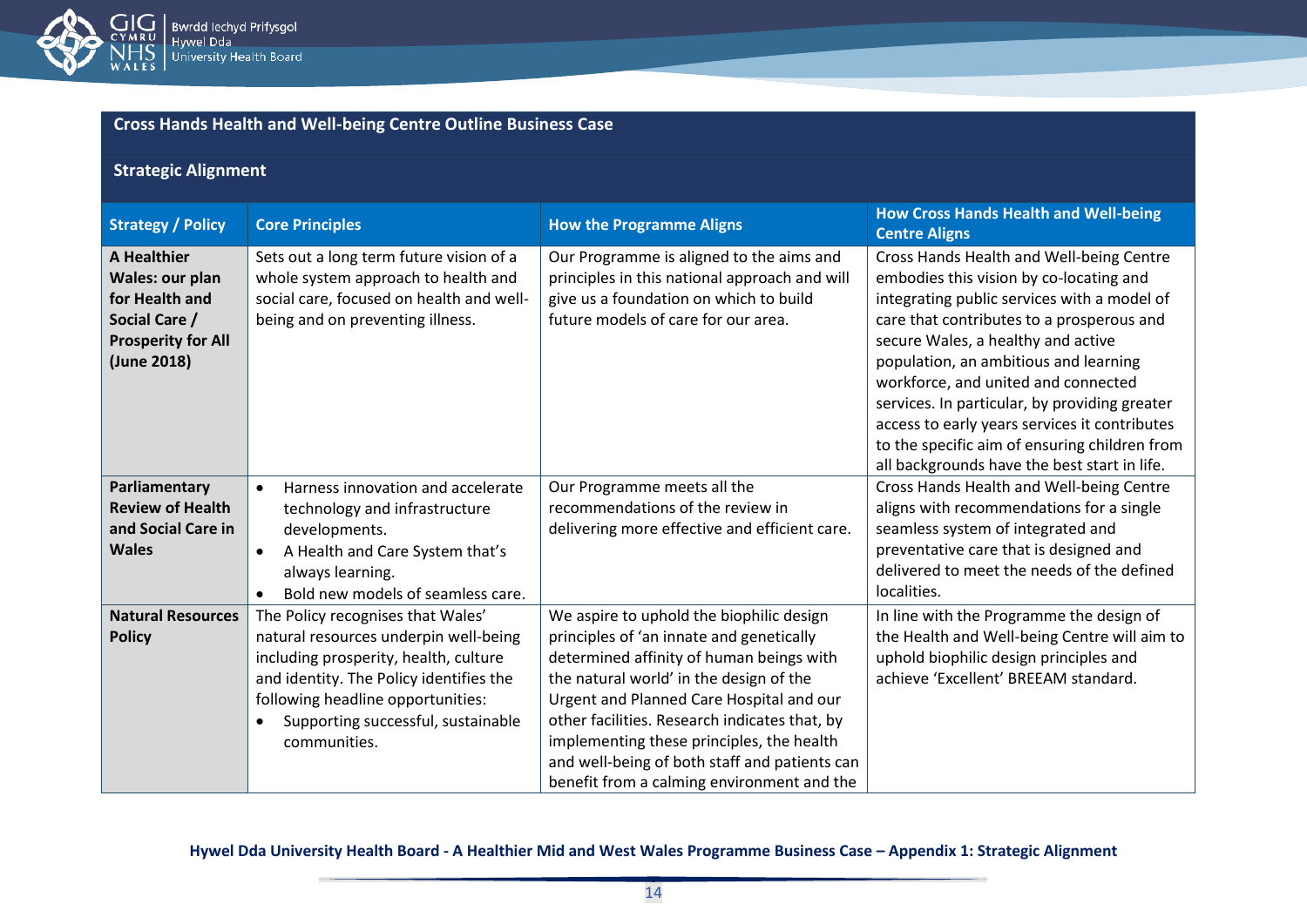

## **Strategic Alignment**

| <b>Strategy / Policy</b>                                                                                                          | <b>Core Principles</b>                                                                                                                                                                                                                                                                                                                                                                                                      | <b>How the Programme Aligns</b>                                                                                                                                                                                                                                                                                                                                                                                                                                                                                                                                                                                                                                                           | <b>How Cross Hands Health and Well-being</b><br><b>Centre Aligns</b>                                                                                                                                                                                                                                                                       |
|-----------------------------------------------------------------------------------------------------------------------------------|-----------------------------------------------------------------------------------------------------------------------------------------------------------------------------------------------------------------------------------------------------------------------------------------------------------------------------------------------------------------------------------------------------------------------------|-------------------------------------------------------------------------------------------------------------------------------------------------------------------------------------------------------------------------------------------------------------------------------------------------------------------------------------------------------------------------------------------------------------------------------------------------------------------------------------------------------------------------------------------------------------------------------------------------------------------------------------------------------------------------------------------|--------------------------------------------------------------------------------------------------------------------------------------------------------------------------------------------------------------------------------------------------------------------------------------------------------------------------------------------|
|                                                                                                                                   | Promoting green growth and<br>innovation to create sustainable<br>jobs.<br>Supporting a more resource<br>efficient economy; and<br>Maintaining healthy, active and<br>connected communities.<br>The following National Priorities are<br>also identified:<br>Delivering nature-based solutions.<br>٠<br>Increasing renewable energy and<br>$\bullet$<br>resource efficiency.<br>Taking a place-based approach.<br>$\bullet$ | sensory feelings of touch, texture, sound<br>and smell. Biophilic design can promote<br>reduced use of pain relief medicines and<br>shorter stays in hospital.<br>Our new build elements will also achieve an<br>'Excellent' BREEAM standard, with any<br>refurbishments achieving a 'Very Good'<br>rating. This will ensure that we are<br>complying with planning conditions related<br>to sustainability and carbon reduction.<br>We will promote the use of decarbonised<br>transport and encourage staff and<br>patients/visitors to consider greener travel<br>options such as walking or cycling before<br>public or private transport, taxis or other<br>forms of vehicle travel. |                                                                                                                                                                                                                                                                                                                                            |
| <b>Informed Health</b><br>and Care, the<br><b>Digital Health and</b><br><b>Social Care</b><br><b>Response for</b><br><b>Wales</b> | Sets out the ambitions and<br>expectations of the Welsh Government<br>as to how health and social care will<br>use technology to enable greater<br>access to information to deliver real<br>benefits and improved outcomes for<br>people in Wales.                                                                                                                                                                          | Our vision is to become the most digitally<br>integrated care organisation in NHS Wales<br>which will enable the delivery of patient<br>centred high quality, safe and sustainable<br>care to our community. Our mission is to<br>empower patients and staff to securely<br>access information anytime, anyplace, on<br>any device.<br>We will deliver a Digital Health Board,<br>providing exceptional care, quality and                                                                                                                                                                                                                                                                 | Proposals for the Cross Hands Health and<br>Well-being Centre are aligned with this<br>strategy and our digital vision. In particular,<br>in designing the preferred solution we will<br>consider factors such as how we can exploit<br>digital technologies to deliver patient<br>centred solutions in neighbourhoods and<br>communities. |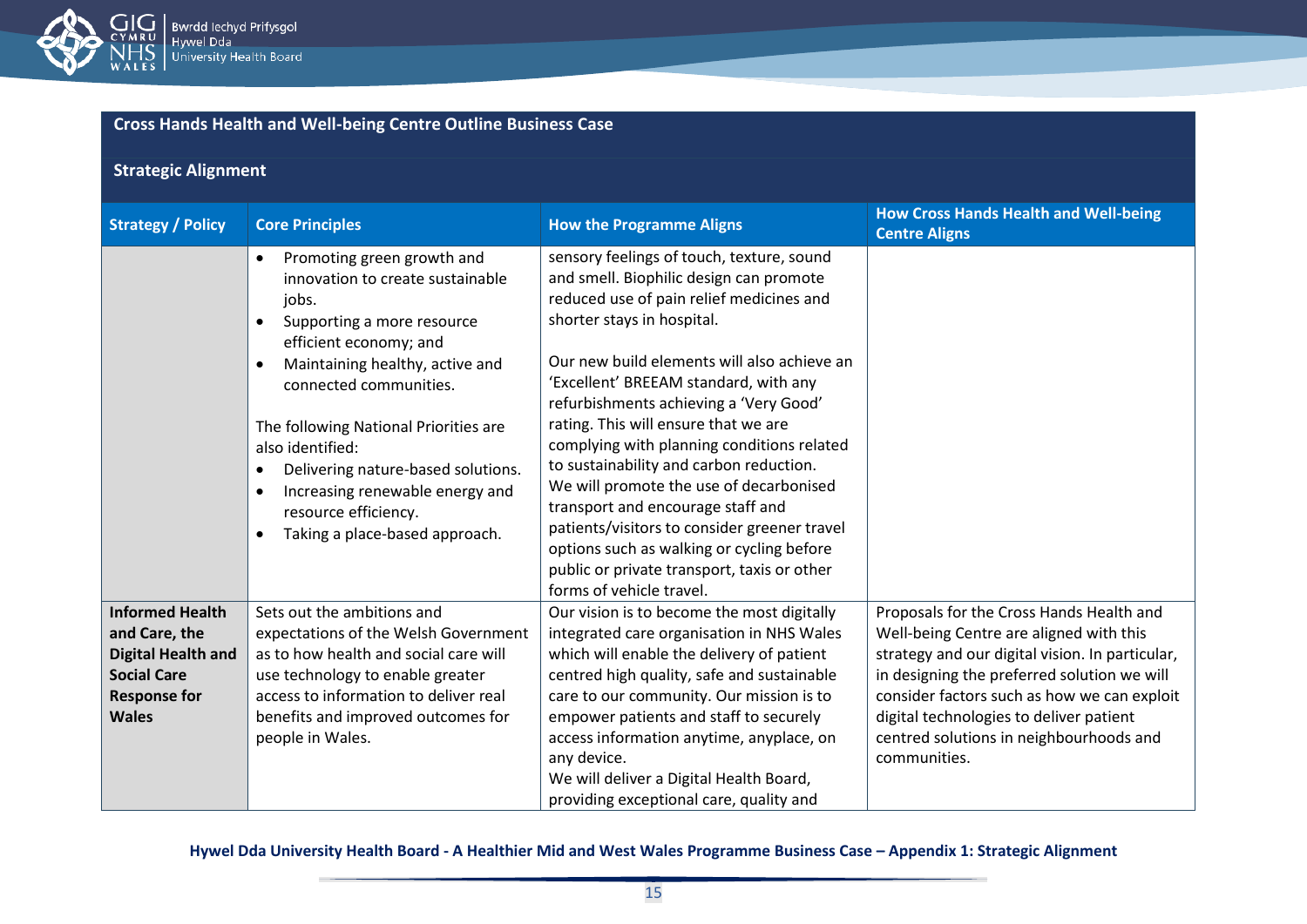

| <b>Cross Hands Health and Well-being Centre Outline Business Case</b> |                        |                                                                                                                 |                                                               |  |
|-----------------------------------------------------------------------|------------------------|-----------------------------------------------------------------------------------------------------------------|---------------------------------------------------------------|--|
| <b>Strategic Alignment</b>                                            |                        |                                                                                                                 |                                                               |  |
| <b>Strategy / Policy</b>                                              | <b>Core Principles</b> | <b>How the Programme Aligns</b>                                                                                 | How Cross Hands Health and Well-being<br><b>Centre Aligns</b> |  |
|                                                                       |                        | safety for our patients, a single view of<br>information for our clinicians, with<br>collaboration at our core. |                                                               |  |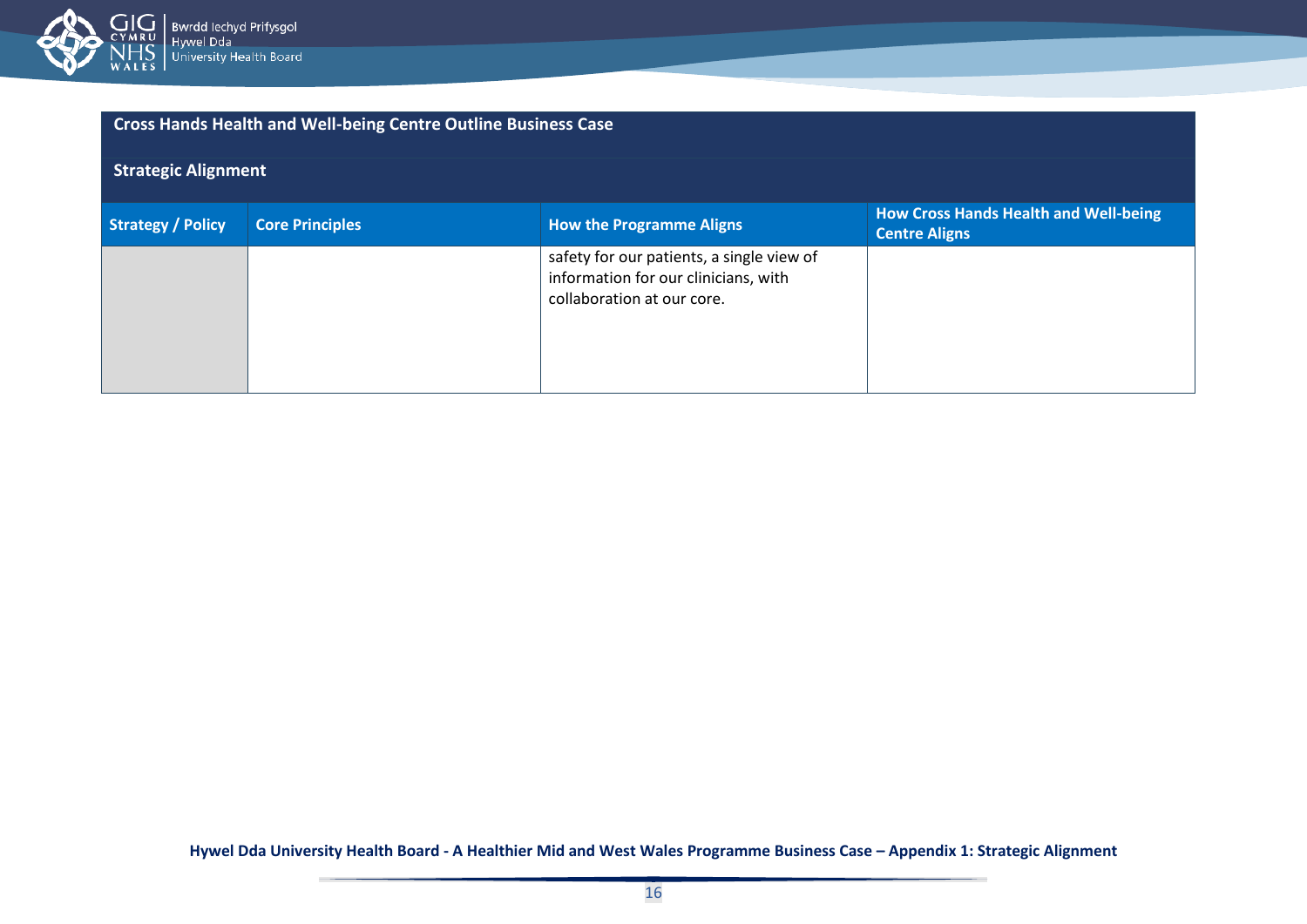

## **Strategic Alignment**

| <b>Strategy / Policy</b> | <b>Core Principles</b>             |                                     | <b>How the Programme Aligns</b>                 | <b>How Cross Hands Health and Well-being</b><br><b>Centre Aligns</b> |
|--------------------------|------------------------------------|-------------------------------------|-------------------------------------------------|----------------------------------------------------------------------|
| <b>Tackling Poverty</b>  | The key objectives of the Tackling |                                     | As described in the Early Years section of the  | Cross Hands Health and Well-being Centre                             |
| <b>Action Plan</b>       | Poverty actions are:               |                                     | Health and Care Case for Change (Strategic      | will act on evidence from the Flying Start                           |
|                          | $\bullet$                          | To prevent poverty, especially      | Case), we aim to provide a holistic approach    | programme, which demonstrates that                                   |
|                          |                                    | through investment in giving        | to the health and well-being of our Early       | integrated working can improve outcomes                              |
|                          |                                    | children the best possible start in | Years population to improve children's          | for families and young children and support                          |
|                          |                                    | life. From conception through to    | physical and mental health and promote the      | a reduction in ACE, by providing appropriate                         |
|                          |                                    | early adulthood, our aim will be to | conditions necessary to ensure children         | shared community space and library space                             |
|                          |                                    | reduce inequality at the earliest   | become confident, ambitious and capable         | to bring together Early Years' services and                          |
|                          |                                    | possible stage and break the link   | learners able to reach their full education     | allow them to be delivered in an integrated                          |
|                          | between socio-economic             |                                     | potential to play a full part in life and work. | way.                                                                 |
|                          |                                    | disadvantage, educational under     |                                                 |                                                                      |
|                          |                                    | achievement and the impaired life   | With the support of various voluntary and       |                                                                      |
|                          |                                    | chances that flow from these.       | statutory interventions such as the Healthy     |                                                                      |
|                          | $\bullet$                          | Recognising that the best route out | Child Wales Programme, Flying Start and         |                                                                      |
|                          |                                    | of poverty is through employment,   | Home Start, we can tackle child health          |                                                                      |
|                          |                                    | we will continue to help people to  | inequalities and ensure that children living    |                                                                      |
|                          |                                    | improve their skills and enhance    | in poverty have their needs assessed and        |                                                                      |
|                          | the relevance of their             |                                     | access to services when required.               |                                                                      |
|                          |                                    | qualifications. We will also remove |                                                 |                                                                      |
|                          |                                    | other barriers to employment -      | In line with our commitment to a                |                                                                      |
|                          |                                    | from practical barriers such as the | 'Prosperous Wales', our Programme               |                                                                      |
|                          |                                    | accessibility of transport and      | provides the opportunity to grow Wales'         |                                                                      |
|                          |                                    | buildings to less tangible barriers | Foundational Economy through our                |                                                                      |
|                          |                                    | such as poverty of aspiration -     | procurement and employment strategies           |                                                                      |
|                          |                                    | helping people to move on to and    | (described in the Commercial Case and           |                                                                      |
|                          | up the employment ladder.          |                                     | Workforce Case for Change respectively).        |                                                                      |
|                          |                                    |                                     | The Commercial Case describes how we will       |                                                                      |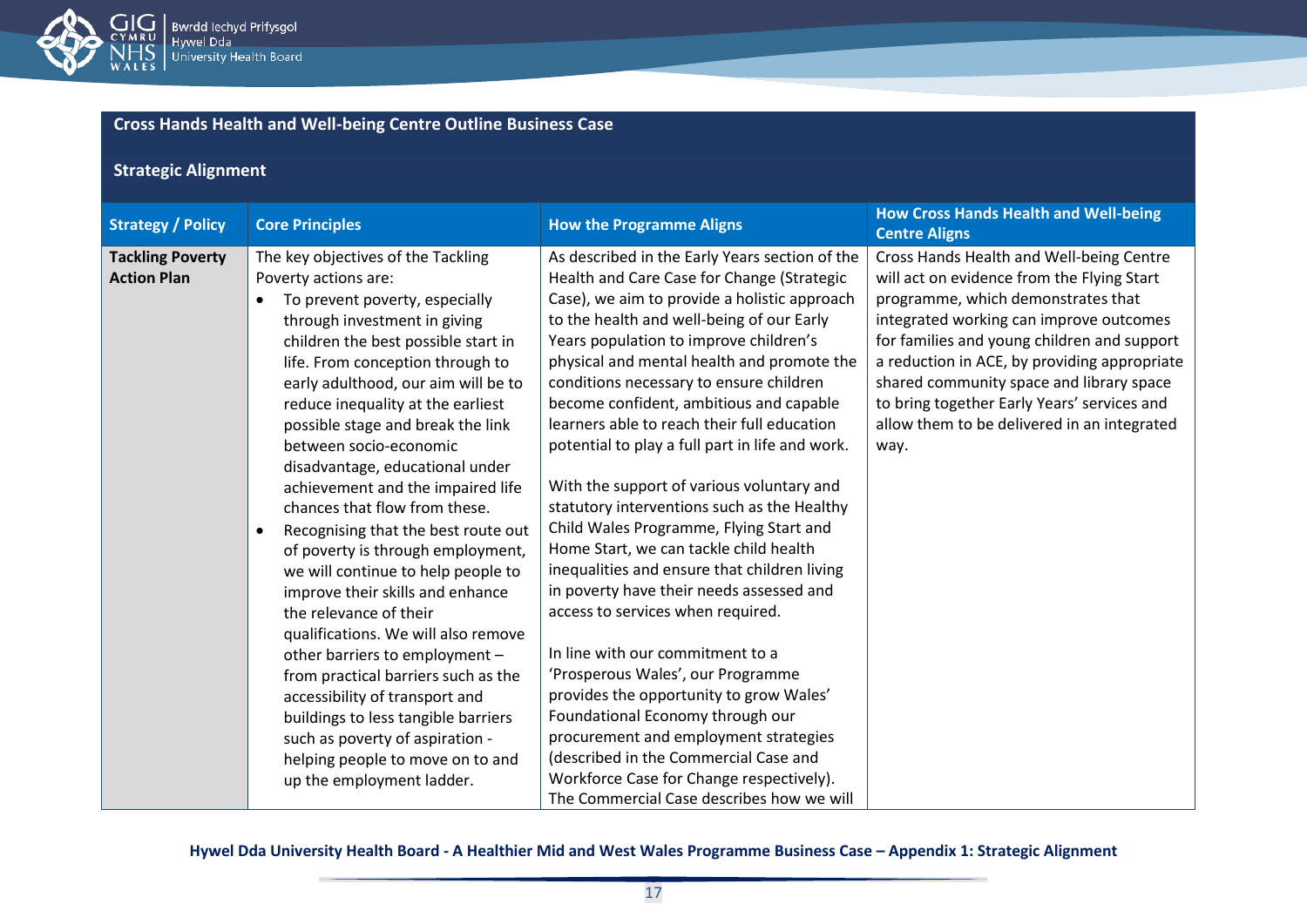

## **Strategic Alignment**

| <b>Strategy / Policy</b> | <b>Core Principles</b>                                                                                                                                                                                                                                                                                                                      | <b>How the Programme Aligns</b>                                                                                                                                                                                                                                                                                                                                                                                                                                                    | <b>How Cross Hands Health and Well-being</b><br><b>Centre Aligns</b> |
|--------------------------|---------------------------------------------------------------------------------------------------------------------------------------------------------------------------------------------------------------------------------------------------------------------------------------------------------------------------------------------|------------------------------------------------------------------------------------------------------------------------------------------------------------------------------------------------------------------------------------------------------------------------------------------------------------------------------------------------------------------------------------------------------------------------------------------------------------------------------------|----------------------------------------------------------------------|
|                          | At the same time, we will increase<br>$\bullet$<br>action to mitigate the impact of<br>poverty here and now. We<br>recognise that for more and more<br>people, even being in work will not<br>guarantee that they can escape<br>poverty. We can act to improve the<br>quality of life of these<br>communities, families and<br>individuals. | support local businesses and town centre<br>regeneration through our procurement<br>decisions, to help break negative cycles and<br>inter-generational challenges such as<br>poverty, poor health and inequalities. The<br>Workforce Case for Change describes how,<br>as a significant employer, we promote social<br>value by supporting local employment<br>through continued investment in, for<br>example, the Apprenticeship Academy for<br>Nursing and Therapy Apprentices. |                                                                      |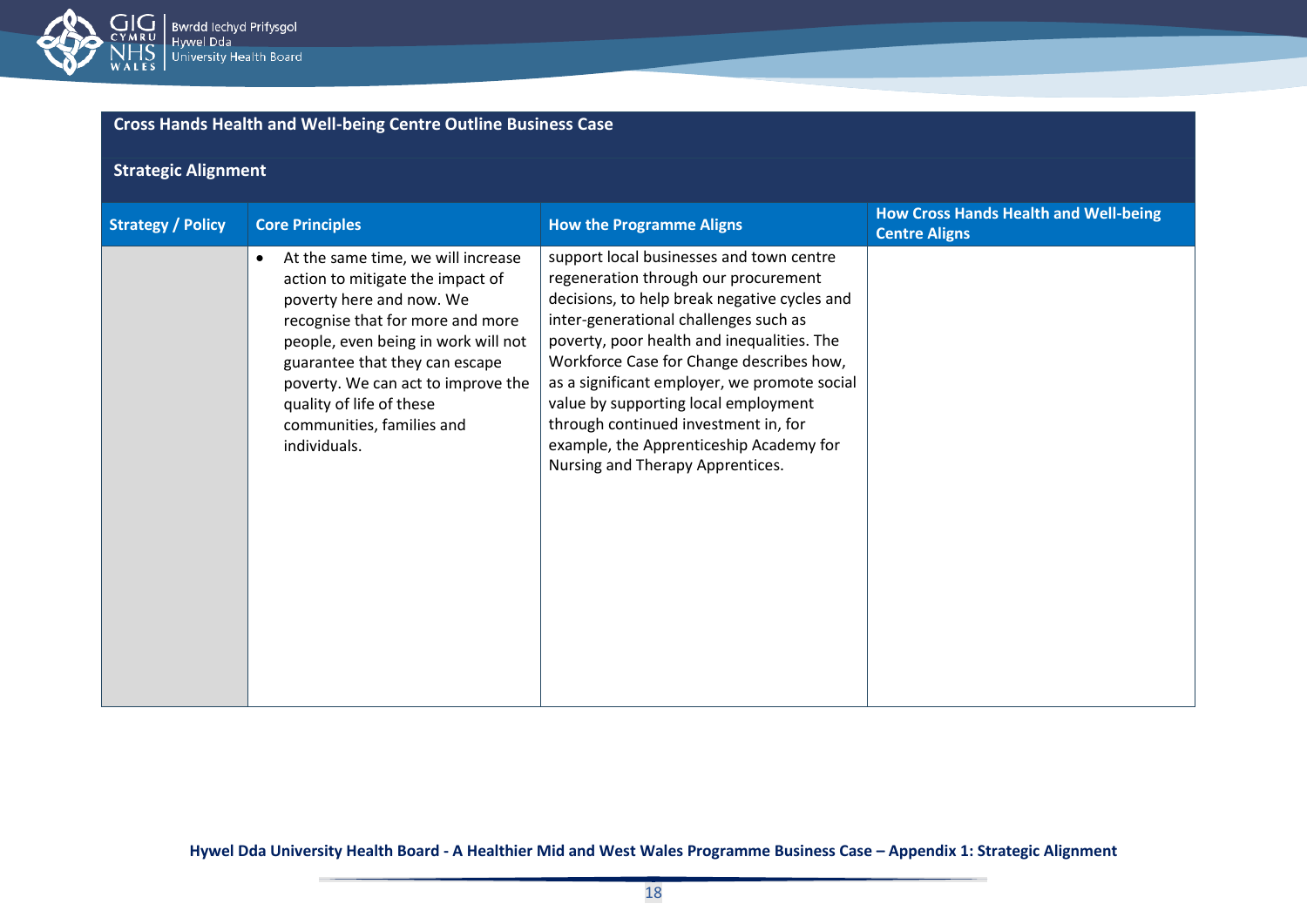

## **Strategic Alignment**

| <b>Strategy / Policy</b>                                        | <b>Core Principles</b>                                                                                                                                                                                                                                                                                                                                                                                                                                                                                                                                                                                                                                                                                                                                                                                                   | <b>How the Programme Aligns</b>                                                                                                                                                                                                                                                                                                                                                                                                                                                                                                                                                                                                                                                                                                                                                                                                                                                                                                                                                                                                                             | <b>How Cross Hands Health and Well-being</b><br><b>Centre Aligns</b>                                                                                                                                                                                                                                                                                                                                                                                                                                                                                                                                                                          |
|-----------------------------------------------------------------|--------------------------------------------------------------------------------------------------------------------------------------------------------------------------------------------------------------------------------------------------------------------------------------------------------------------------------------------------------------------------------------------------------------------------------------------------------------------------------------------------------------------------------------------------------------------------------------------------------------------------------------------------------------------------------------------------------------------------------------------------------------------------------------------------------------------------|-------------------------------------------------------------------------------------------------------------------------------------------------------------------------------------------------------------------------------------------------------------------------------------------------------------------------------------------------------------------------------------------------------------------------------------------------------------------------------------------------------------------------------------------------------------------------------------------------------------------------------------------------------------------------------------------------------------------------------------------------------------------------------------------------------------------------------------------------------------------------------------------------------------------------------------------------------------------------------------------------------------------------------------------------------------|-----------------------------------------------------------------------------------------------------------------------------------------------------------------------------------------------------------------------------------------------------------------------------------------------------------------------------------------------------------------------------------------------------------------------------------------------------------------------------------------------------------------------------------------------------------------------------------------------------------------------------------------------|
| <b>Wales</b><br><b>Infrastructure</b><br><b>Investment Plan</b> | The Wales Infrastructure Investment<br>Plan for Growth and Jobs sets out<br>Welsh Government's strategic<br>investment priorities, provides a<br>detailed account of sectoral investment<br>plans and describes the key elements<br>of a new approach to infrastructure<br>investment.<br>The Plan identifies the following<br>investment priorities:<br>Improving transport networks, in<br>particular east-west links in North<br>and South Wales.<br>Improving telecommunications<br>$\bullet$<br>networks.<br>Supporting the development of the<br>$\bullet$<br>energy industry in Wales.<br>Investing in housing.<br>$\bullet$<br>Delivering more efficient and<br>$\bullet$<br>economical public services.<br>Improving the quality of the<br>$\bullet$<br>educational estate.<br>Developing our Enterprise Zones. | Our public consultation has demonstrated<br>that one of people's primary concerns with<br>regards to possible site options for the<br><b>Urgent and Planned Care Hospital is access</b><br>to transport and improved public transport<br>links.<br>Furthermore we know that the success of<br>our Programme will be dependent on a<br>transport infrastructure that is 'fit for<br>purpose' for us to provide our model of care<br>across all of our sites.<br>As described in the Digital Case for Change<br>and Digital Response, over the coming years<br>the network across our entire estate will be<br>replaced with a solution designed to meet<br>future growth expectations. We will provide<br>our staff with tablets and other mobile<br>devices so that they have patient<br>observations and records at hand. We will<br>provide fast and efficient specialist care to<br>our patients through improve<br>telecommunications and access to Pop-Up<br>and Virtual Clinics in community locations,<br>improving access for hard to reach groups. | Cross Hands Health and Well-being Centre<br>will contribute to some of the key<br>investment priorities identified in the Plan,<br>such as:<br>Inclusion of community library services<br>which will support improvements in<br>areas such as digital literacy.<br>Aligning with the Programme's "Scoping<br>and Modelling Assessment for Building<br>& Transport Decarbonisation"<br>In line with the Well-being of Future<br>$\bullet$<br>Generations (Wales) Act 2015, the<br>Health Board will aim to maximise the<br>long-term socio-economic impacts of<br>the scheme and maximise opportunities<br>to achieve our socio-economic duty. |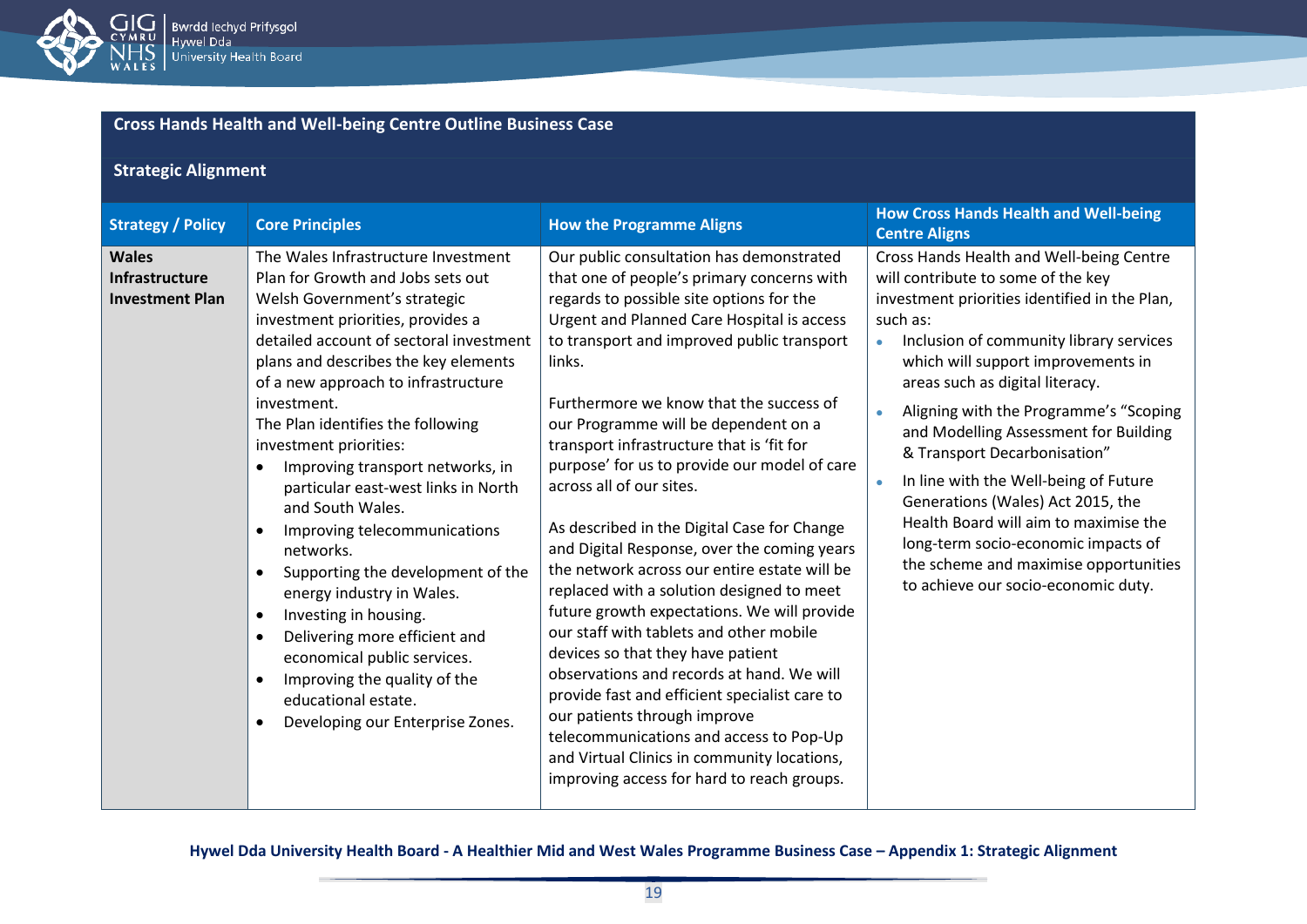

## **Strategic Alignment**

| <b>Strategy / Policy</b> | <b>Core Principles</b> | <b>How the Programme Aligns</b>              | <b>How Cross Hands Health and Well-being</b><br><b>Centre Aligns</b> |
|--------------------------|------------------------|----------------------------------------------|----------------------------------------------------------------------|
|                          |                        | The Environmental Case for Change and        |                                                                      |
|                          |                        | document titled "Scoping and Modelling       |                                                                      |
|                          |                        | Assessment for Building & Transport          |                                                                      |
|                          |                        | Decarbonisation" attached at Appendix 12     |                                                                      |
|                          |                        | show our commitment to embedding our         |                                                                      |
|                          |                        | response to the climate and nature           |                                                                      |
|                          |                        | emergency in everything we do and meeting    |                                                                      |
|                          |                        | Welsh Government's All Wales NHS             |                                                                      |
|                          |                        | Decarbonisation Strategy. Our Action Plan    |                                                                      |
|                          |                        | will form a 'route map' to us being a carbon |                                                                      |
|                          |                        | neutral organisation by 2030.                |                                                                      |
|                          |                        |                                              |                                                                      |
|                          |                        | In line with the Well-being of Future        |                                                                      |
|                          |                        | Generations (Wales) Act 2015, we will aim    |                                                                      |
|                          |                        | to maximise the long-term socio-economic     |                                                                      |
|                          |                        | impacts of the Programme and                 |                                                                      |
|                          |                        | opportunities to achieve our socio-economic  |                                                                      |
|                          |                        | duty. The Swansea Bay City Deal - where      |                                                                      |
|                          |                        | the UK and Welsh Governments signed a        |                                                                      |
|                          |                        | deal which will bring investment of £241m    |                                                                      |
|                          |                        | and create 9,000 jobs - shows the potential  |                                                                      |
|                          |                        | for our Programme and its investments to     |                                                                      |
|                          |                        | break negative cycles in our communities     |                                                                      |
|                          |                        | through investment, employment               |                                                                      |
|                          |                        | opportunities and improved services.         |                                                                      |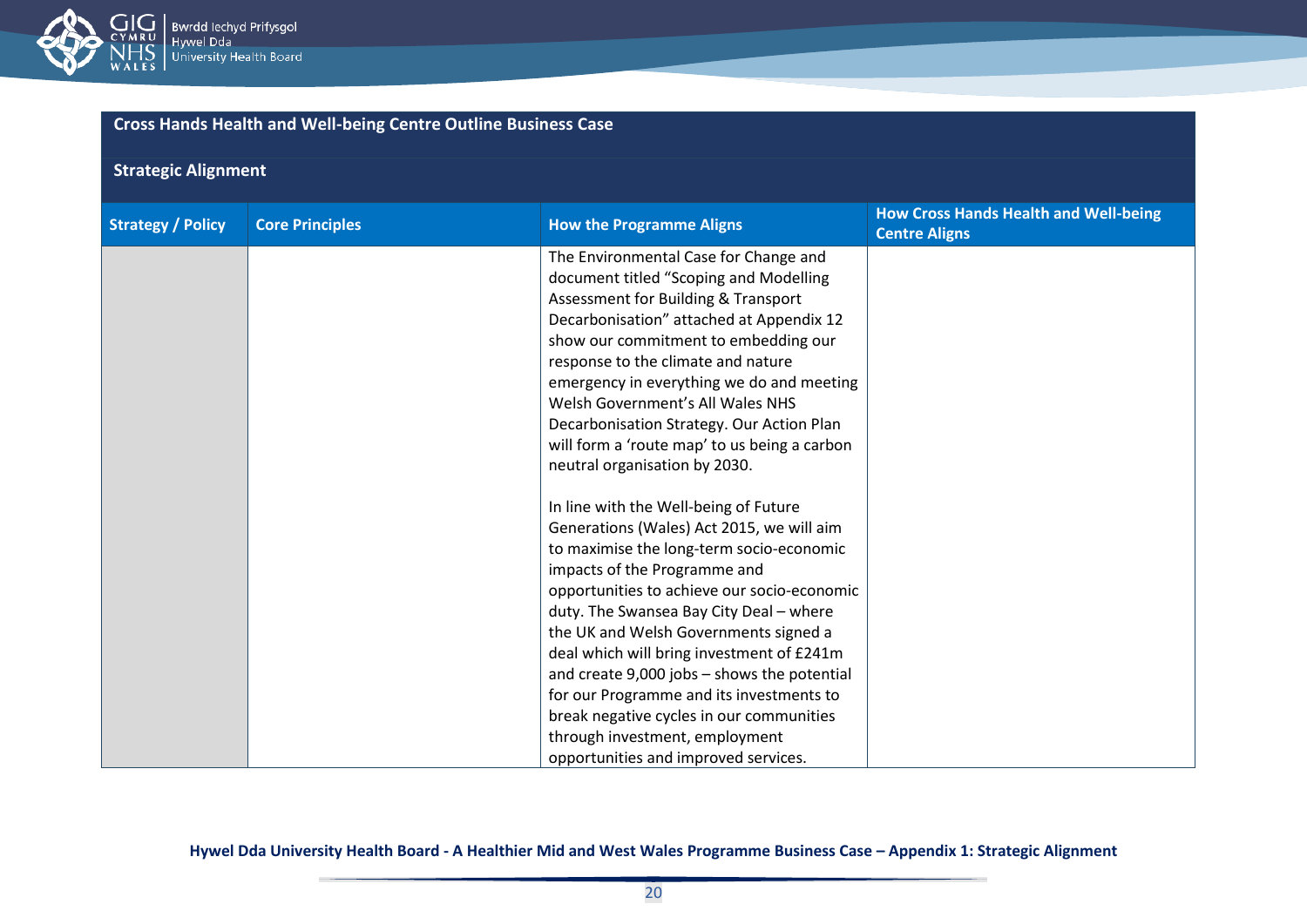

## **Strategic Alignment**

| <b>Strategy / Policy</b>                 | <b>Core Principles</b>                                                                                                                                                                                                                                                                                                                                                                                                                                                                                                                                                                                                                                                                         | <b>How the Programme Aligns</b>                                                                                                                                                                                                                                                                                                                                                                                                                                                                                                                                                                                                                                                                                                                                                                                                                                                                                                                                                                                                                     | <b>How Cross Hands Health and Well-being</b><br><b>Centre Aligns</b>                                                                                                                                                                                                                                                                                                                                                                                                                                                                                                                                                                                                                                                                |
|------------------------------------------|------------------------------------------------------------------------------------------------------------------------------------------------------------------------------------------------------------------------------------------------------------------------------------------------------------------------------------------------------------------------------------------------------------------------------------------------------------------------------------------------------------------------------------------------------------------------------------------------------------------------------------------------------------------------------------------------|-----------------------------------------------------------------------------------------------------------------------------------------------------------------------------------------------------------------------------------------------------------------------------------------------------------------------------------------------------------------------------------------------------------------------------------------------------------------------------------------------------------------------------------------------------------------------------------------------------------------------------------------------------------------------------------------------------------------------------------------------------------------------------------------------------------------------------------------------------------------------------------------------------------------------------------------------------------------------------------------------------------------------------------------------------|-------------------------------------------------------------------------------------------------------------------------------------------------------------------------------------------------------------------------------------------------------------------------------------------------------------------------------------------------------------------------------------------------------------------------------------------------------------------------------------------------------------------------------------------------------------------------------------------------------------------------------------------------------------------------------------------------------------------------------------|
| <b>Informed Health</b><br>and Care Wales | This strategy outlines how we will use<br>technology and greater access to<br>information to help improve the health<br>and well-being of the people of Wales.<br>It describes a Wales where citizens<br>have more control of their health and<br>social care, can access their<br>information and interact with services<br>online as easily as they do with other<br>public sectors or other aspects of their<br>lives, promoting equity between those<br>that provide and those that use our<br>services in line with prudent healthcare<br>and sustainable social services:<br>1. Information for You<br>2. Supporting Professionals<br>3. Improvement & Innovation<br>4. A Planned Future | The Digital Strategy attached at Appendix 11<br>outlines how key challenges will be<br>addressed within the period 2020-2025,<br>which includes increased well-being,<br>creating greater ownership of health care<br>and information by empowering patients to<br>actively manage their health and care,<br>providing quality acute care across the<br>University Health Board area through a<br>digitally enabled workforce, and providing<br>care closer to home.<br>It shows how we will improve<br>telecommunication through access to Pop-<br>Up and Virtual Clinics at locations outside<br>the University Health Board and provide fast<br>and efficient specialist care to our patients<br>into community locations through the use of<br>high-speed network connectivity on an<br>everyday basis.<br>It supports professionals through the use of<br>tablets and other mobile devices, making<br>patient records easily obtainable and the<br>distribution of information efficient and<br>accessible through a Cloud Enabled<br>network. | As well as providing opportunities to<br>improve digital literacy skills in the<br>community as outlined above, Cross Hands<br>Health and Well-being Centre will aim to<br>align with the Health Board's Digital Strategy<br>and consider ways in which it can support<br>patients to actively manage their health and<br>care.<br>This includes having greater access to<br>information to help improve the health and<br>well-being of local people in terms of the<br>signposting and information which will be<br>available at Cross Hands Health and Well-<br>being Cenbtre e.g for community and social<br>services, GP information to social<br>prescribers and Mental Health support, and<br>early years centre activities. |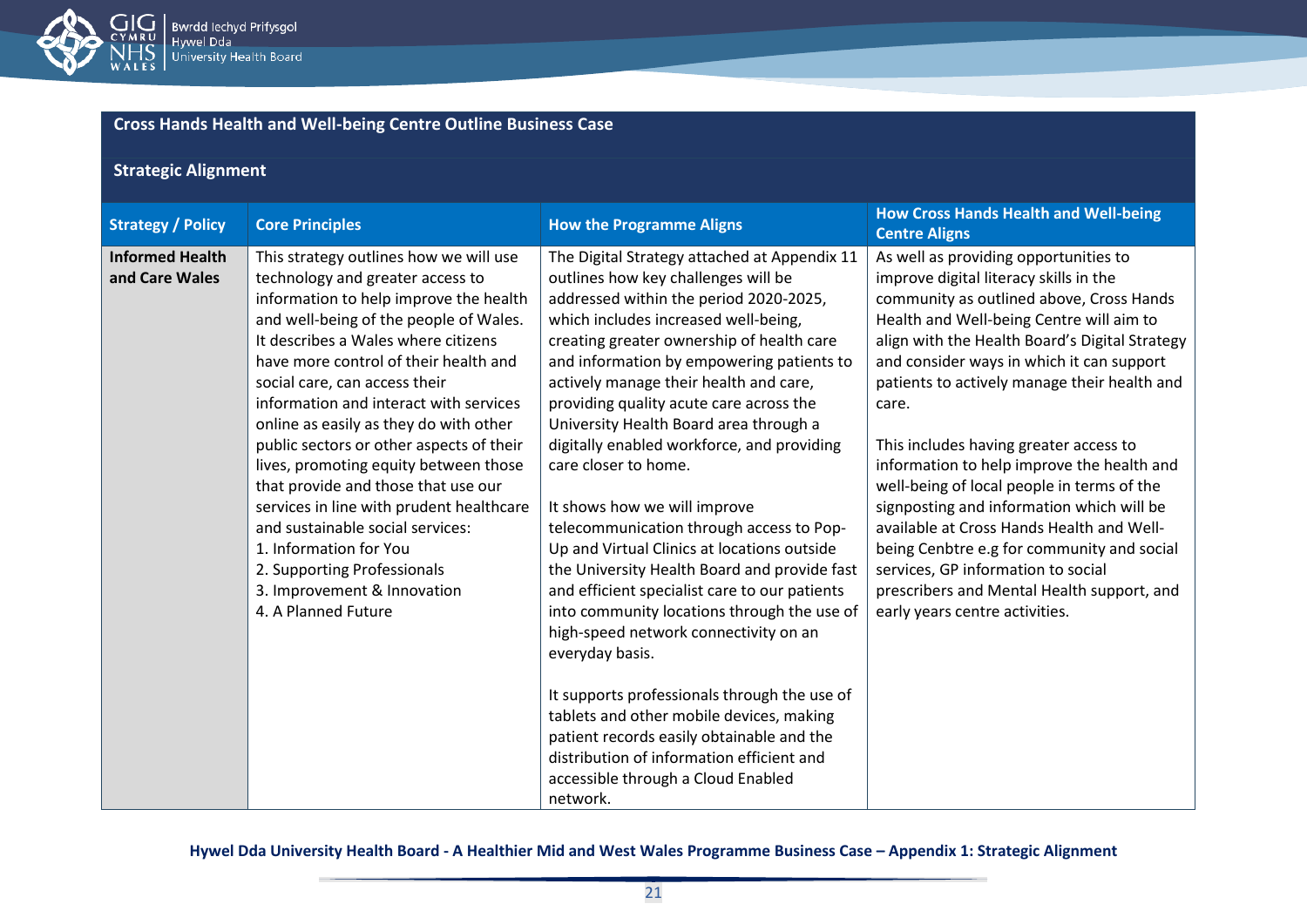

## **Strategic Alignment**

| <b>Strategy / Policy</b>                                            | <b>Core Principles</b>                                                                                                                                                                                                                                   | <b>How the Programme Aligns</b>                                                                                                                                                                                                                                                                                                                                                                | <b>How Cross Hands Health and Well-being</b><br><b>Centre Aligns</b>                                                                                      |
|---------------------------------------------------------------------|----------------------------------------------------------------------------------------------------------------------------------------------------------------------------------------------------------------------------------------------------------|------------------------------------------------------------------------------------------------------------------------------------------------------------------------------------------------------------------------------------------------------------------------------------------------------------------------------------------------------------------------------------------------|-----------------------------------------------------------------------------------------------------------------------------------------------------------|
|                                                                     |                                                                                                                                                                                                                                                          | We want to create a Digital Ecosystem that<br>will be run in partnership, bringing together<br>partners from health and social<br>care, industry, academia, local authority and<br>third sector organisations. Our foundational<br>concepts are to have Digital Homes, Digital<br>Wards, Digital Hospital and Digital<br>Communities which will allow us to<br>progress, improve and innovate. |                                                                                                                                                           |
| <b>Delivering Digital</b><br><b>Inclusion - Welsh</b><br>Government | To ensure that everyone who wants to<br>can get online, protect themselves and<br>their friends and families online and do<br>more online to fully benefit from the<br>opportunities the internet and other<br>digital technologies offer.               | Our vision is to become the most digitally<br>integrated care organisation in NHS Wales<br>which will enable the delivery of patient-<br>centred high quality, safe and sustainable<br>care to our community.<br>Our mission is to empower patients and                                                                                                                                        | Inclusion of community library services at<br>Cross Hands Health and Well-being Centre<br>will support improvements in areas such as<br>digital literacy. |
| <b>Digital First -</b><br>Welsh<br>Government                       | Digital Transformation forms a central<br>part of Welsh Government's plans to<br>make public services more meaningful<br>to users by helping the public sector to<br>provide excellent online digital services<br>to the people and businesses of Wales. | staff to securely access information anytime,<br>anyplace, on any device.<br>We will deliver a Digital Health Board,<br>providing exceptional care, quality and<br>safety for our patients, a single view of<br>information for our clinicians, with<br>collaboration at our core.<br>We will be establishing a Digital Inclusion<br>programme which will be fair reaching in                  | Inclusion of community library services at<br>Cross Hands Health and Well-being Centre<br>will support improvements in areas such as<br>digital literacy. |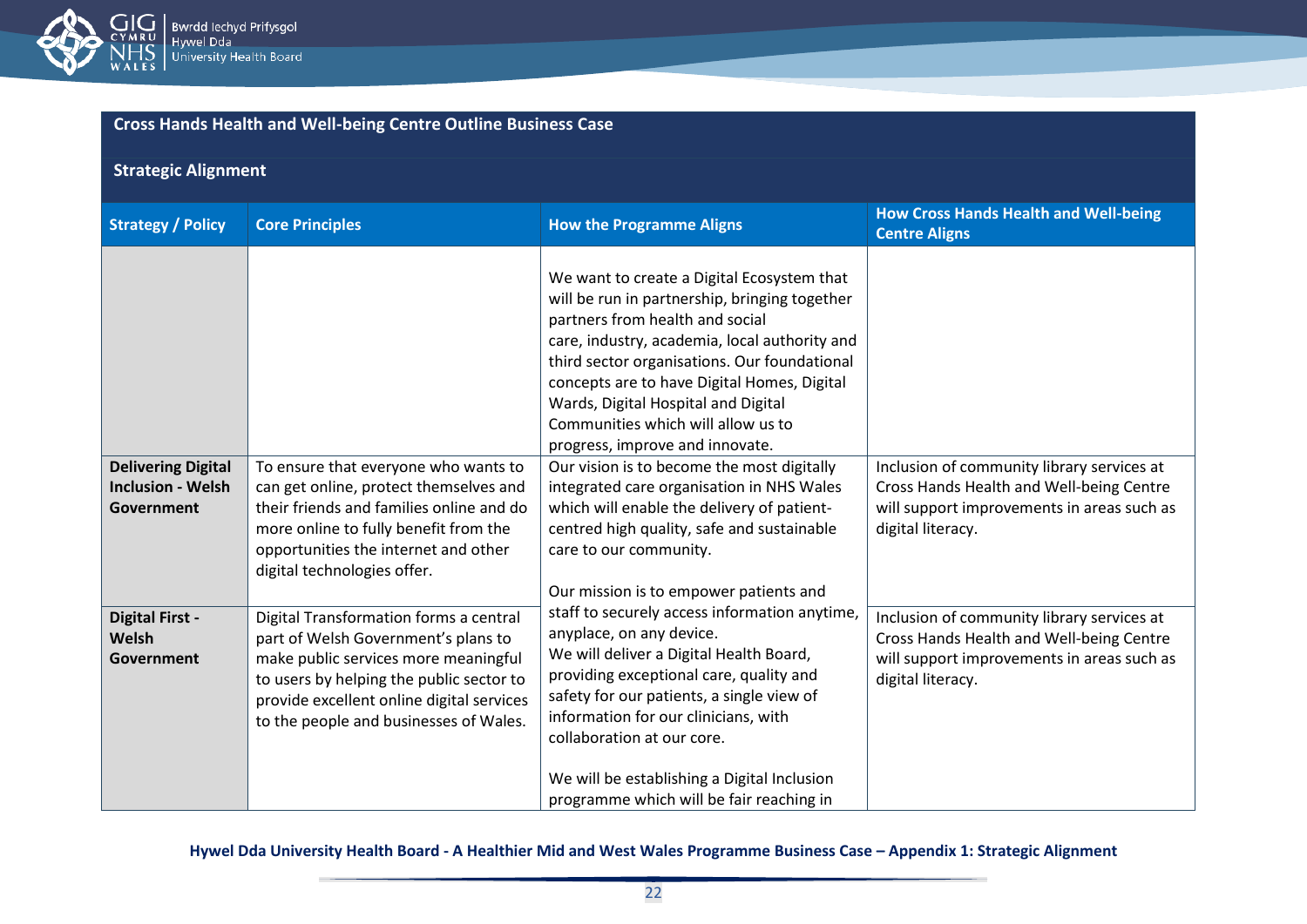

## **Strategic Alignment**

| <b>Strategy / Policy</b>     | <b>Core Principles</b>                                                                                                                                                                                                                                                                                                                                                                                                                                                                                                                      | <b>How the Programme Aligns</b>                                                                                                                                                                                                                                                                                                                                                                                                                                                                                                                       | <b>How Cross Hands Health and Well-being</b><br><b>Centre Aligns</b>                                                                                                                                                                                                                         |
|------------------------------|---------------------------------------------------------------------------------------------------------------------------------------------------------------------------------------------------------------------------------------------------------------------------------------------------------------------------------------------------------------------------------------------------------------------------------------------------------------------------------------------------------------------------------------------|-------------------------------------------------------------------------------------------------------------------------------------------------------------------------------------------------------------------------------------------------------------------------------------------------------------------------------------------------------------------------------------------------------------------------------------------------------------------------------------------------------------------------------------------------------|----------------------------------------------------------------------------------------------------------------------------------------------------------------------------------------------------------------------------------------------------------------------------------------------|
|                              |                                                                                                                                                                                                                                                                                                                                                                                                                                                                                                                                             | looking to bring patients and citizens into<br>the design of new and emerging digital<br>technologies through a "user centred<br>design" approach.                                                                                                                                                                                                                                                                                                                                                                                                    |                                                                                                                                                                                                                                                                                              |
| A Living Language<br>2012-17 | Welsh Government's vision is to see 1<br>million Welsh speakers by 2050<br>through:<br>an increase in the number of<br>people who both speak and use the<br>language<br>more opportunities for people to<br>use Welsh<br>an increase in people's confidence<br>$\bullet$<br>and fluency in the language<br>an increase in people's awareness<br>of the value of Welsh, both as part<br>of our national heritage and as a<br>useful skill in modern life<br>the strengthening of the position of<br>the Welsh language in our<br>communities | We have a Welsh Language duty to support<br>the Government with this goal.<br>As noted in our Equalities and Health Impact<br>Assessment, we are committed to providing<br>ongoing assurance that there will be no<br>potential for discrimination against groups<br>of people with protected characteristics,<br>including language.<br>We have a team which focuses on the<br>promotion and translation of the Welsh<br>Language.<br>Our recently approved Bilingual Skills Policy<br>shows our aims and how we are committed<br>to achieving them. | The development of the operating model for<br>the Cross Hands Health and Well-being<br>Centre will aim to ensure that patients can<br>receive care in their first language and have<br>access to Welsh language services, including<br>in any digital media incorporated into the<br>design. |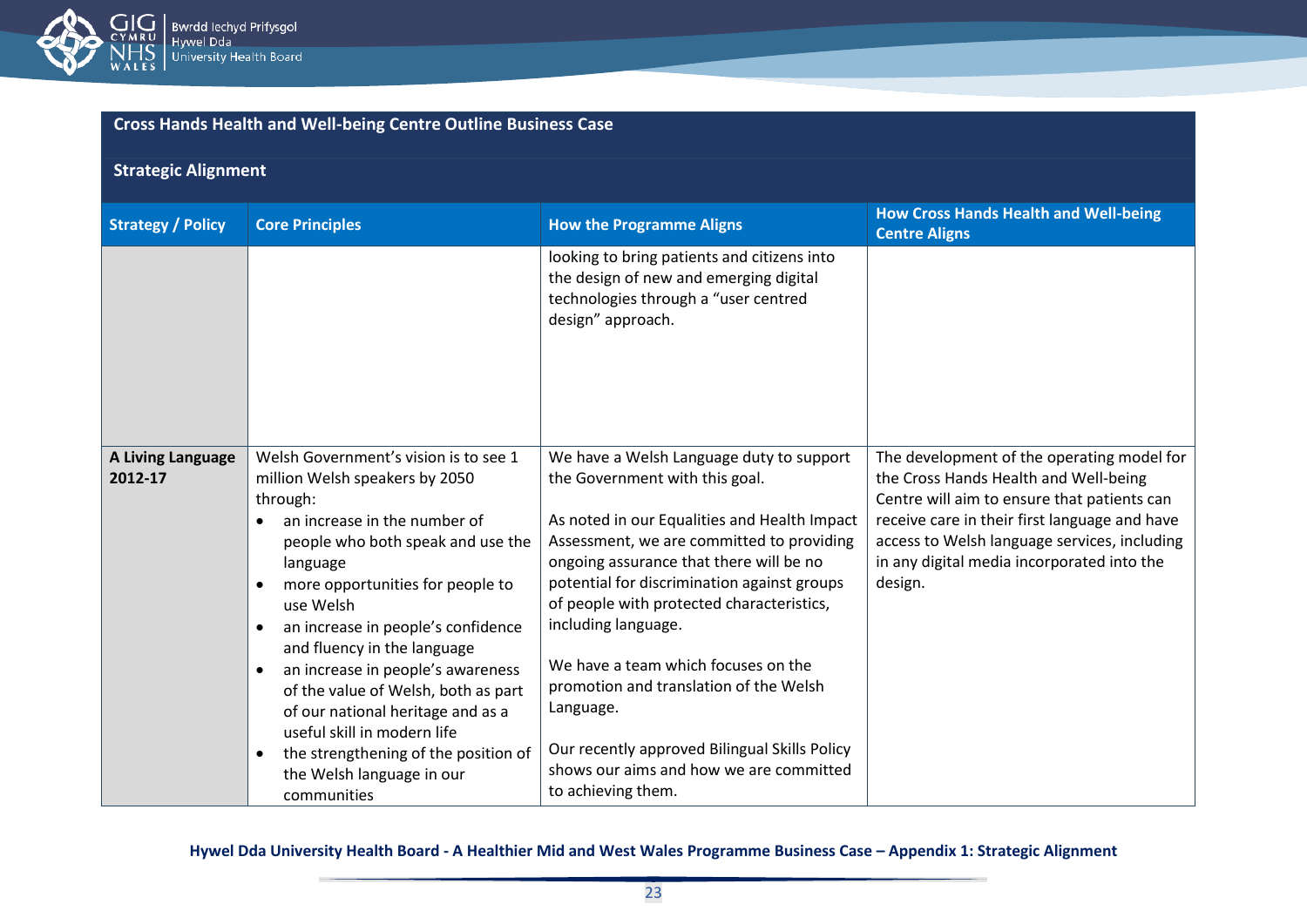

## **Strategic Alignment**

| <b>Strategy / Policy</b>    | <b>Core Principles</b>                                                                | <b>How the Programme Aligns</b>                                                                                                                                                                                                                                                    | <b>How Cross Hands Health and Well-being</b><br><b>Centre Aligns</b>                   |
|-----------------------------|---------------------------------------------------------------------------------------|------------------------------------------------------------------------------------------------------------------------------------------------------------------------------------------------------------------------------------------------------------------------------------|----------------------------------------------------------------------------------------|
|                             | strong representation of the Welsh<br>$\bullet$<br>language throughout digital media. | As per the Welsh Language Standards, all<br>our public facing digital media is bilingual.<br>For staff we have a comprehensive page on<br>our intranet, we form part of the corporate<br>induction and we hold Welsh language<br>awareness sessions with teams and<br>departments. |                                                                                        |
| <b>The Environment</b>      | The Environment (Wales) Act 2016                                                      | The University Health Board is committed to                                                                                                                                                                                                                                        | In line with national policy which sets out an                                         |
| (Wales) Act                 | puts in place the legislation needed to                                               | meeting the aspirations of the Environment                                                                                                                                                                                                                                         | ambition to "embed our response to the                                                 |
| <b>Prosperity for All -</b> | plan and manage Wales' natural<br>resources in a more proactive,                      | (Wales) Act and to supporting Welsh<br>Government in achieving the commitments                                                                                                                                                                                                     | climate and nature emergency in everything<br>we do", the design of Cross Hands Health |
| <b>A Low Carbon</b>         | sustainable and joined-up way. It seeks                                               | made in Prosperity for All - A Low Carbon                                                                                                                                                                                                                                          | and Well-being Centre will aim to uphold                                               |
| <b>Wales</b>                | to position Wales as a low carbon,                                                    | Wales, Prosperity for All - A climate                                                                                                                                                                                                                                              | biophilic design principles and achieve                                                |
|                             | green economy, ready to adapt to the                                                  | conscious Wales and the NHS Wales                                                                                                                                                                                                                                                  | 'Excellent' BREEAM standard.                                                           |
| <b>Prosperity for All -</b> | impact of climate change.                                                             | <b>Decarbonisation Strategic Delivery Plan.</b>                                                                                                                                                                                                                                    |                                                                                        |
| A climate                   |                                                                                       |                                                                                                                                                                                                                                                                                    |                                                                                        |
| conscious Wales             | Relevant sections of the Act are:                                                     | The document attached at Appendix 12 -                                                                                                                                                                                                                                             |                                                                                        |
|                             | § Part 1: Sustainable management of                                                   | Hywel Dda University Health Board Scoping                                                                                                                                                                                                                                          |                                                                                        |
| <b>NHS Wales</b>            | natural resources in a more proactive,                                                | and modelling assessment for building &                                                                                                                                                                                                                                            |                                                                                        |
| <b>Decarbonisation</b>      | sustainable and joined-up way                                                         | transport decarbonisation (October 2011)                                                                                                                                                                                                                                           |                                                                                        |
| <b>Strategic Delivery</b>   | § Part 2: Climate change - provides                                                   | sets out how we will address the NHS Wales                                                                                                                                                                                                                                         |                                                                                        |
| Plan                        | Welsh Ministers with powers to put in                                                 | Decarbonisation Strategic Delivery Plan and                                                                                                                                                                                                                                        |                                                                                        |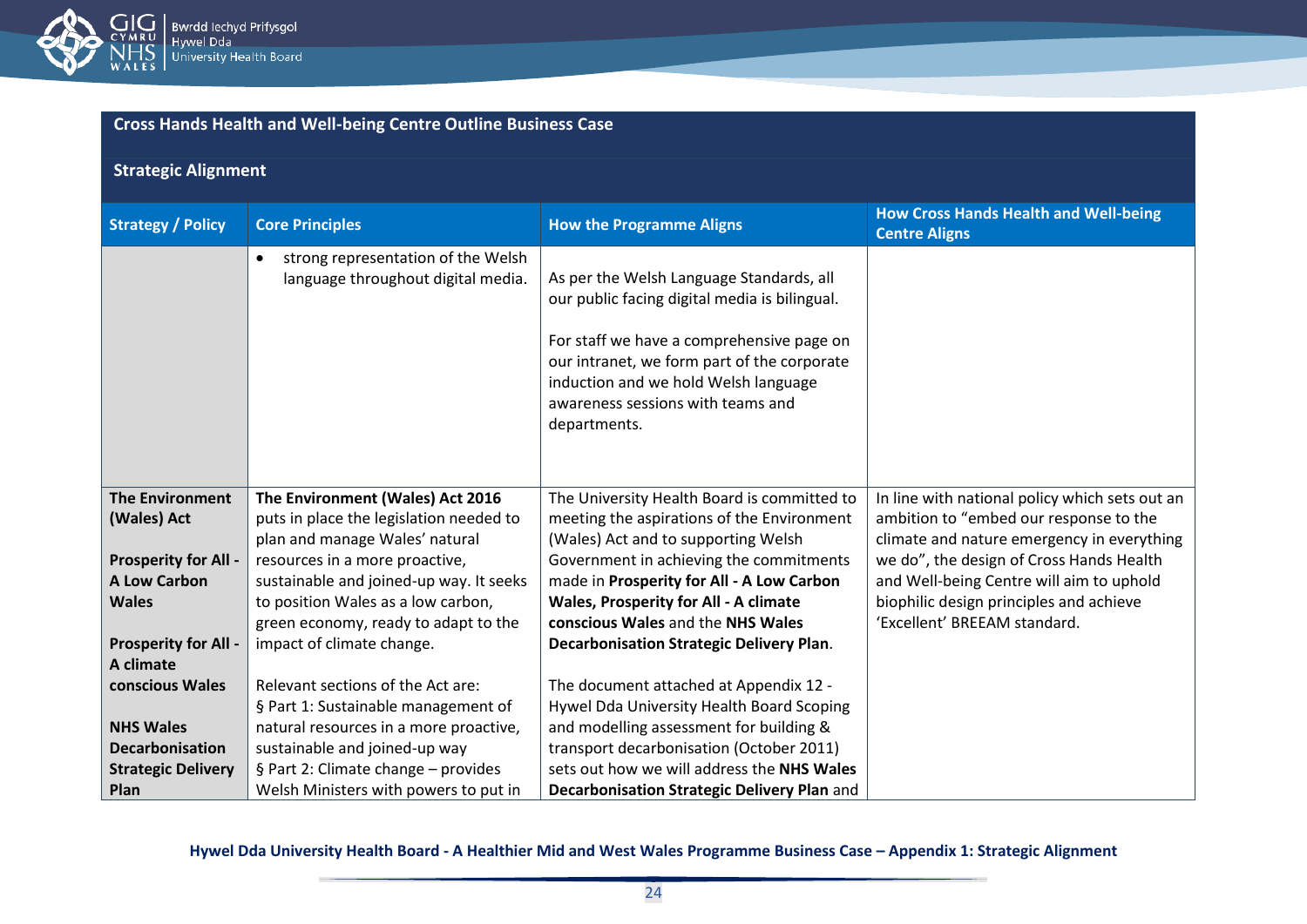

| <b>Cross Hands Health and Well-being Centre Outline Business Case</b> |                                                                                                                                                                                                                                                                                                                                                                                                                                                                                                                                                                                                                                                                                              |                                                                                                                                                                                                                                                                                                                                                                                                                                                                                                                                                                                                                                                      |                                                                      |  |
|-----------------------------------------------------------------------|----------------------------------------------------------------------------------------------------------------------------------------------------------------------------------------------------------------------------------------------------------------------------------------------------------------------------------------------------------------------------------------------------------------------------------------------------------------------------------------------------------------------------------------------------------------------------------------------------------------------------------------------------------------------------------------------|------------------------------------------------------------------------------------------------------------------------------------------------------------------------------------------------------------------------------------------------------------------------------------------------------------------------------------------------------------------------------------------------------------------------------------------------------------------------------------------------------------------------------------------------------------------------------------------------------------------------------------------------------|----------------------------------------------------------------------|--|
| <b>Strategic Alignment</b>                                            |                                                                                                                                                                                                                                                                                                                                                                                                                                                                                                                                                                                                                                                                                              |                                                                                                                                                                                                                                                                                                                                                                                                                                                                                                                                                                                                                                                      |                                                                      |  |
| <b>Strategy / Policy</b>                                              | <b>Core Principles</b>                                                                                                                                                                                                                                                                                                                                                                                                                                                                                                                                                                                                                                                                       | <b>How the Programme Aligns</b>                                                                                                                                                                                                                                                                                                                                                                                                                                                                                                                                                                                                                      | <b>How Cross Hands Health and Well-being</b><br><b>Centre Aligns</b> |  |
|                                                                       | place statutory emission reduction<br>targets, including at least an 80%<br>reduction in emissions by 2050 and<br>carbon budgeting to support their<br>delivery.<br>This sets a clear pathway for<br>decarbonisation and provides certainty<br>and clarity for business and<br>investment.<br><b>Prosperity for All - A Low Carbon</b><br>Wales (2019) sets out Wales'<br>commitment to tackling climate<br>change.<br><b>Prosperity for All - A climate conscious</b><br>Wales (2019) details how Welsh<br>Government will take action to:<br>Protect people, communities,<br>buildings and infrastructure from<br>flooding.<br>Protect water supplies from<br>drought and low river flows. | develop our Action Plans, to be committed<br>to two-yearly and reflected in our Integrated<br>Medium-Term Plans.<br>It also describes the Next Steps we will take<br>in terms of:<br>Governance.<br>$\bullet$<br>$\bullet$<br>Resource.<br>Holistic approach to decarbonisation.<br>$\bullet$<br>Taking action (in the near term).<br>٠<br>Integrating low carbon into financial<br>$\bullet$<br>decisions.<br>Development of the Programme described<br>in this PBC through OBC, procurement and<br>FBC stages will be both informed by and<br>integral to the actions we take to meet the<br>NHS Wales Decarbonisation Strategic<br>Delivery Plan. |                                                                      |  |
|                                                                       | Tackle land management practices<br>$\bullet$<br>that exacerbate climate risks.                                                                                                                                                                                                                                                                                                                                                                                                                                                                                                                                                                                                              |                                                                                                                                                                                                                                                                                                                                                                                                                                                                                                                                                                                                                                                      |                                                                      |  |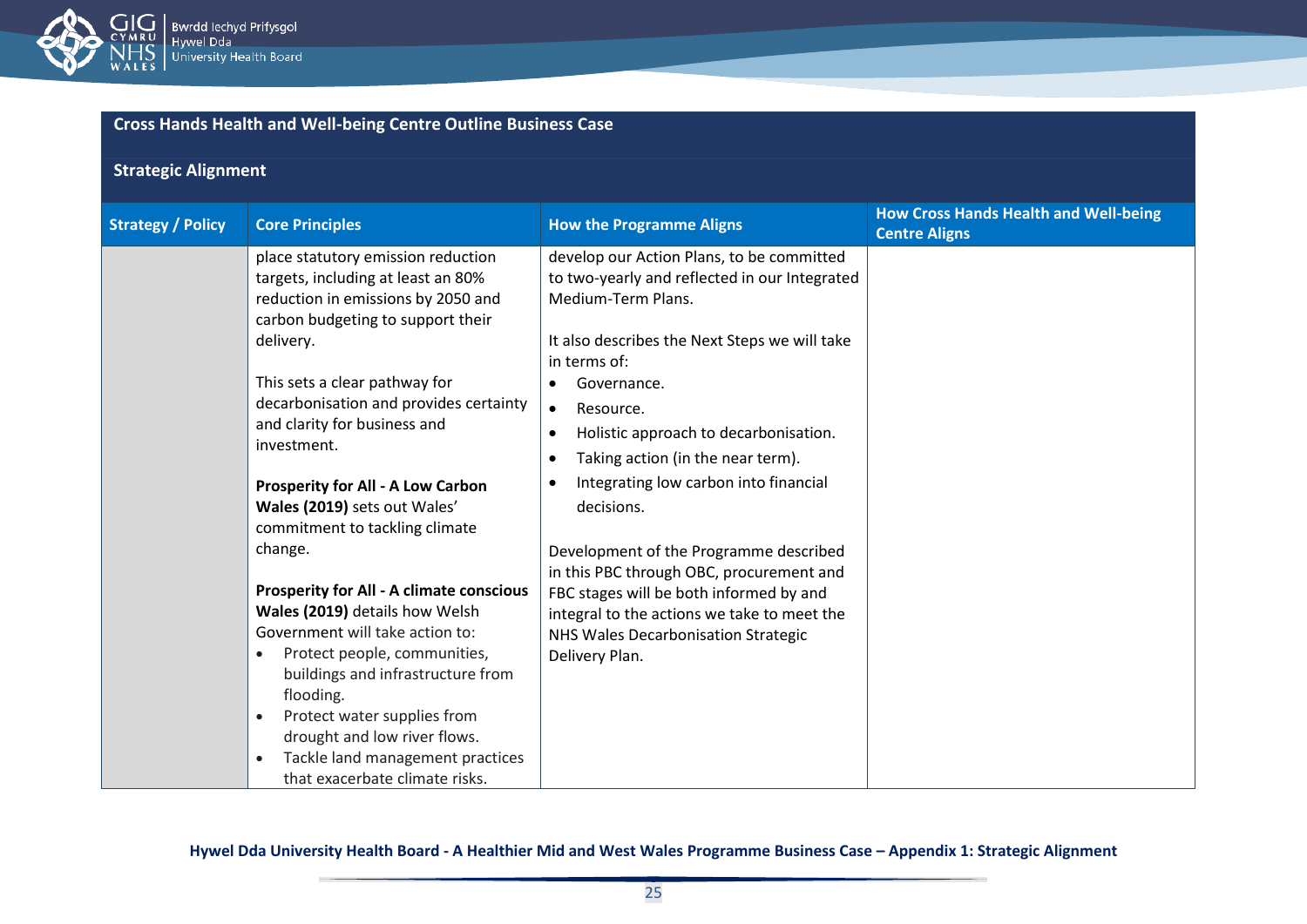

| <b>Cross Hands Health and Well-being Centre Outline Business Case</b> |  |
|-----------------------------------------------------------------------|--|
|                                                                       |  |

## **Strategic Alignment**

| <b>Strategy / Policy</b>                                | <b>Core Principles</b>                                                                                                                                                                                                                                                                                                                                                             | <b>How the Programme Aligns</b>                                                                                                                                                                                                                                                                                                                                                                                                                                                                                                 | <b>How Cross Hands Health and Well-being</b><br><b>Centre Aligns</b>                                                                                                                                                                                                                                                                                                                                      |
|---------------------------------------------------------|------------------------------------------------------------------------------------------------------------------------------------------------------------------------------------------------------------------------------------------------------------------------------------------------------------------------------------------------------------------------------------|---------------------------------------------------------------------------------------------------------------------------------------------------------------------------------------------------------------------------------------------------------------------------------------------------------------------------------------------------------------------------------------------------------------------------------------------------------------------------------------------------------------------------------|-----------------------------------------------------------------------------------------------------------------------------------------------------------------------------------------------------------------------------------------------------------------------------------------------------------------------------------------------------------------------------------------------------------|
|                                                         | Manage risks to ecosystems and<br>agricultural businesses.                                                                                                                                                                                                                                                                                                                         |                                                                                                                                                                                                                                                                                                                                                                                                                                                                                                                                 |                                                                                                                                                                                                                                                                                                                                                                                                           |
|                                                         | The Decarbonisation Strategic Delivery<br>Plan (2021) sets out 46 initiatives for<br>decarbonising NHS Wales.                                                                                                                                                                                                                                                                      |                                                                                                                                                                                                                                                                                                                                                                                                                                                                                                                                 |                                                                                                                                                                                                                                                                                                                                                                                                           |
| <b>Regional</b>                                         |                                                                                                                                                                                                                                                                                                                                                                                    |                                                                                                                                                                                                                                                                                                                                                                                                                                                                                                                                 |                                                                                                                                                                                                                                                                                                                                                                                                           |
| Regional<br><b>Employment and</b><br><b>Skills Plan</b> | The Plan informs and supports Welsh<br>Government's strategic approach to<br>the delivery of employment and skills<br>provision in conjunction with the other<br>two Regional Skills Partnerships in<br>Wales.                                                                                                                                                                     | We will utilise the work undertaken by the<br>Regional Learning and Skills Partnership<br>(RLSP) team including data being generated<br>on the impact of Covid 19 pandemic for<br>future skills needs.                                                                                                                                                                                                                                                                                                                          | Cross Hands Health and Well-being Centre<br>will support improvements in areas such as<br>digital literacy through the community<br>library service.                                                                                                                                                                                                                                                      |
| <b>West Wales</b><br>Population<br><b>Assessment</b>    | The West Wales Carer Partnership<br>(WWCP) has a statutory duty to publish<br>a Population Assessment and Area Plan<br>every five years. Robust population<br>assessments are a statutory<br>requirement of the Social Services and<br>Well-being (Wales) Act 2014 and are an<br>essential basis for planning the<br>integration of health and care services<br>with our partners. | The WWCP is our Regional Partnership<br>Board within West Wales and the<br>mechanism through which we identify<br>opportunities to plan integrate our health<br>and care services with Carmarthenshire<br>County Council, Ceredigion County Council,<br>and Pembrokeshire County Council. The<br>WWCP also includes representatives of the<br>third and independent sector and oversees<br>the allocation of most joint funding provided<br>by Welsh Government (including Integrated<br>Care Fund and Transformation funding). | Analysis of the health needs of the local<br>population has informed the development<br>of the Cross Hands Health and Well-being<br>Centre ensuring it addresses factors such as<br>caring for an ageing population, focusing on<br>early years development in an area with<br>high levels of deprivation, supporting people<br>to access services and work in a rural area<br>with poor transport links. |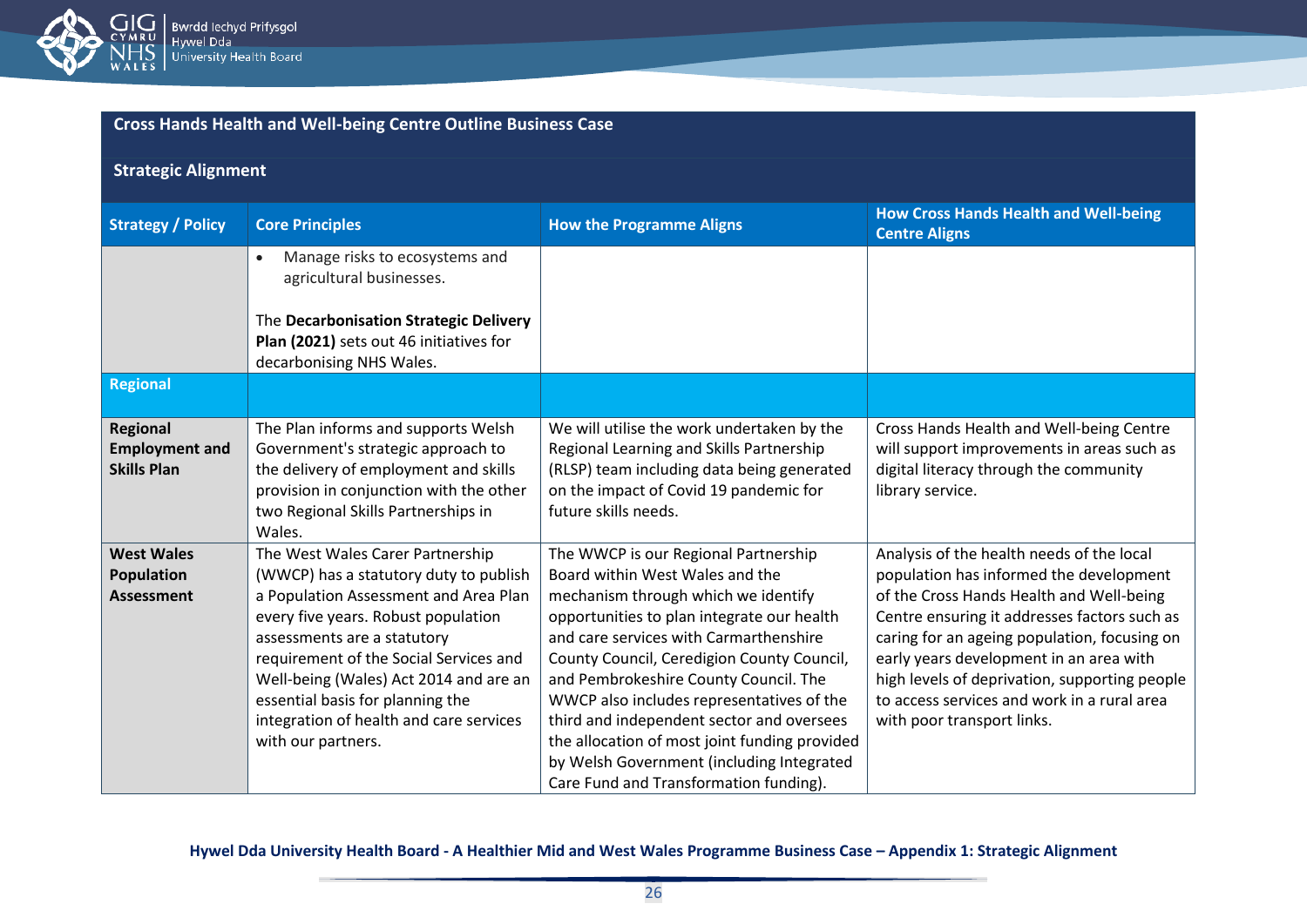

## **Strategic Alignment**

| <b>Strategy / Policy</b>                                                                | <b>Core Principles</b>                                                                                                                             | <b>How the Programme Aligns</b>                                                                                                                                                                                                                                                                                                                                                                                                                                                                                                                                                                                                                                                                                          | <b>How Cross Hands Health and Well-being</b><br><b>Centre Aligns</b>                                                                                           |
|-----------------------------------------------------------------------------------------|----------------------------------------------------------------------------------------------------------------------------------------------------|--------------------------------------------------------------------------------------------------------------------------------------------------------------------------------------------------------------------------------------------------------------------------------------------------------------------------------------------------------------------------------------------------------------------------------------------------------------------------------------------------------------------------------------------------------------------------------------------------------------------------------------------------------------------------------------------------------------------------|----------------------------------------------------------------------------------------------------------------------------------------------------------------|
|                                                                                         |                                                                                                                                                    | We are working closely with the WWCP to<br>refresh the Population Assessment for<br>publication in Spring 2022. This will inform<br>the development of the West Wales Area<br>Plan which is due for publication in Spring<br>2023. Detailed consideration of the health<br>needs of our population has informed the<br>work of our Transforming Clinical Services<br>Programme, and we have referred to the<br>findings of the West Wales Population<br>Assessment in particular. Our assessment<br>has included the needs of our current<br>population, but also detailed consideration<br>about our future needs, based on<br>projections. To read more about the needs<br>of our population please read our technical |                                                                                                                                                                |
| <b>Public Service</b><br><b>Boards Local</b><br><b>Assessment of</b>                    | The Public Service Boards are statutory<br>partnerships bringing together named<br>public bodies and wider partners to                             | document (http://bit.ly/2ILozMP).<br>The University Health Board, as a statutory<br>partner of each PSB in the Hywel Dda area,<br>works closely on the development of the                                                                                                                                                                                                                                                                                                                                                                                                                                                                                                                                                | Carmarthenshire Well-being Plan: The<br>Carmarthenshire We Want - 2018-2023 sets<br>out four well-being objectives that Cross                                  |
| <b>Well-being and</b><br><b>PSB Well-being</b><br><b>Plans and</b><br><b>Objectives</b> | work collaboratively to improve the<br>social environmental, cultural and<br>economic well-being in Wales. Their<br>work also supports longer term | Well-being Assessments and Well-being<br>Plans published by PSBs every five years.<br>The Well-being Assessment is currently<br>being revised and a new Assessment will be                                                                                                                                                                                                                                                                                                                                                                                                                                                                                                                                               | Hands Health and Well-being Centre will aim<br>contribute to including:<br>Healthy Habits: Improved signposting,<br>$\bullet$<br>community services and social |
|                                                                                         | population health and well-being<br>through a number of well-being                                                                                 | published in Spring 2022 which will inform<br>the development of a new PSB Well-being                                                                                                                                                                                                                                                                                                                                                                                                                                                                                                                                                                                                                                    | prescribing support people to make                                                                                                                             |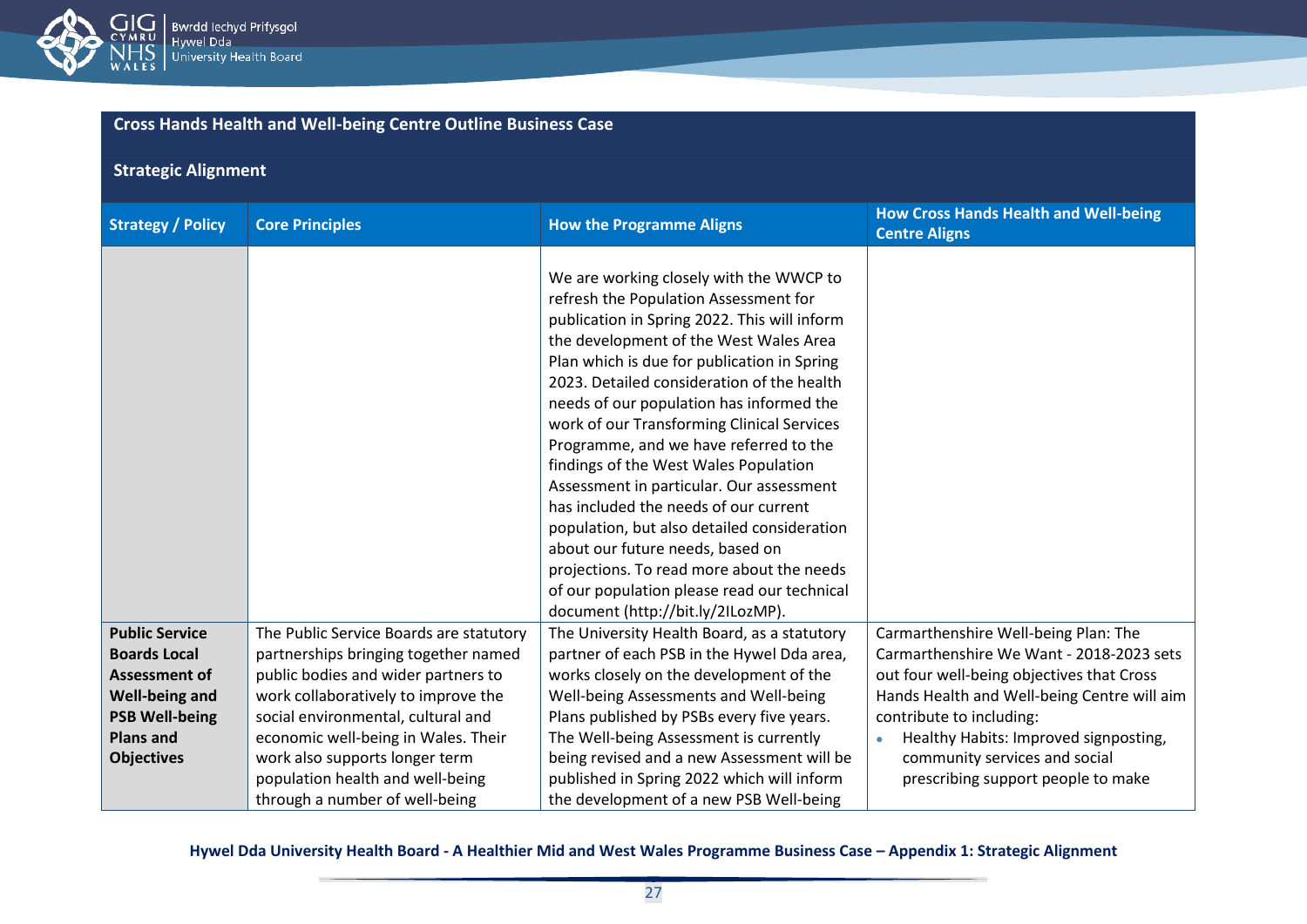

| <b>Cross Hands Health and Well-being Centre Outline Business Case</b> |  |
|-----------------------------------------------------------------------|--|
|-----------------------------------------------------------------------|--|

## **Strategic Alignment**

| <b>Strategy / Policy</b> | <b>Core Principles</b>                                                   | <b>How the Programme Aligns</b>                                                                                                                                                                                                                                                                                                                                                                                                                                                                    | <b>How Cross Hands Health and Well-being</b><br><b>Centre Aligns</b>                                                                                                                                                                                                                                                                                                          |
|--------------------------|--------------------------------------------------------------------------|----------------------------------------------------------------------------------------------------------------------------------------------------------------------------------------------------------------------------------------------------------------------------------------------------------------------------------------------------------------------------------------------------------------------------------------------------------------------------------------------------|-------------------------------------------------------------------------------------------------------------------------------------------------------------------------------------------------------------------------------------------------------------------------------------------------------------------------------------------------------------------------------|
|                          | objectives and actions which are<br>agreed as part of the PSB Well-being | Plan and Objectives which are due for<br>publication in Spring 2023.                                                                                                                                                                                                                                                                                                                                                                                                                               | more informed choices to take care of<br>their own health.                                                                                                                                                                                                                                                                                                                    |
|                          | Plans produced every five years.                                         | <b>Executive Directors and Officers of the</b><br>University Health Board formally review the<br>Well-being Assessments and Well-being<br>Plans through ongoing consultation and<br>latterly in University Health Board<br>Committee and governance arrangements<br>to ensure formal University Health Board<br>endorsement of PSB plans. These<br>arrangements are used to ensure synergy<br>between wider public sector commitments<br>and the specific plans of the University<br>Health Board. | Early Intervention: More integrated<br>ways of working ensure people have<br>access to the right care at the right time.<br><b>Strong Connections: Co-location</b><br>enhances working relationships. Access<br>to community services in the Centre<br>bringing people together.<br>Prosperous People and Places:<br>Investment in the local area and skills<br>and training. |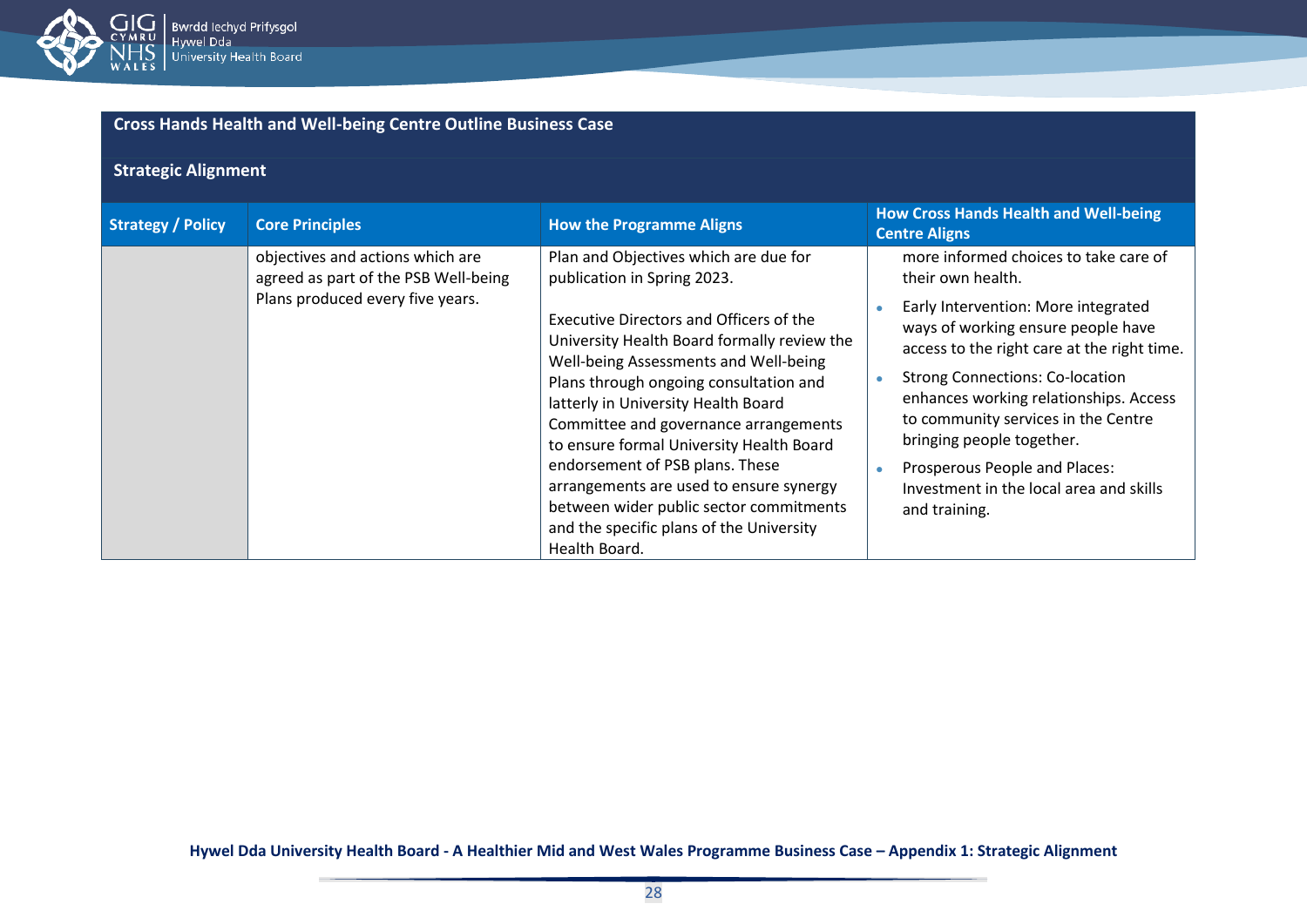

## **Strategic Alignment**

| <b>Strategy / Policy</b>       | <b>Core Principles</b>                                                                                                                                                                                                                                                                                                                                                                                                                                                                                                                                                                                                                                        | <b>How the Programme Aligns</b>                                                                                                                                                                                                                                                                                                                                                                                                                                                                                                                                               | <b>How Cross Hands Health and Well-being</b><br><b>Centre Aligns</b>                                                                                                                                                                                                                                                                                                                                                                                                                                                                                                                                                                                                                                                                                                                                                                                                                  |
|--------------------------------|---------------------------------------------------------------------------------------------------------------------------------------------------------------------------------------------------------------------------------------------------------------------------------------------------------------------------------------------------------------------------------------------------------------------------------------------------------------------------------------------------------------------------------------------------------------------------------------------------------------------------------------------------------------|-------------------------------------------------------------------------------------------------------------------------------------------------------------------------------------------------------------------------------------------------------------------------------------------------------------------------------------------------------------------------------------------------------------------------------------------------------------------------------------------------------------------------------------------------------------------------------|---------------------------------------------------------------------------------------------------------------------------------------------------------------------------------------------------------------------------------------------------------------------------------------------------------------------------------------------------------------------------------------------------------------------------------------------------------------------------------------------------------------------------------------------------------------------------------------------------------------------------------------------------------------------------------------------------------------------------------------------------------------------------------------------------------------------------------------------------------------------------------------|
| <b>West Wales Area</b><br>Plan | The West Wales Area Plan is published<br>by the West Wales Care Partnership<br>(the Regional Partnership Board within<br>the Hywel Dda area) and sets out how<br>the statutory partners will work<br>together to deliver the care and<br>support needs for:<br>• Older people.<br>People with physical disabilities.<br>People with sensory impairment.<br>$\bullet$<br>Carers.<br>$\bullet$<br>• Children and young people.<br>People with learning disabilities and<br>autism.<br>People with mental health and<br>$\bullet$<br>substance misuse problems.<br>People who are subjected to sexual<br>violence, domestic abuse and<br>violence against women. | The West Wales Area Plan 2018-2023 was<br>been produced jointly by the University<br>Health Board, the three Local Authorities<br>and other partners in the region. This<br>collaborative approach will continue as we<br>work to refresh the Area Plan, based on the<br>publication of the updated Population<br>Assessment in Spring 2022. The Area Plan<br>outlines how we will deliver against our<br>shared objectives, ensuring that we achieve<br>consistency across the region and develop<br>integrated and sustainable care and support<br>to people in West Wales. | The West Wales Area Plan: Delivering<br>Change Together sets out how we will work<br>together to address the findings and<br>recommendations of the Population<br>Assessment which focused on a number of<br>areas that are relevant to the development<br>of Cross Hands Health and Well-being<br>Centre including:<br>Co-production: Involving users, carers,<br>$\bullet$<br>service provider and wider communities<br>in the planning and delivery of care and<br>support.<br>Innovation: Being bold and radical in the<br>way services are provided.<br>Integration: Having an integrated<br>approach to commissioning and delivery<br>of services.<br>Prevention: Helping communities to<br>help themselves.<br>Dignity: Respecting people's dignity and<br>protecting them from neglect and<br>abuse.<br>Welsh language: Providing services in<br>Welsh for all who need them. |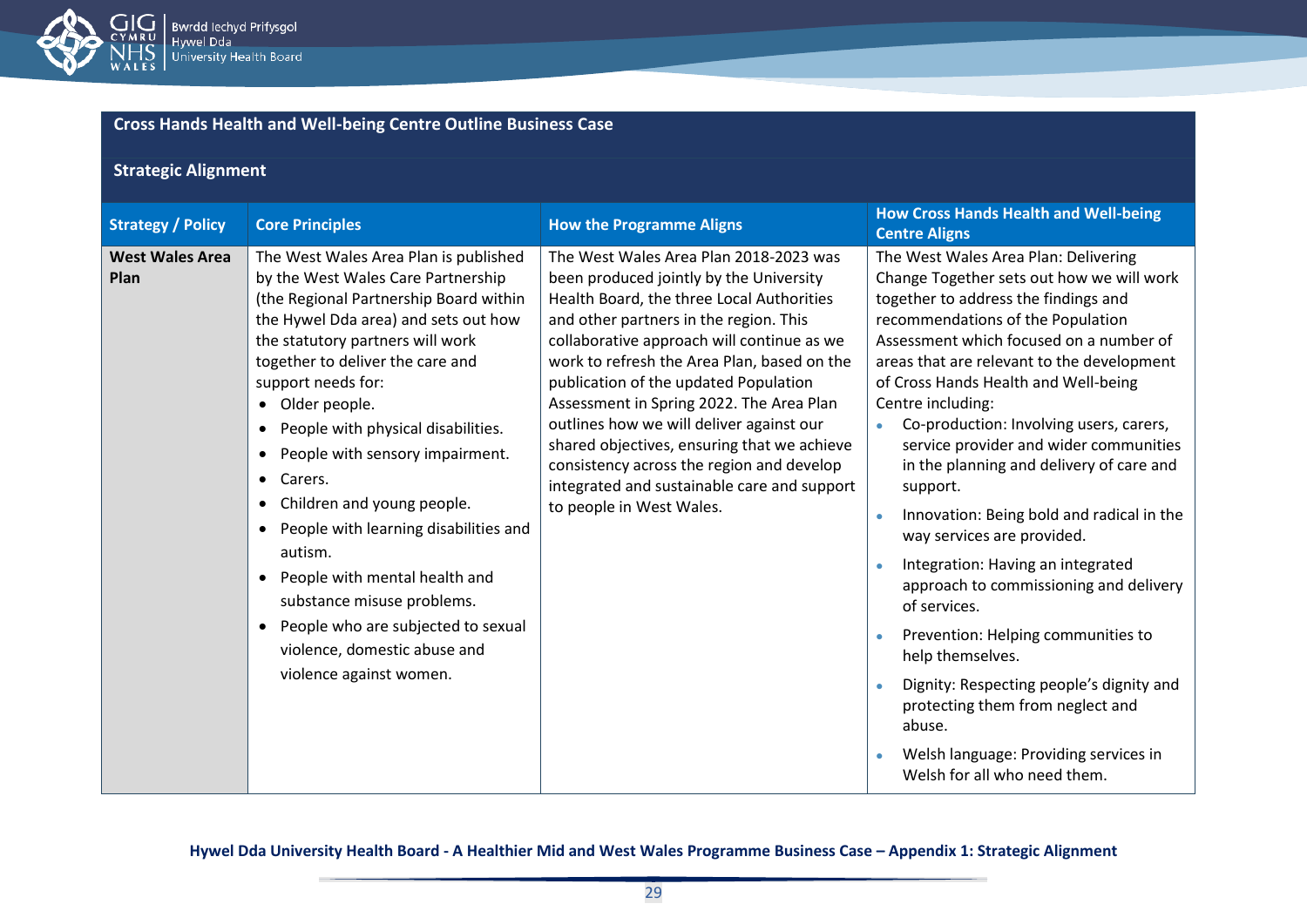

## **Strategic Alignment**

| <b>Strategy / Policy</b>                   | <b>Core Principles</b>                                                                                                                                                                                                                                                                                                                                                                                                                                                                                                                                                                                                                                                                                                                                                                                                         | <b>How the Programme Aligns</b>                                                                                                                                                                                                                                                                                                                                                                                                                                                                                                                                                                                                                                                                                                                                                                                        | <b>How Cross Hands Health and Well-being</b><br><b>Centre Aligns</b>                                                                                        |
|--------------------------------------------|--------------------------------------------------------------------------------------------------------------------------------------------------------------------------------------------------------------------------------------------------------------------------------------------------------------------------------------------------------------------------------------------------------------------------------------------------------------------------------------------------------------------------------------------------------------------------------------------------------------------------------------------------------------------------------------------------------------------------------------------------------------------------------------------------------------------------------|------------------------------------------------------------------------------------------------------------------------------------------------------------------------------------------------------------------------------------------------------------------------------------------------------------------------------------------------------------------------------------------------------------------------------------------------------------------------------------------------------------------------------------------------------------------------------------------------------------------------------------------------------------------------------------------------------------------------------------------------------------------------------------------------------------------------|-------------------------------------------------------------------------------------------------------------------------------------------------------------|
| <b>Regional Carers'</b><br><b>Strategy</b> | The Regional Carers' Strategy was<br>developed by the West Wales Carers<br>Development Group and published by<br>the West Wales Care Partnership in<br>November 2020. The WWCDG is a<br>multi-agency group which has actively<br>encouraged feedback from Carers and<br>organisations supporting Carers in<br>West Wales. The Strategy sets out four<br>key priority areas:<br>1. Improve the early identification<br>and self-identification of Carers<br>including Young Carers and Young<br><b>Adult Carers.</b><br>Ensure a range of services is<br>2.<br>available to support the well-being<br>of Carers of all ages, in their life<br>alongside caring.<br>Support Carers to access and<br>3.<br>maintain education, training and<br>employment opportunities.<br>Support Carers to become digitally<br>4.<br>included. | The University Health Board has been a key<br>member of the West Wales Carers<br>Development Group and a senior officer<br>chairs this group. The University Health<br>Board has established a specific planning<br>objective to align the regional priorities to<br>University Health Board action to improve<br>outcomes for unpaid Carers.<br>Working in collaboration with the Regional<br>Partnership Board, we are committed to<br>raising awareness of the needs of unpaid<br>Carers and delivering support for Carers in<br>our communities in new and innovative<br>ways, and to ensuring that the needs of<br>Carers are considered at every stage of their<br>health and social care journey. This<br>commitment has been, and will continue to<br>be, demonstrated in the development of the<br>Programme. | The Cross Hands Health and Wellbeing<br>Centre will ensure the needs of Carers are<br>considered at every stage of their health<br>and social care journey. |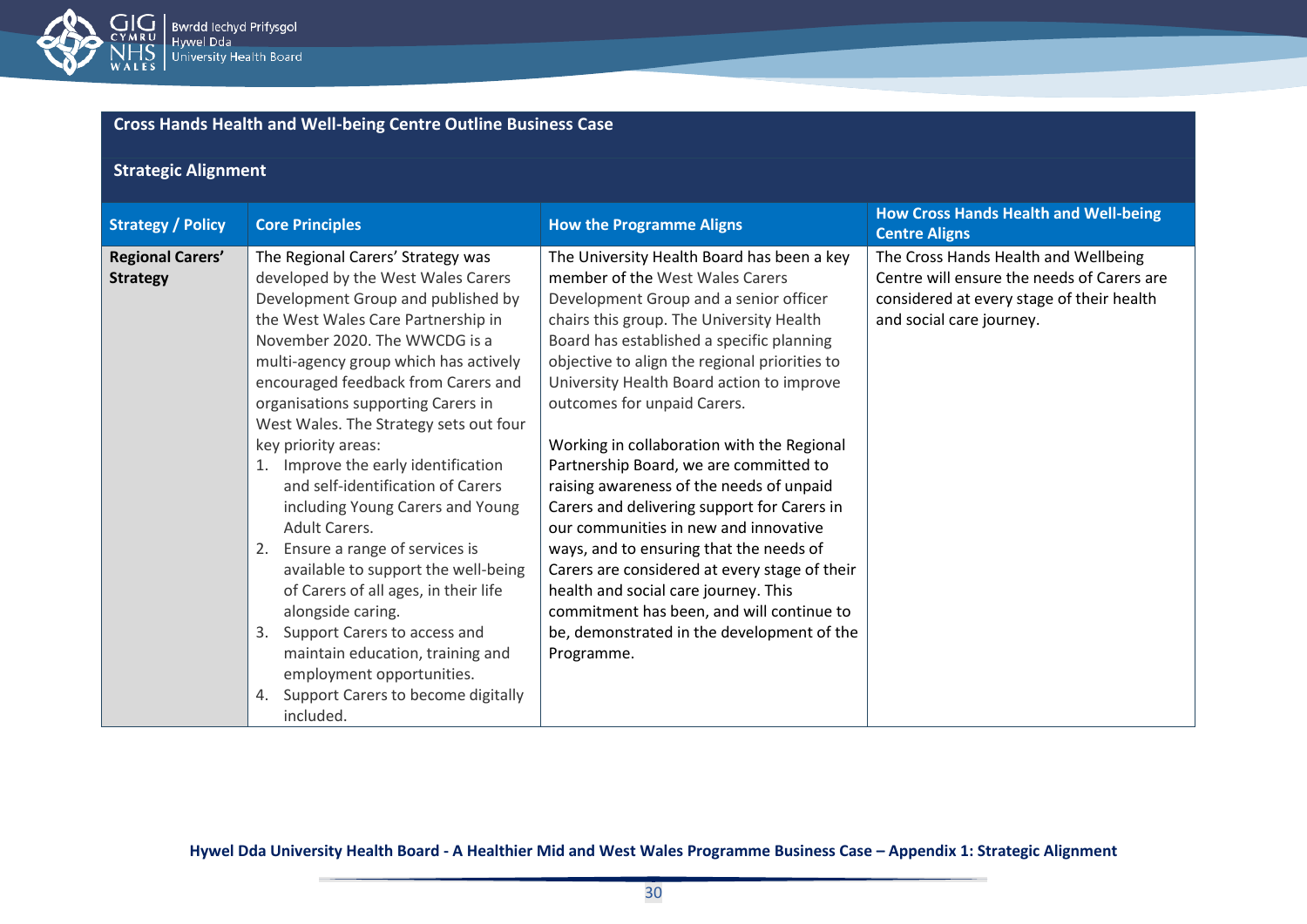

## **Strategic Alignment**

| <b>Strategy / Policy</b>                                                | <b>Core Principles</b>                                                                                                                                                                                                                                                                                                                                                                                                                                                                  | <b>How the Programme Aligns</b>                                                                                                                                                                                                                                                                                                                                                                                                                                                                                                                                                                                                                                                                                                                                                                                                  | <b>How Cross Hands Health and Well-being</b><br><b>Centre Aligns</b>                                                                                                                                                                                                                                                                                                                                                                                                                                                                                                                                                                                                                                                                                                        |
|-------------------------------------------------------------------------|-----------------------------------------------------------------------------------------------------------------------------------------------------------------------------------------------------------------------------------------------------------------------------------------------------------------------------------------------------------------------------------------------------------------------------------------------------------------------------------------|----------------------------------------------------------------------------------------------------------------------------------------------------------------------------------------------------------------------------------------------------------------------------------------------------------------------------------------------------------------------------------------------------------------------------------------------------------------------------------------------------------------------------------------------------------------------------------------------------------------------------------------------------------------------------------------------------------------------------------------------------------------------------------------------------------------------------------|-----------------------------------------------------------------------------------------------------------------------------------------------------------------------------------------------------------------------------------------------------------------------------------------------------------------------------------------------------------------------------------------------------------------------------------------------------------------------------------------------------------------------------------------------------------------------------------------------------------------------------------------------------------------------------------------------------------------------------------------------------------------------------|
| Swansea Bay City<br>Region Economic<br>Regeneration<br>Strategy 2013-30 | The Economic Regeneration Strategy<br>for Swansea Bay aims to strengthen the<br>economy and boost productivity for the<br>City Region area and sets out the<br><b>Strategic Framework for intervention</b><br>through 5 Strategic Aims:<br>• Business Growth, Retention and<br>Specialisation.<br>• Skilled and Ambition for long term<br>success.<br>• Maximum job creation for all.<br>• Knowledge Economy and Innovation.<br>• Distinctive Places and Competitive<br>Infrastructure. | The Healthier Mid and West Wales<br>Programme has strong links with, and is<br>complementary to, the two Regional<br>Growth Deals within Mid and West Wales.<br>The Healthier Mid and West Wales<br>Programme will contribute both directly and<br>indirectly to the 5 Strategic Objectives of the<br>Swansea Bay City Region Economic<br>Regeneration Strategy as follows:<br><b>Business Growth and Specialisation - Use</b><br>of local businesses/partners,<br>opportunities for start-ups and local<br>communities in the design, build and<br>operation of the new build and<br>repurposed sites.<br>Skilled and ambitious for long term<br>success - opportunities for skills<br>development, increasing skills levels<br>across the region, training and education<br>are a key part of the design of our<br>facilities. | The establishment of Pentre Awel and plans<br>for training and skills development provides<br>a further opportunity to address<br>recruitment and retention challenges for the<br>Health Board and Swansea University<br>(Schools of Medicine and Human and Health<br>Science) by meeting the needs of health and<br>social care and developing a modernised<br>workforce. The development of Cross Hands<br>Health and Well-being Centre will<br>complement the purpose and vision of<br>Pentre Awel, particularly in terms of the<br>proposed Primary Care Academy as part of<br>the planned increase in student numbers for<br>the Graduate Entry medicine and for<br>General Practitioners, addressing the<br>current shortfall in the profession across the<br>region. |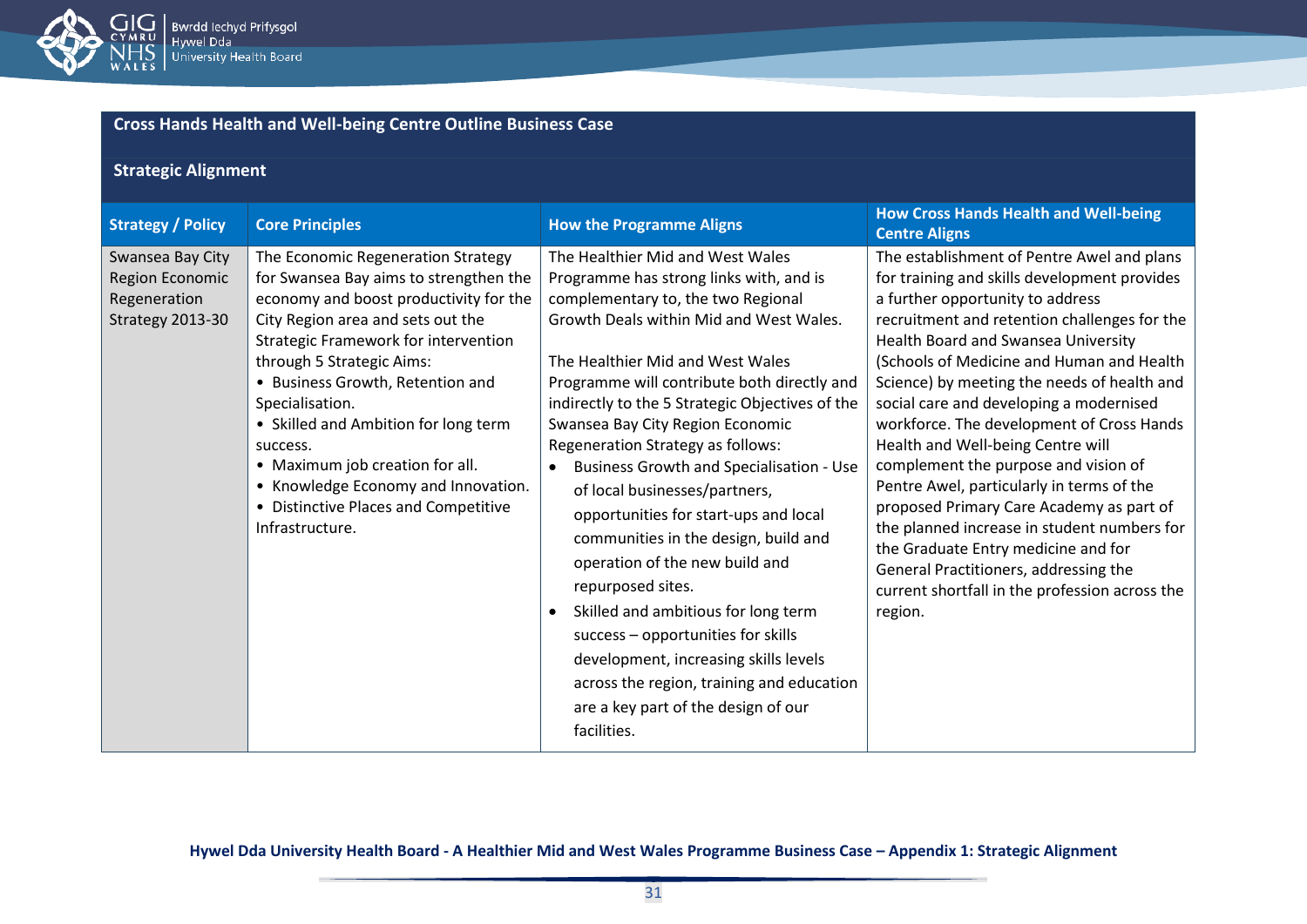

## **Strategic Alignment**

| <b>Strategy / Policy</b> | <b>Core Principles</b> | <b>How the Programme Aligns</b>                                                                                                                                                                                                                                                                                                                                                                                                                                                                                                                                                                                                                                                                                                                           | <b>How Cross Hands Health and Well-being</b><br><b>Centre Aligns</b> |
|--------------------------|------------------------|-----------------------------------------------------------------------------------------------------------------------------------------------------------------------------------------------------------------------------------------------------------------------------------------------------------------------------------------------------------------------------------------------------------------------------------------------------------------------------------------------------------------------------------------------------------------------------------------------------------------------------------------------------------------------------------------------------------------------------------------------------------|----------------------------------------------------------------------|
|                          |                        | Maximising job creation for all - creating<br>$\bullet$<br>new job opportunities within the<br>communities of the region.<br>Knowledge economy and innovation -<br>$\bullet$<br>Utilising the latest innovations at the<br>forefront of digital technology<br>developments to provide the best<br>outcomes for people.<br>Distinctive places and competitive<br>$\bullet$<br>infrastructures - high quality in design<br>and operation of new and repurposed<br>buildings.<br>The A Healthier Mid and West Wales<br>Programme will also support the headline<br>investment objectives of the SBCD by<br>contributing to the creation and retention of<br>jobs, generation of additional GVA and<br>attraction of significant investment to the<br>region. |                                                                      |
|                          |                        | There will also be direct synergies and<br>linkages with the following SBCD<br>programmes and projects:                                                                                                                                                                                                                                                                                                                                                                                                                                                                                                                                                                                                                                                   |                                                                      |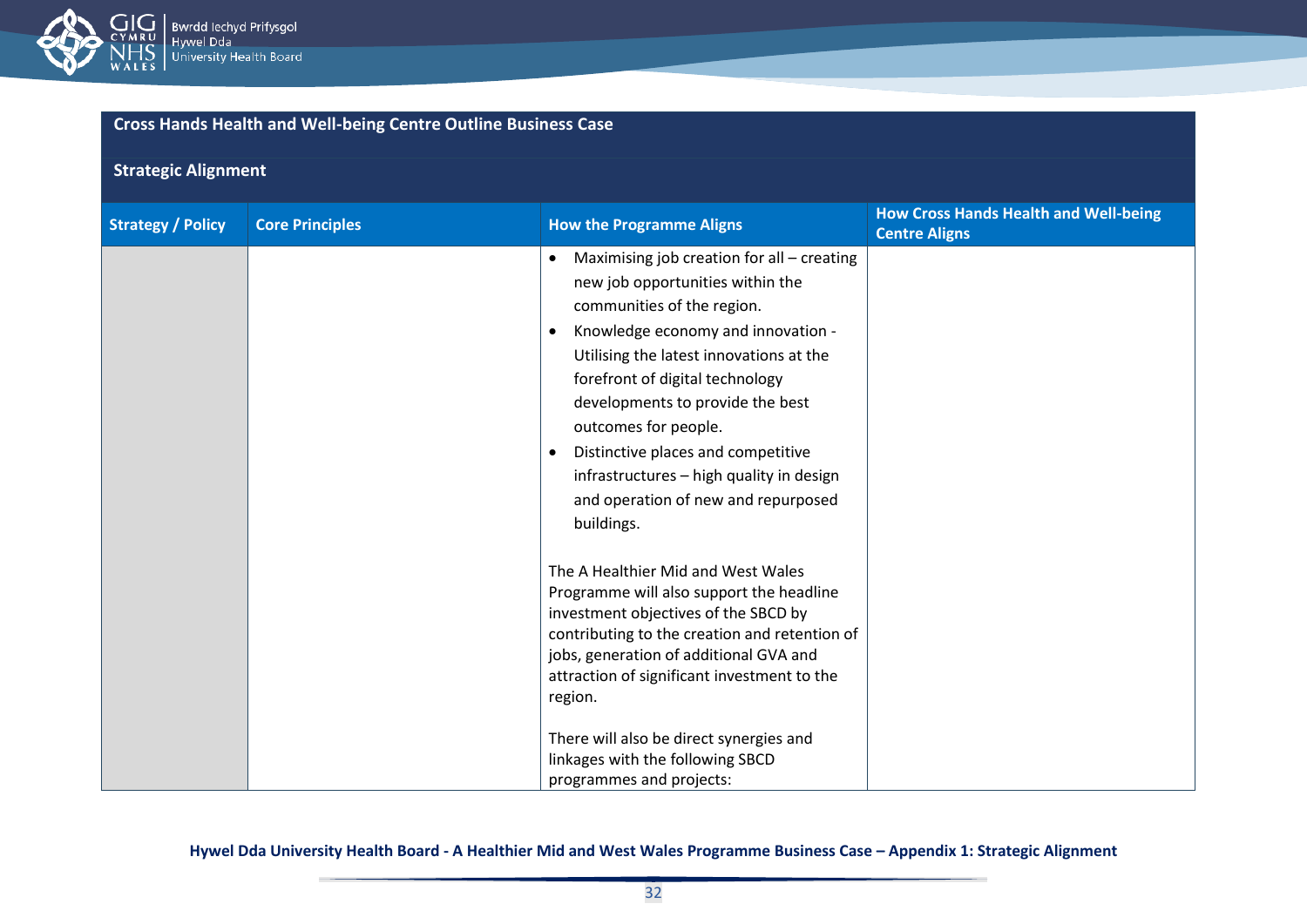

## **Strategic Alignment**

| <b>Strategy / Policy</b> | <b>Core Principles</b> | <b>How the Programme Aligns</b>                     | <b>How Cross Hands Health and Well-being</b><br><b>Centre Aligns</b> |
|--------------------------|------------------------|-----------------------------------------------------|----------------------------------------------------------------------|
|                          |                        | Digital Infrastructure Programme - the<br>$\bullet$ |                                                                      |
|                          |                        | £55m programme will deliver the latest              |                                                                      |
|                          |                        | connectivity infrastructure throughout              |                                                                      |
|                          |                        | the region ensuring that hard to reach              |                                                                      |
|                          |                        | communities will be able to access high             |                                                                      |
|                          |                        | quality services. This will be a crucial            |                                                                      |
|                          |                        | element in enabling the delivery of a               |                                                                      |
|                          |                        | social model for health and ensuring                |                                                                      |
|                          |                        | accessibility for all to digital                    |                                                                      |
|                          |                        | connectivity.                                       |                                                                      |
|                          |                        | Skills and Talent Programme - the £30m<br>$\bullet$ |                                                                      |
|                          |                        | programme will undertake a skills                   |                                                                      |
|                          |                        | barometer for the region and create and             |                                                                      |
|                          |                        | fund skills and training pathways in                |                                                                      |
|                          |                        | support of the identified needs of the              |                                                                      |
|                          |                        | SBCD projects. The programme is being               |                                                                      |
|                          |                        | led by the Regional Learning and Skills             |                                                                      |
|                          |                        | Partnership and could also provide                  |                                                                      |
|                          |                        | knowledge on the skills needs for the               |                                                                      |
|                          |                        | health sector.                                      |                                                                      |
|                          |                        | Pentre Awel Well-being Village - this<br>$\bullet$  |                                                                      |
|                          |                        | £200m project will include life sciences            |                                                                      |
|                          |                        | research and assisted living units on one           |                                                                      |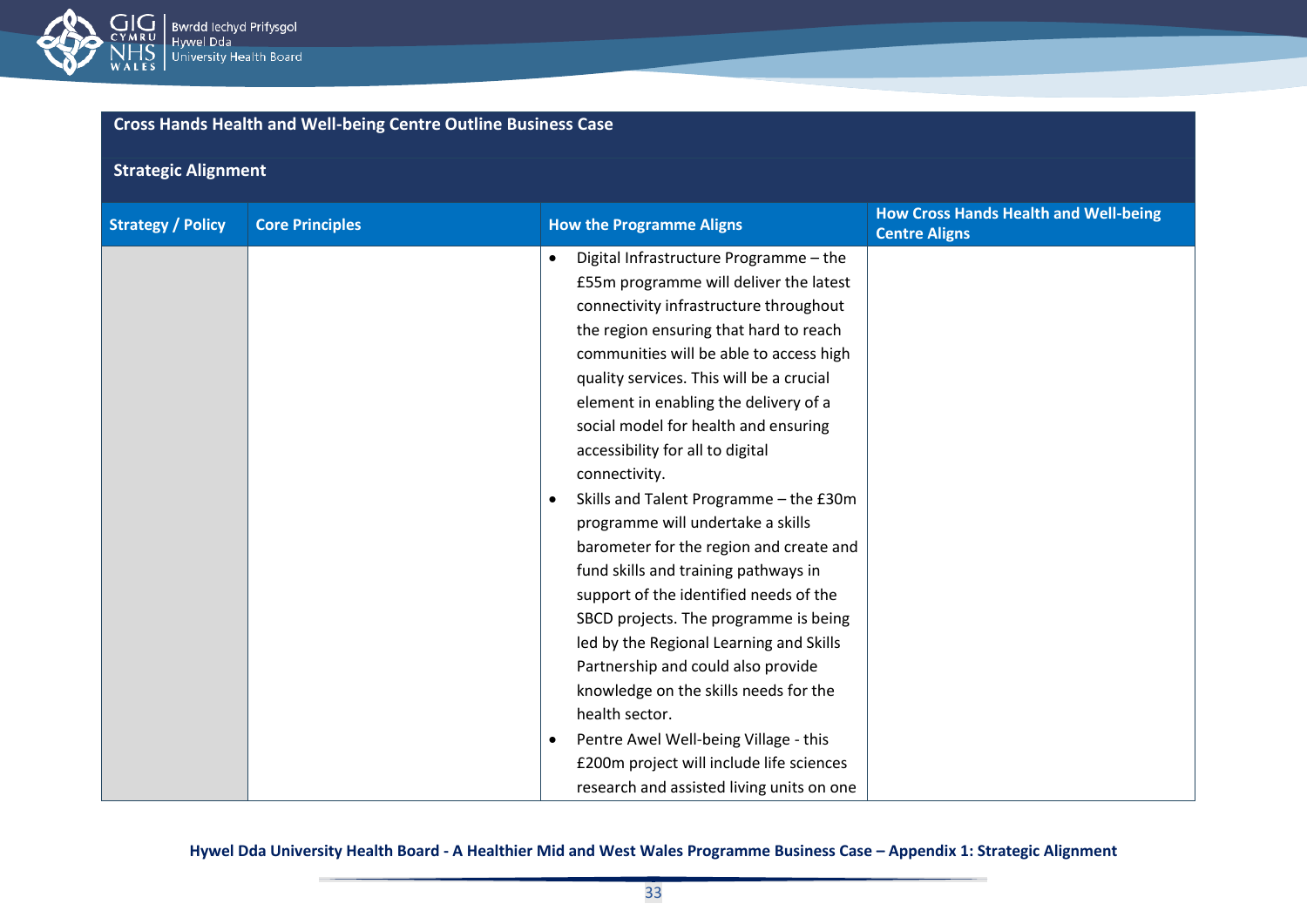

## **Strategic Alignment**

| <b>Strategy / Policy</b> | <b>Core Principles</b> | <b>How the Programme Aligns</b>              | <b>How Cross Hands Health and Well-being</b><br><b>Centre Aligns</b> |
|--------------------------|------------------------|----------------------------------------------|----------------------------------------------------------------------|
|                          |                        | site in Llanelli, alongside state-of-the-art |                                                                      |
|                          |                        | leisure, well-being and business             |                                                                      |
|                          |                        | incubation facilities. The development       |                                                                      |
|                          |                        | will include a well-being skills centre and  |                                                                      |
|                          |                        | a clinical delivery centre (Community        |                                                                      |
|                          |                        | Health Hub). This project will have a        |                                                                      |
|                          |                        | significant positive impact on health and    |                                                                      |
|                          |                        | well-being in the region and could be an     |                                                                      |
|                          |                        | important base for training and skills       |                                                                      |
|                          |                        | development.                                 |                                                                      |
|                          |                        | Life Science, Well-being and Sports          |                                                                      |
|                          |                        | Campuses - a £160m project that will         |                                                                      |
|                          |                        | see the phased development of                |                                                                      |
|                          |                        | business, innovation and skills space        |                                                                      |
|                          |                        | based around Med Tech and Sports             |                                                                      |
|                          |                        | Tech specialism at sites at Morriston        |                                                                      |
|                          |                        | and Singleton                                |                                                                      |
|                          |                        | Homes as Power Stations - a co-<br>$\bullet$ |                                                                      |
|                          |                        | ordinated project across the City Region     |                                                                      |
|                          |                        | to deliver energy-saving technologies to     |                                                                      |
|                          |                        | thousands of homes as part of a smart,       |                                                                      |
|                          |                        | low carbon new-build and retrofit            |                                                                      |
|                          |                        | programme. The project will help tackle      |                                                                      |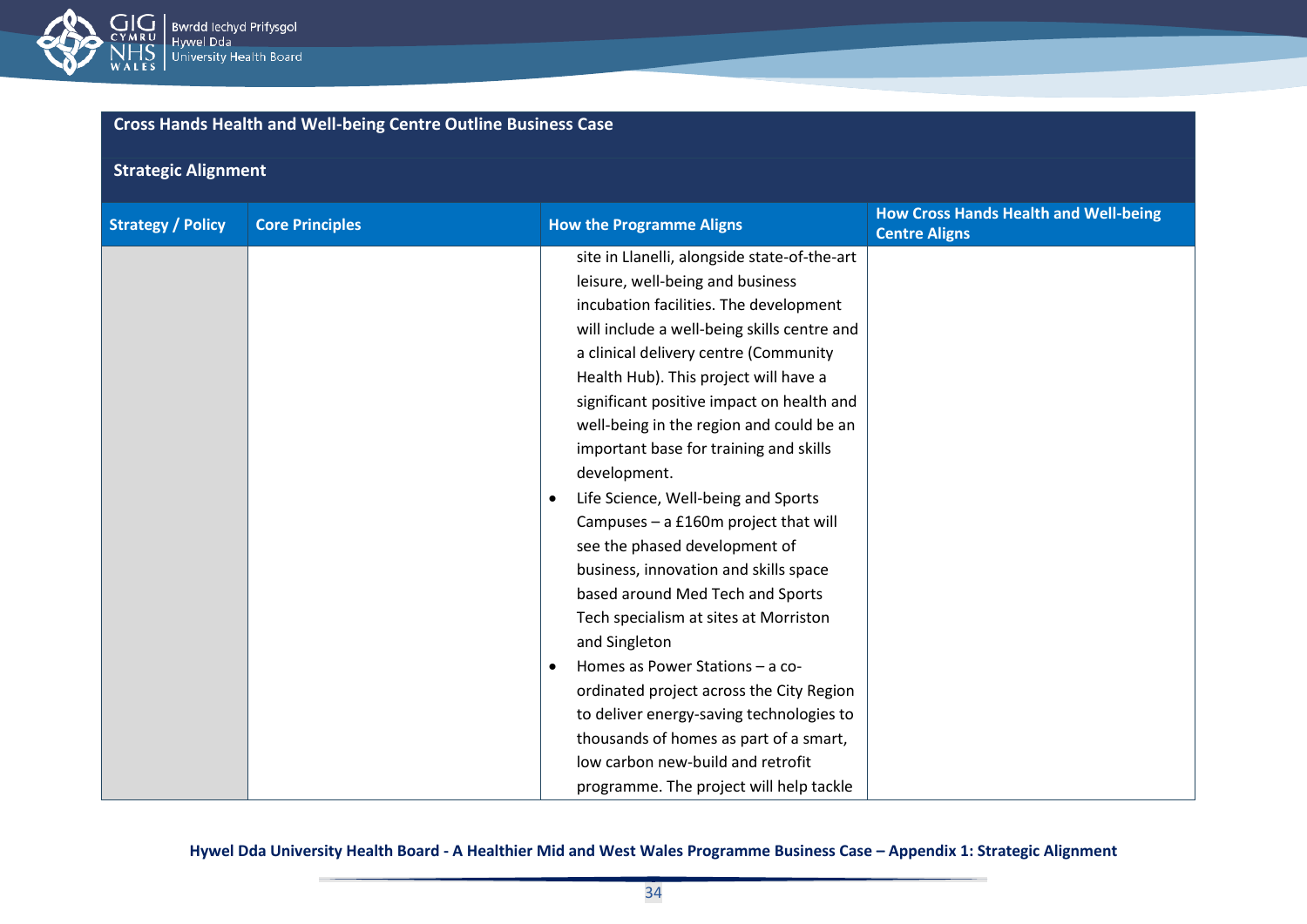

## **Strategic Alignment**

| <b>Strategy / Policy</b> | <b>Core Principles</b> | <b>How the Programme Aligns</b>         | <b>How Cross Hands Health and Well-being</b><br><b>Centre Aligns</b> |
|--------------------------|------------------------|-----------------------------------------|----------------------------------------------------------------------|
|                          |                        | fuel poverty and reduce the burden on   |                                                                      |
|                          |                        | regional health and social services and |                                                                      |
|                          |                        | will facilitate the move towards the    |                                                                      |
|                          |                        | social model for health.                |                                                                      |
|                          |                        |                                         |                                                                      |
|                          |                        |                                         |                                                                      |
|                          |                        |                                         |                                                                      |
|                          |                        |                                         |                                                                      |
|                          |                        |                                         |                                                                      |
|                          |                        |                                         |                                                                      |
|                          |                        |                                         |                                                                      |
|                          |                        |                                         |                                                                      |
|                          |                        |                                         |                                                                      |
|                          |                        |                                         |                                                                      |
|                          |                        |                                         |                                                                      |
|                          |                        |                                         |                                                                      |
|                          |                        |                                         |                                                                      |
|                          |                        |                                         |                                                                      |
|                          |                        |                                         |                                                                      |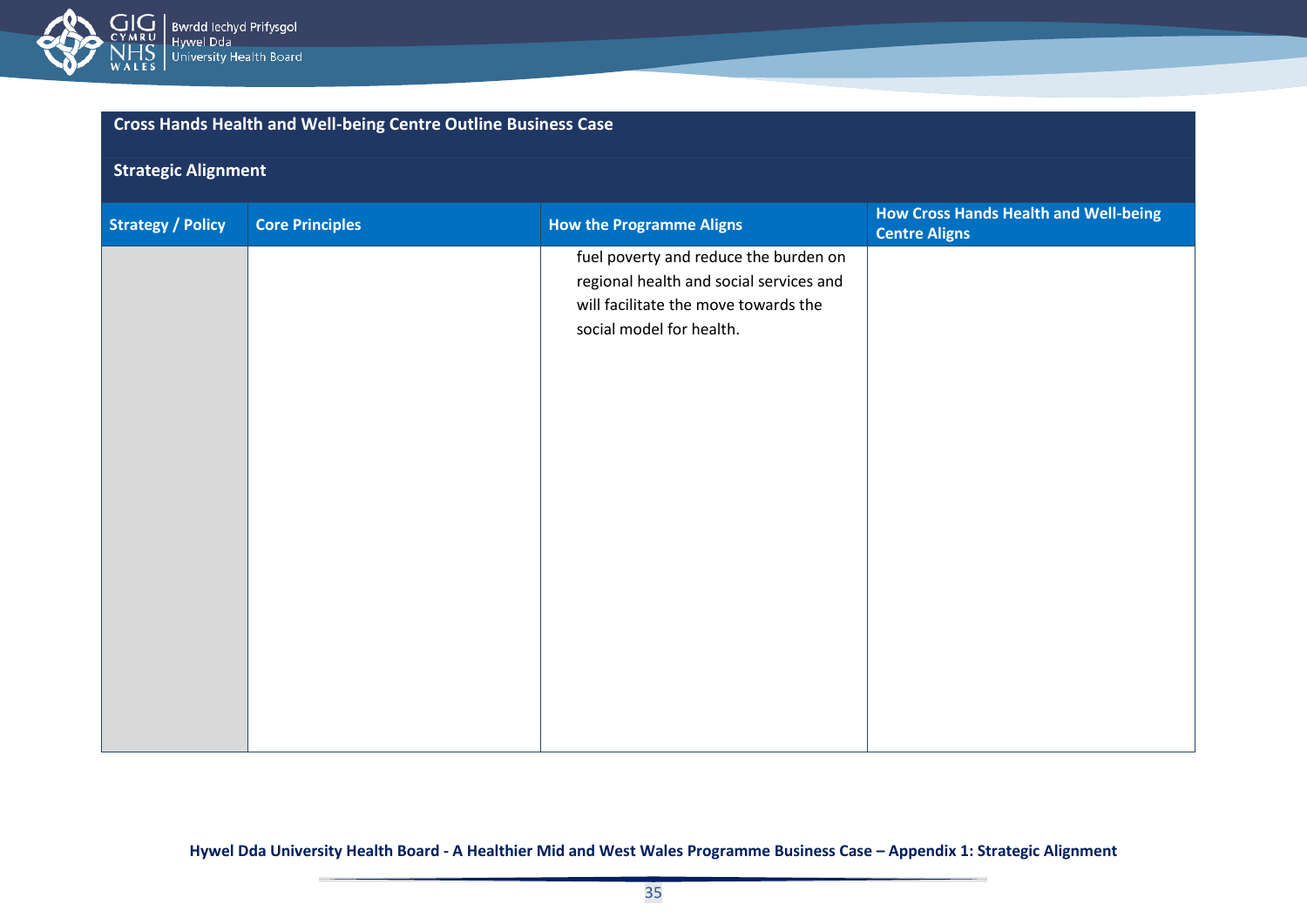

## **Strategic Alignment**

| <b>Strategy / Policy</b>                            | <b>Core Principles</b>                                                                                                                                                                                                                                                                                                                                                                                                                                                                                                                                                                                                               | <b>How the Programme Aligns</b>                                                                                                                                                                                                                                                                                                                                                                                                         | <b>How Cross Hands Health and Well-being</b><br><b>Centre Aligns</b>                                                                                                                                                                                                                                                                                       |
|-----------------------------------------------------|--------------------------------------------------------------------------------------------------------------------------------------------------------------------------------------------------------------------------------------------------------------------------------------------------------------------------------------------------------------------------------------------------------------------------------------------------------------------------------------------------------------------------------------------------------------------------------------------------------------------------------------|-----------------------------------------------------------------------------------------------------------------------------------------------------------------------------------------------------------------------------------------------------------------------------------------------------------------------------------------------------------------------------------------------------------------------------------------|------------------------------------------------------------------------------------------------------------------------------------------------------------------------------------------------------------------------------------------------------------------------------------------------------------------------------------------------------------|
| <b>Future Trends</b><br><b>Report Wales</b><br>2021 | The purpose of the report is to draw<br>together a range of information to<br>assist Welsh citizens and policy makers<br>in understanding the big trends and<br>drivers that are likely to shape Wales'<br>future. It has a specific role under the<br>legislation to inform the work of Public<br>Services Boards in their assessment of<br>local well-being.<br>The report features four megatrends<br>which are most likely to pose risks or<br>opportunities for Wales. These are:<br>People and population.<br>$\bullet$<br>Planetary health and limits.<br>$\bullet$<br>Inequalities.<br>$\bullet$<br>Technology.<br>$\bullet$ | The Future Trends Report is used to inform<br>the development of the PSB Well-being<br>Assessments which are currently being<br>refreshed and are due for publication in<br>Spring 2022. The assessments will inform<br>the development of future PSB well-being<br>objectives and priorities for collaborative<br>actions which can address the significant<br>future trends and risk/opportunities for the<br>residents of Hywel Dda. | The Cross Hands Health and Wellbeing<br>Centre will work collaboratively to support<br>the health and wellbeing needs of the<br>community as identified in the<br>Carmarthenshire Wellbeing Plans and<br>Assessments to ensure opportunities to<br>support the community are maximised.                                                                    |
| <b>UK</b>                                           |                                                                                                                                                                                                                                                                                                                                                                                                                                                                                                                                                                                                                                      |                                                                                                                                                                                                                                                                                                                                                                                                                                         |                                                                                                                                                                                                                                                                                                                                                            |
| <b>Equality Act 2010</b>                            | The Equality Act 2010 sets out three<br>aims as part of the general equality<br>duty. In addition, there are 14 specific<br>duties in Wales which are set out in the<br>Equality Act 2010 (Statutory Duties)<br>(Wales) Regulations 2011, which<br>include the requirement to set<br>Strategic Equality Objectives, publish a                                                                                                                                                                                                                                                                                                        | Equality of opportunity will be promoted<br>across all areas of the Programme, including<br>employment, education and training and<br>service access. The Programme has<br>developed an Equality and Health Impact<br>Assessment to ensure due consideration is<br>given to the impact on those with protected<br>characteristics (attached at Appendix 5).                                                                             | The development of a Cross Hands Health &<br>Wellbeing Centre supports the delivery of<br>HDUHB's business strategy by providing a<br>solution not only for delivering integrated<br>primary care and community services but<br>also supporting improved wellbeing by<br>adopting a 'whole systems' population<br>health focus. The latter form a critical |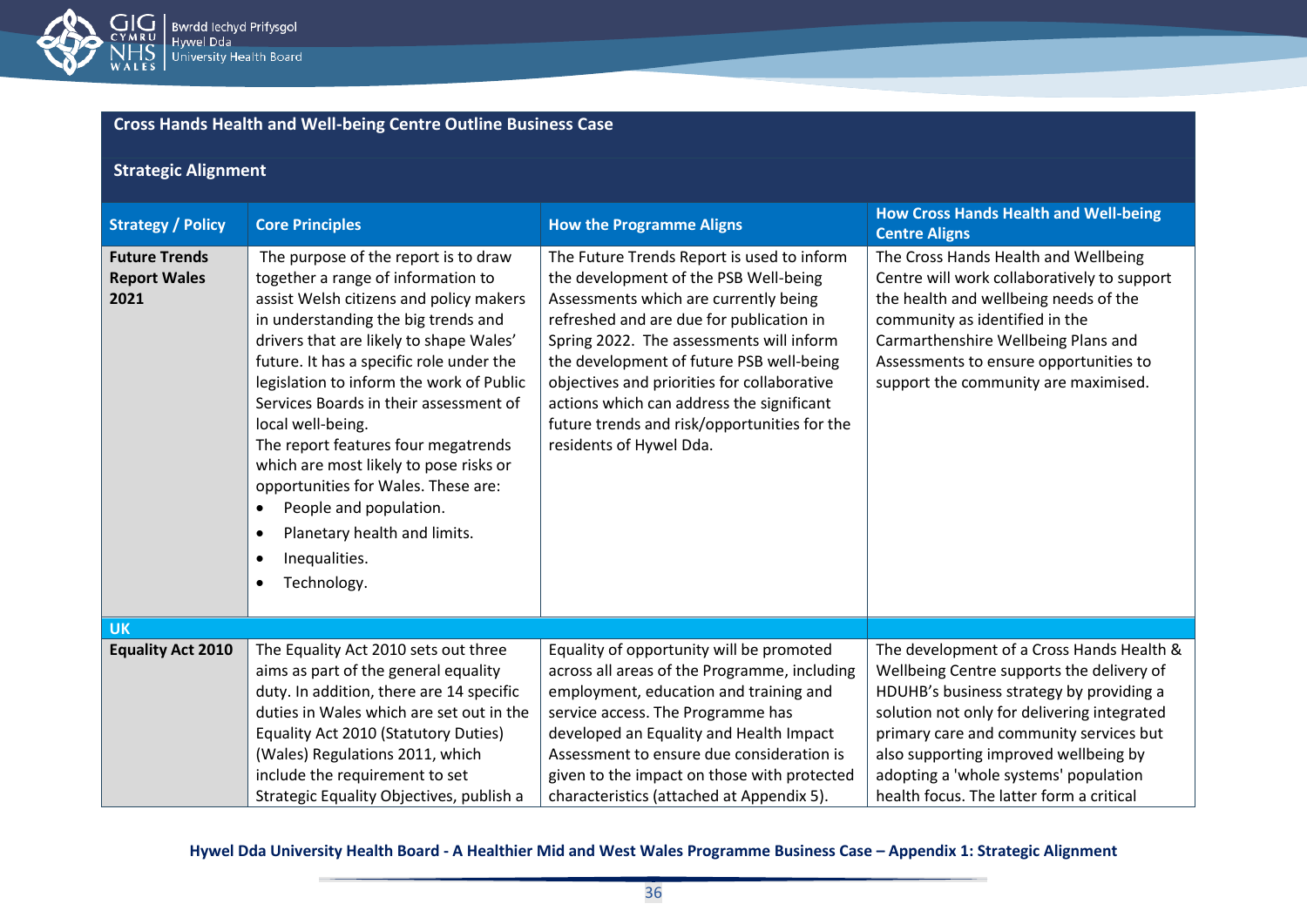

#### **Strategic Alignment Strategy / Policy Core Principles How the Programme Aligns How Cross Hands Health and Well-being <b>Correlation Controlled Burger Centre Aligns** Strategic Equality Plan (and annual updates on progress) and undertake equality impact assessments. Closely aligned to this is other legislation such as the Human Rights Act and the Wellbeing of Future Generations (Wales) Act 2015, together with Welsh Government priorities for specific vulnerable groups and national commitments such as the Armed This Assessment will be a living document, updated continuously as the Programme moves through the business case stages and<br>will be used to inform students decision will be used to inform strategic decision making. Equality of opportunity will be promoted across all areas of the Programme, including employment, education and training and service access. element of delivering the integrated model of care that underpins the Transforming Clinical Services (TCS) Programme and

|                                           | aligned to this is other legislation such<br>as the Human Rights Act and the Well-<br>being of Future Generations (Wales)<br>Act 2015, together with Welsh<br>Government priorities for specific<br>vulnerable groups and national<br>commitments such as the Armed<br><b>Forces Covenant and Vulnerable</b><br>Persons Resettlement Programmes.<br>The Socio-economic Duty under the<br>Equality Act 2010 commenced in April<br>2020 and puts tackling inequality at the<br>heart of strategic decision making,<br>seeking to strengthen social<br>partnership arrangements. | will be used to inform strategic decision<br>making. Equality of opportunity will be<br>promoted across all areas of the<br>Programme, including employment,<br>education and training and service access.                                                                                                            | subsequent strategy A Healthier Mid and<br>West Wales' - Our Future Generations<br>Living Well<br>An Equality Impact Assessment as been<br>undertaken for the proposed provision of a<br>Health and Wellbeing Centre at Cross<br>Hands, Carmarthenshire and is attached as<br>an appendix to this Outline Business Case. |
|-------------------------------------------|-------------------------------------------------------------------------------------------------------------------------------------------------------------------------------------------------------------------------------------------------------------------------------------------------------------------------------------------------------------------------------------------------------------------------------------------------------------------------------------------------------------------------------------------------------------------------------|-----------------------------------------------------------------------------------------------------------------------------------------------------------------------------------------------------------------------------------------------------------------------------------------------------------------------|--------------------------------------------------------------------------------------------------------------------------------------------------------------------------------------------------------------------------------------------------------------------------------------------------------------------------|
| <b>UK Digital</b><br><b>Strategy 2017</b> | This strategy sets out how the UK will<br>develop a world-leading digital<br>economy that works for everyone. It<br>has seven strands:<br>Connectivity - building world-class<br>$\bullet$<br>digital infrastructure for the UK.                                                                                                                                                                                                                                                                                                                                              | Our vision is to become the most digitally<br>integrated care organisation in NHS Wales<br>which will enable the delivery of patient-<br>centred high quality, safe and sustainable<br>care to our community. Our mission is to<br>empower patients and staff to securely<br>access information anytime, anyplace, on | Inclusion of community library services at<br>Cross Hands Health and Well-being Centre<br>will support improvements in areas such as<br>digital literacy.                                                                                                                                                                |

#### **Hywel Dda University Health Board - A Healthier Mid and West Wales Programme Business Case – Appendix 1: Strategic Alignment**

any device.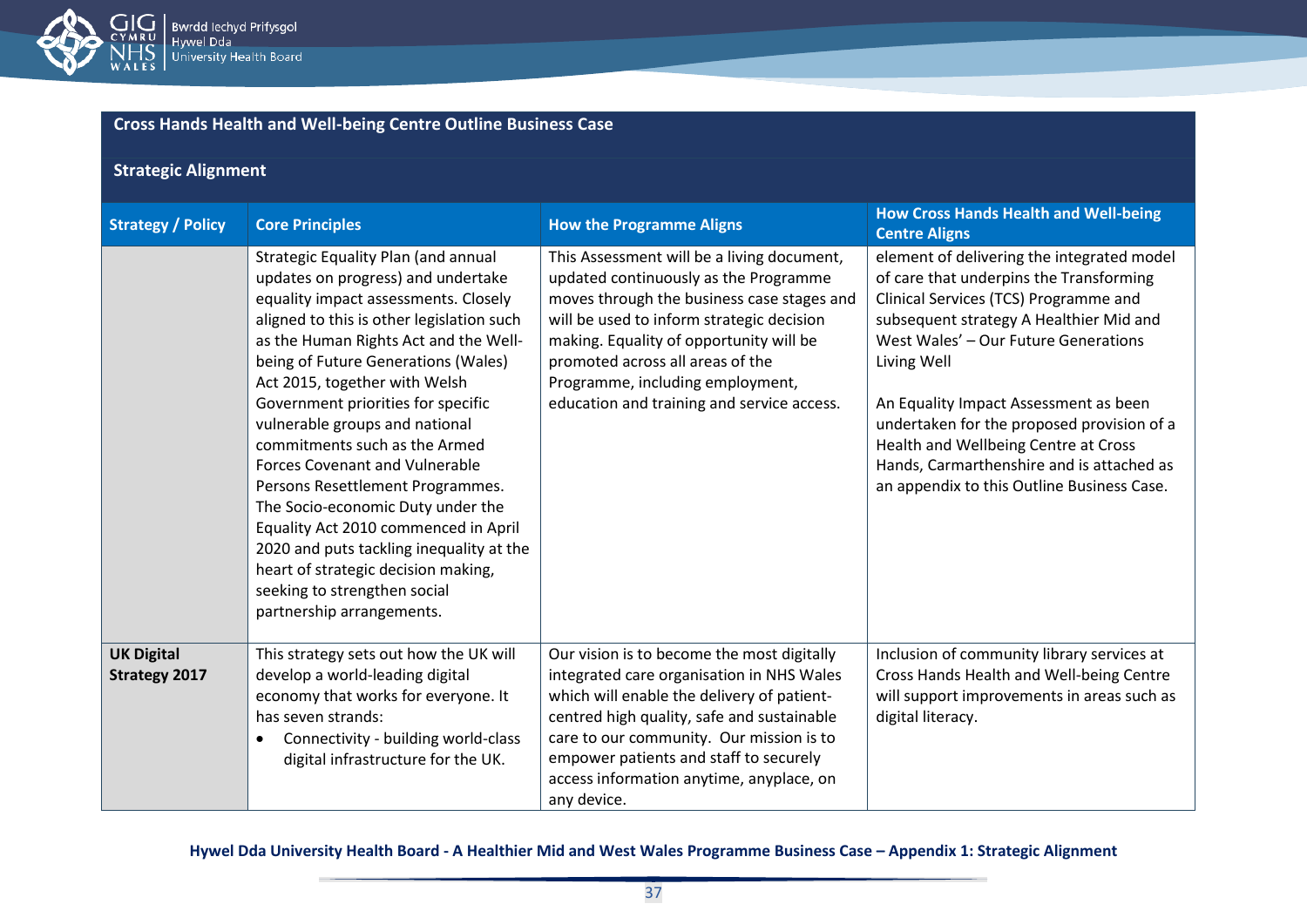

## **Strategic Alignment**

| <b>Strategy / Policy</b>     | <b>Core Principles</b>                                                                                                                                                                                                                                                                                                                                                                                                                                                                                                                                                                                                                                 | <b>How the Programme Aligns</b>                                                                                                                                                                                                                                                                                                                                      | <b>How Cross Hands Health and Well-being</b><br><b>Centre Aligns</b>                                                                                            |
|------------------------------|--------------------------------------------------------------------------------------------------------------------------------------------------------------------------------------------------------------------------------------------------------------------------------------------------------------------------------------------------------------------------------------------------------------------------------------------------------------------------------------------------------------------------------------------------------------------------------------------------------------------------------------------------------|----------------------------------------------------------------------------------------------------------------------------------------------------------------------------------------------------------------------------------------------------------------------------------------------------------------------------------------------------------------------|-----------------------------------------------------------------------------------------------------------------------------------------------------------------|
|                              | Skills and inclusion - giving<br>$\bullet$<br>everyone access to the digital skills<br>they need.<br>The digital sectors - making the UK<br>the best place to start and grow a<br>digital business.<br>The wider economy - helping every<br>British business become a digital<br>business.<br>Cyberspace - making the UK the<br>$\bullet$<br>safest place in the world to live and<br>work online.<br>Digital government - maintaining<br>the UK government as a world<br>leader in serving its citizens online.<br>The data economy - unlocking the<br>$\bullet$<br>power of data in the UK economy<br>and improving public confidence in<br>its use. | We will deliver a Digital Health Board,<br>providing exceptional care, quality and<br>safety for our patients, a single view of<br>information for our clinicians, with<br>collaboration at our core.<br>Our ambition is described in the Strategic<br>Case - Digital Case for Change, and set out<br>in detail in our Digital Strategy, attached at<br>Appendix 11. |                                                                                                                                                                 |
| <b>Climate Change</b><br>Act | The UK's emissions targets were<br>revised in 2019 to be net zero<br>greenhouse gases by 2050. The<br>Committee on Climate Change's 2018<br>progress report to Parliament,<br>Reducing UK Emissions, outlined four<br>messages to Government to put                                                                                                                                                                                                                                                                                                                                                                                                    | The Climate Change Act is the basis for the<br>UK's approach to committing the<br>Government to reduce emissions by at least<br>80% of 1990 levels by 2050, with 5 yearly<br>interim targets.                                                                                                                                                                        | The design of Cross Hands Health and Well-<br>being Centre will aim to uphold biophilic<br>design principles and achieve 'Excellent'<br><b>BREEAM</b> standard. |